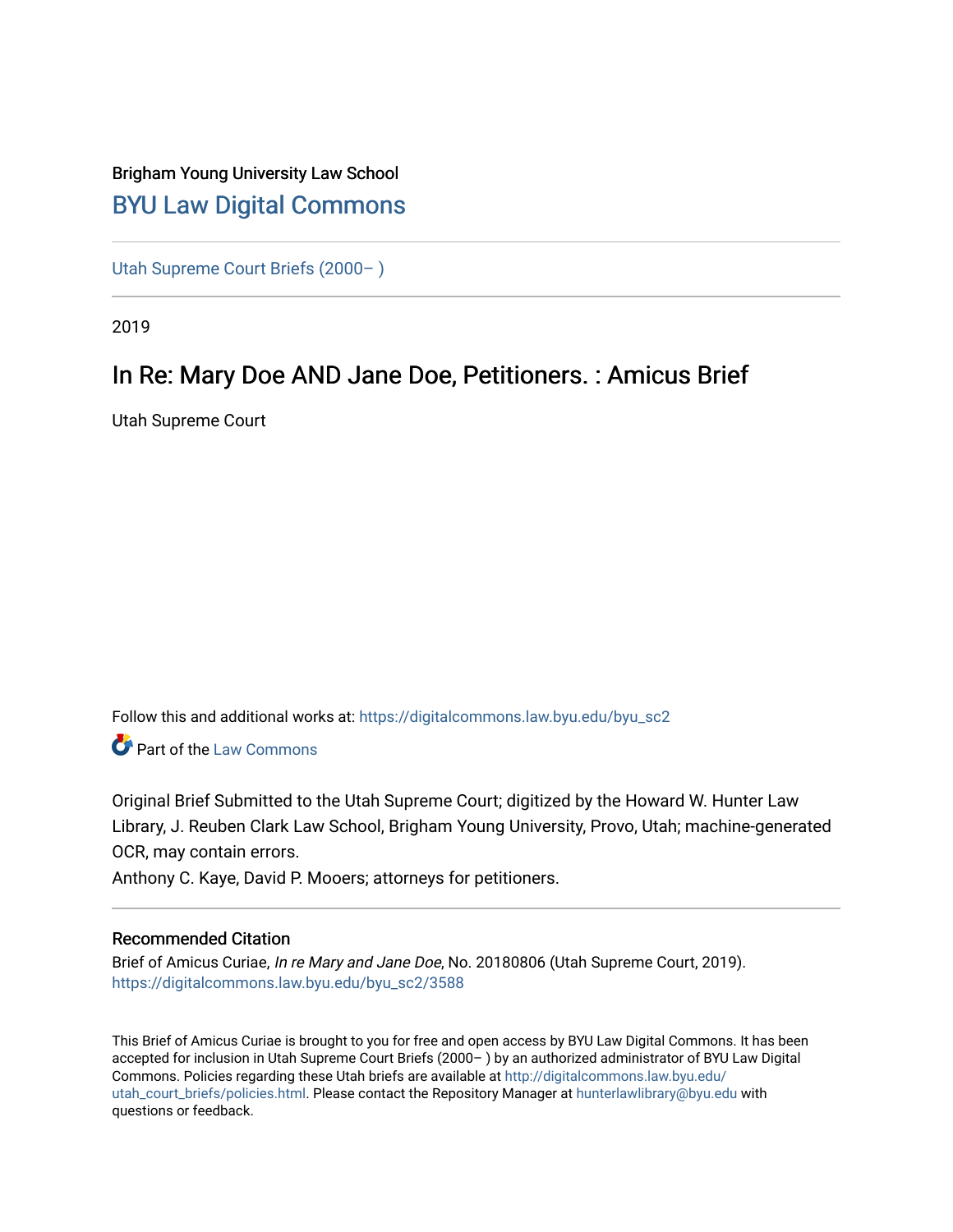### **IN THE SUPREME COURT OF THE STATE OF UTAH**

IN RE:

Case No. 20180806-SC

MARY DOE and JANE DOE,

Petitioners.

#### **BRIEF OF** *AMICUS CURIAE* **AD HOC COALITION OF UTAH LAW PROFESSORS IN SUPPORT OF PETITIONERS**

 $\_$  , and the set of the set of the set of the set of the set of the set of the set of the set of the set of the set of the set of the set of the set of the set of the set of the set of the set of the set of the set of th

D. Carolina Núñez (#10648) Kif Augustine-Adams (DC Bar #434874 & Utah Court Rule 14-803) J. Reuben Clark Law School Brigham Young University Provo, Utah 84602 [nunezc@law.byu.edu](mailto:nunezc@law.byu.edu) Telephone: 801.422.0866 [adamsk@law.byu.edu](mailto:adamsk@law.byu.edu) Telephone: 801.422.3712

*Attorneys for Ad Hoc Coalition of Utah Law Professors*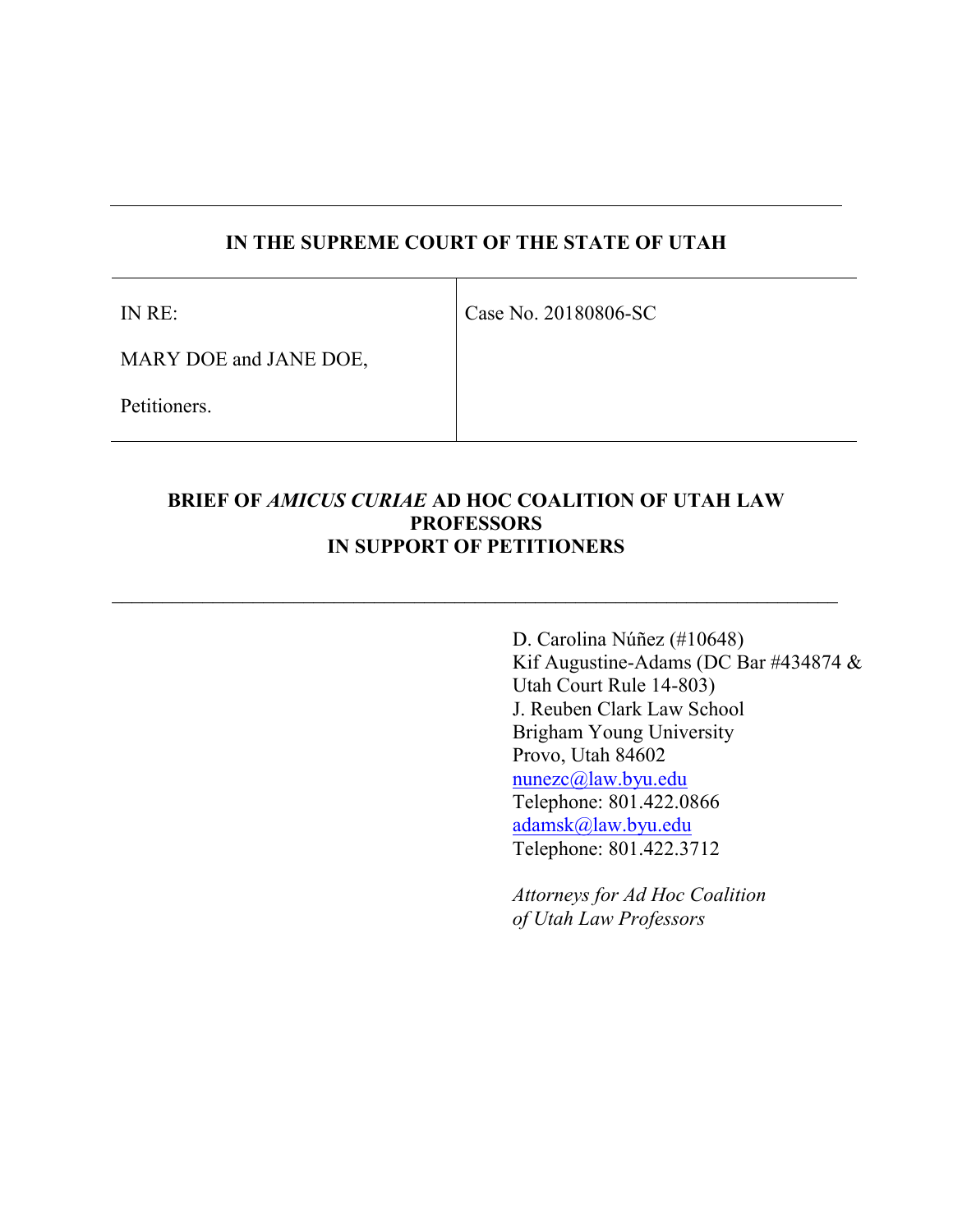#### **LIST OF ALL PARTIES**

- 1. Mary Doe and Jane Doe, Petitioners
- 2. Parr Brown Gee & Loveless, P.C., *Amicus Curiae*
- 3. Ad Hoc Coalition of Utah Law Professors, *Amicus Curiae*
- 4. Utah Minority Bar Association, *Amicus Curiae*
- 5. Latino-Justice Amici, *Amicus Curiae*
- 6. American Bar Association, *Amicus Curiae*
- 7. University of Utah, S.J. Quinney College of Law, *Amicus Curiae*
- 8. U.S. Department of Justice, *Amicus Curiae*
- 9. Office of the Utah Attorney General *Amicus Curiae*
- 10. Utah State Office Legislative Research & General Counsel, *Amicus Curiae*
- 11. American Civil Liberties Union, *Amicus Curiae*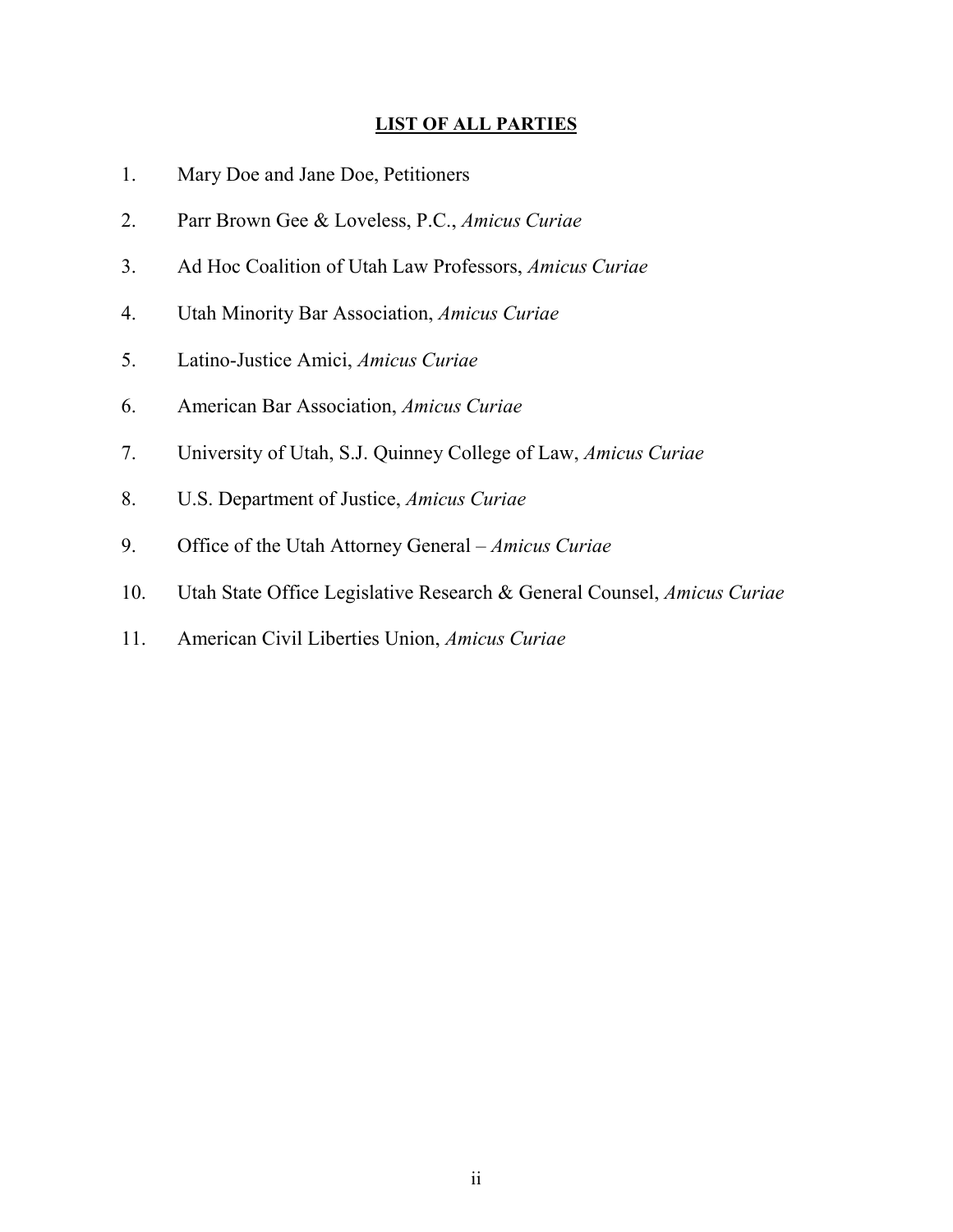## **TABLE OF CONTENTS**

| $\mathbf{I}$ . |                                                                                                                            |    | 8 U.S.C. § 1621(C) DOES NOT PROHIBIT THE ADMISSION OF<br>UNDOCUMENTED IMMIGRANTS TO PRACTICE LAW IN UTAH BECAUSE A<br>LICENSE TO PRACTICE LAW IN UTAH IS NOT A "STATE OR LOCAL PUBLIC |  |
|----------------|----------------------------------------------------------------------------------------------------------------------------|----|---------------------------------------------------------------------------------------------------------------------------------------------------------------------------------------|--|
|                | A <sub>1</sub>                                                                                                             |    | A UTAH LAW LICENSE IS NOT PROVIDED BY AN AGENCY OF A STATE                                                                                                                            |  |
|                |                                                                                                                            | 1. | THE UTAH SUPREME COURT IS A CO-EQUAL BRANCH OF                                                                                                                                        |  |
|                |                                                                                                                            | 2. | THE UTAH STATE BAR IS NOT "AN AGENCY OF A STATE OR                                                                                                                                    |  |
|                | <b>B.</b>                                                                                                                  |    | A UTAH LAW LICENSE IS NOT PROVIDED BY "APPROPRIATED FUNDS                                                                                                                             |  |
|                |                                                                                                                            | 1. | ATTORNEY LICENSING IN UTAH IS FUNDED SOLELY THROUGH                                                                                                                                   |  |
|                |                                                                                                                            | 2. | THE UTAH SUPREME COURT'S ORDER OF ADMISSION DOES<br>NOT CHANGE THE PRIVATE FINANCIAL STRUCTURE OF LAW                                                                                 |  |
| II.            | THE UTAH SUPREME COURT HAS AUTHORITY TO OPT OUT OF SECTION<br>1621(C) PROHIBITIONS FOR LAW LICENSING IN UTAH UNDER SECTION |    |                                                                                                                                                                                       |  |
|                | A.                                                                                                                         |    | THE STATE OF UTAH HAS EXERCISED ITS SOVEREIGNTY TO<br>ENTRUST GOVERNANCE OF LAWYERS AND LAW LICENSING                                                                                 |  |
|                | <b>B.</b>                                                                                                                  |    | THE TENTH AMENDMENT AND PRINCIPLES OF FEDERALISM<br>PROTECT UTAH'S CONSTITUTIONAL STRUCTURE AND ALLOW THIS                                                                            |  |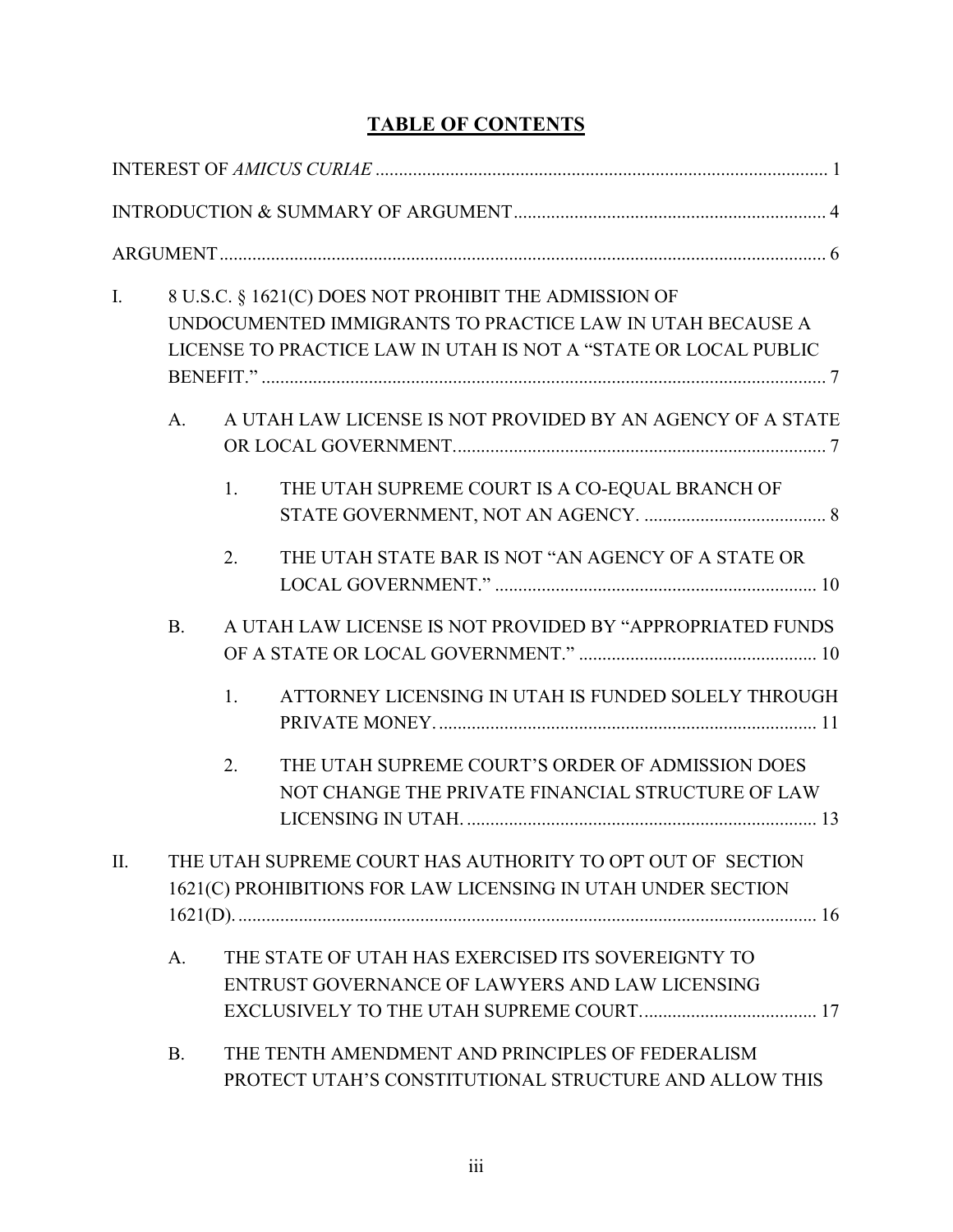|      |    | COURT TO OPT-OUT OF SECTION 1621 PROHIBITIONS IF THOSE                                                               |    |
|------|----|----------------------------------------------------------------------------------------------------------------------|----|
|      | 1. | CONGRESS MUST GIVE UTAH EQUAL ACCESS TO SECTION                                                                      |    |
|      | 2. | CONGRESS CANNOT COMMANDEER STATE POWERS TO ITS                                                                       | 22 |
| III. |    | ANY RULE THE UTAH SUPREME COURT PROMULGATES SHOULD ALLOW<br>ADMISSION OF APPLICANTS TO THE BAR IRRESPECTIVE OF THEIR | 25 |
|      |    |                                                                                                                      | 29 |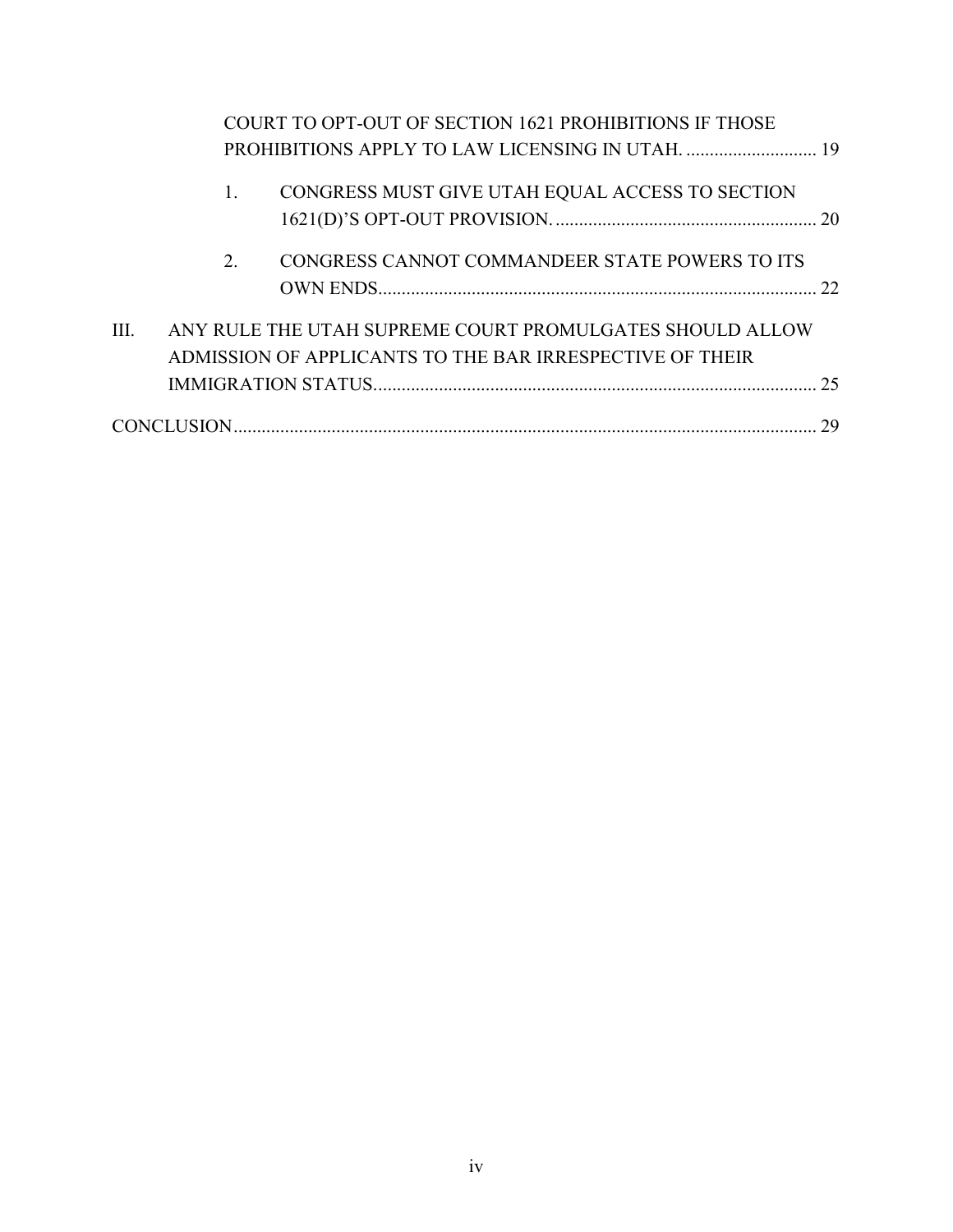# **TABLE OF AUTHORITIES**

# **Cases**

| Bateman v. Board of Examiners, 7 Utah 2d 221, 322 P.2d 381 (Utah 1958)  11            |  |
|---------------------------------------------------------------------------------------|--|
|                                                                                       |  |
|                                                                                       |  |
|                                                                                       |  |
|                                                                                       |  |
| City Plan Dev. Inc. v. Office of Labor Comm'r, 117 P.3d 182 (Nev. 2005) 14            |  |
|                                                                                       |  |
| Cty. of Alameda v. Agustin, 2007 Cal. App. Unpub. Lexis 7665 (Cal. Ct. App. Sept. 24, |  |
|                                                                                       |  |
|                                                                                       |  |
|                                                                                       |  |
|                                                                                       |  |
|                                                                                       |  |
| Herrera v. Metro. Life Ins. Co., 2011 U.S. Dist. LEXIS 145409 (S.D.N.Y. 2011) 14      |  |
| Hodel v. Va. Surface Mining & Reclamation Assn., 452 U.S. 264 (1981) 23               |  |
|                                                                                       |  |
|                                                                                       |  |
|                                                                                       |  |
|                                                                                       |  |
|                                                                                       |  |
|                                                                                       |  |
| Marcus v. Dir., Office of Workers' Compensation Progs., U.S. Dept. of Labor, 548 F.2d |  |
|                                                                                       |  |
|                                                                                       |  |
| Matter of Application of Cesar Adrian Vargas, 10 N.Y.S.3d 579 (2015)  12, 17          |  |
|                                                                                       |  |
|                                                                                       |  |
|                                                                                       |  |
|                                                                                       |  |
|                                                                                       |  |
|                                                                                       |  |
|                                                                                       |  |
|                                                                                       |  |
|                                                                                       |  |
|                                                                                       |  |
|                                                                                       |  |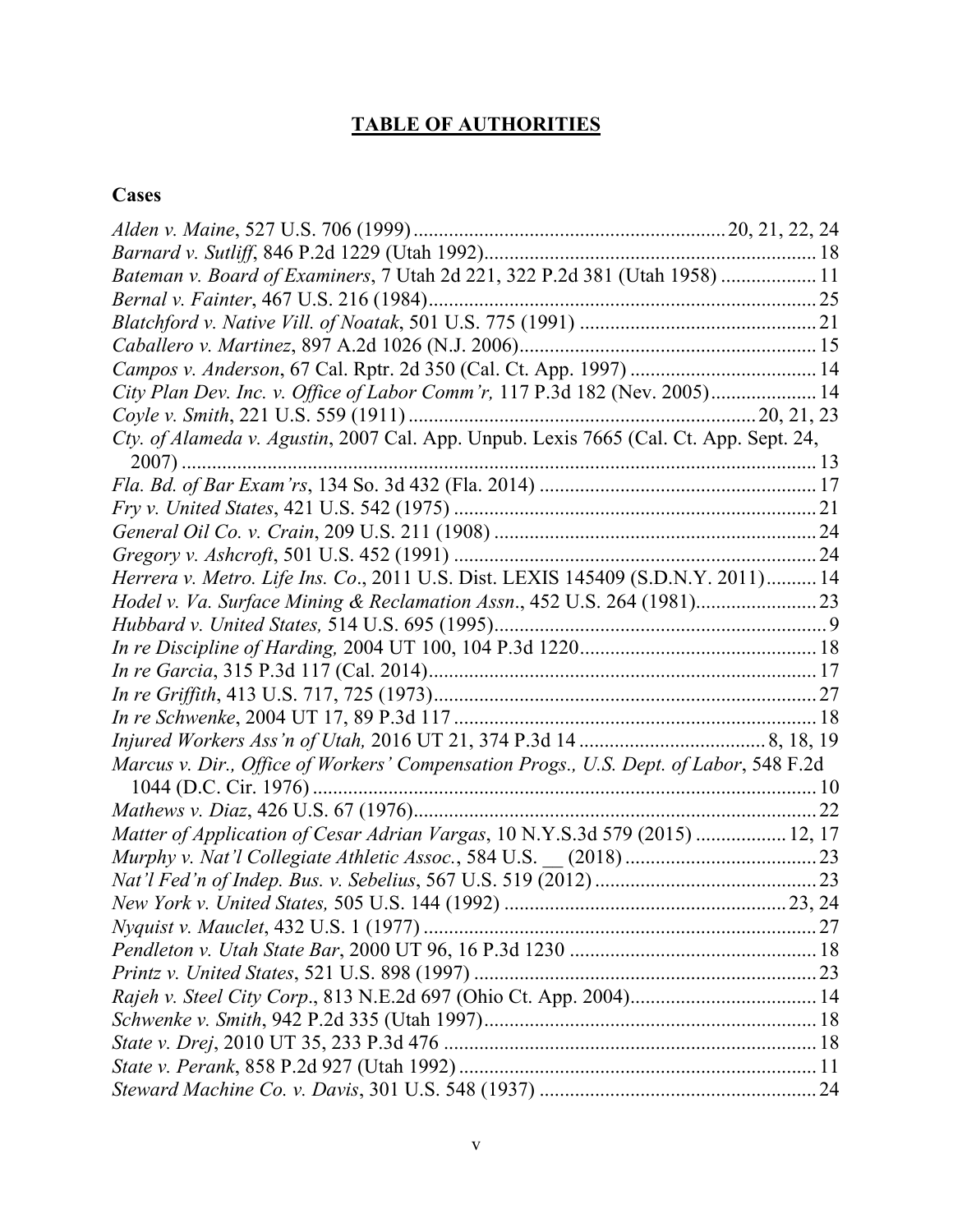| Trs. of the Pavers & Rd. Builders Dist. Council Welfare, Pension, Annuity $\&$       |  |
|--------------------------------------------------------------------------------------|--|
| Apprenticeship Skill Improv. & Safety Funds v. M.C. Landscape Group, Inc., 2015      |  |
|                                                                                      |  |
| Utah State Bar v. Summerhayes & Hayden, Pub. Adjusters, 905 P.2d 867 (Utah 1995). 18 |  |
|                                                                                      |  |
|                                                                                      |  |

### **Statutes**

## **Other Authorities**

| Exhibit A, Certificate of Existence: Utah State Bar, Utah Department of Commerce. 4, 10 |  |
|-----------------------------------------------------------------------------------------|--|
| Exhibit B, Declaration of John C. Baldwin, Exec. Director of the Utah Bar4, 10, 12, 13  |  |
| Exhibit C, County of Alameda v. Agustin, 2007 Cal.App. Unpub. Lexis 7665  14            |  |
|                                                                                         |  |

## **Rules**

## **Constitutional Provisions**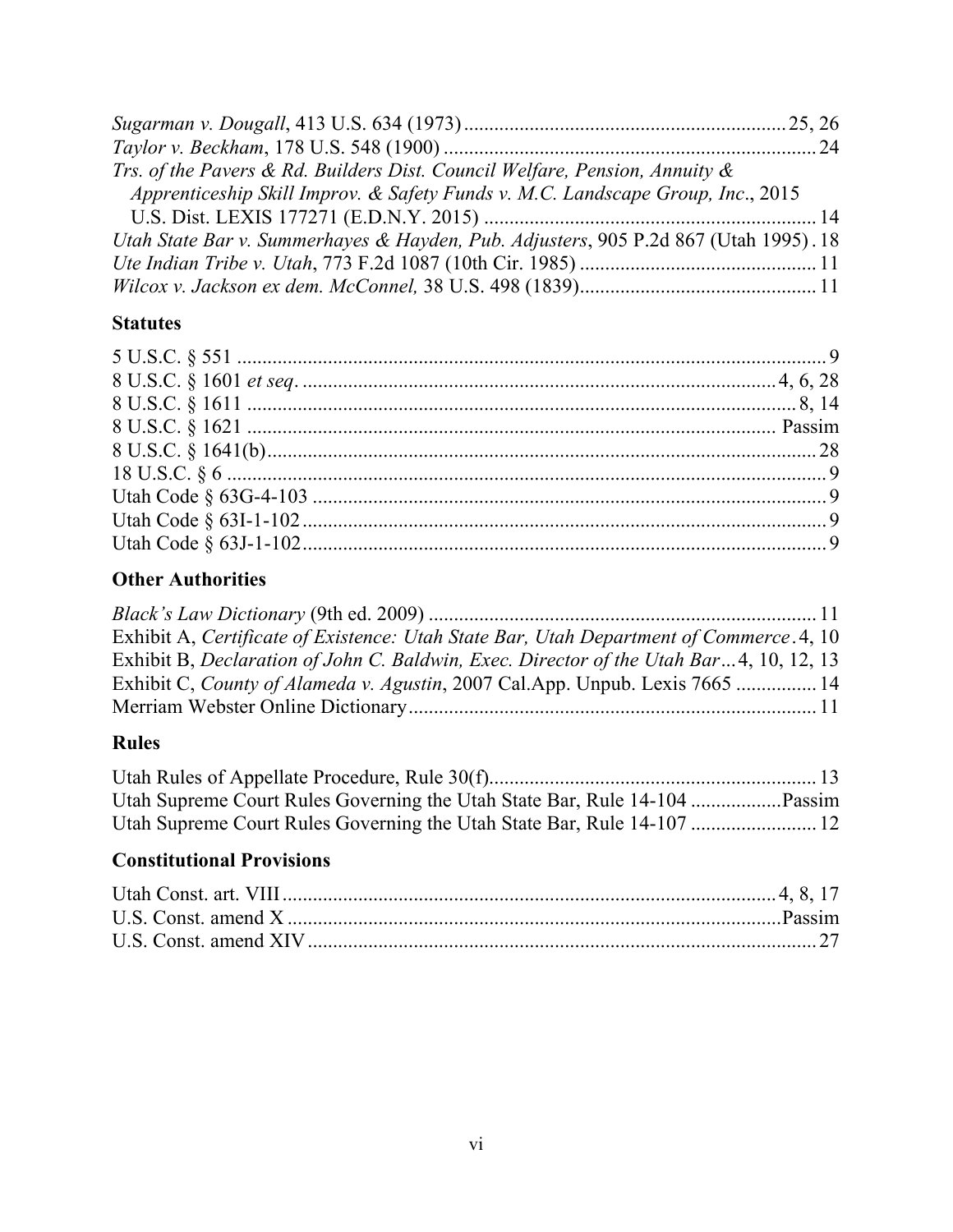#### **INTEREST OF** *AMICUS CURIAE*

<span id="page-7-0"></span>The Law Professors teach at the two law schools in the State of Utah, the University of Utah S.J. Quinney College of Law and Brigham Young University's J. Reuben Clark Law School. Each law professor's institutional affiliation is provided for identification purposes only and represents her or his individual opinion. As educators who have dedicated their careers to preparing students in Utah to enter the legal profession, the Law Professors have a unique interest in bar admission in the state.<sup>[1](#page-7-1)</sup>

Individual professors who form part of the *amicus* Ad Hoc Coalition of Utah Law Professors submitting this brief include:

- Robert W. Adler, University of Utah, S.J. Quinney College of Law
- Curtis Anderson, Brigham Young University, J. Reuben Clark Law School
- Jensie L. Anderson, University of Utah, S.J. Quinney College of Law
- Kif Augustine-Adams, Brigham Young University, J. Reuben Clark Law School
- Stephanie Plamondon Bair, Brigham Young University, J. Reuben Clark Law School
- Shima Baradaran Baughman, University of Utah, S.J. Quinney College of Law
- Benjamin Cook, Brigham Young University, J. Reuben Clark Law School

<span id="page-7-1"></span><sup>&</sup>lt;sup>1</sup> In preparing this brief, *amicus* relied on briefs submitted as part of litigation on substantially the same issue in California and New York, as well as materials provided by the Utah State Bar and Kristen Olsen. We express gratitude for that assistance.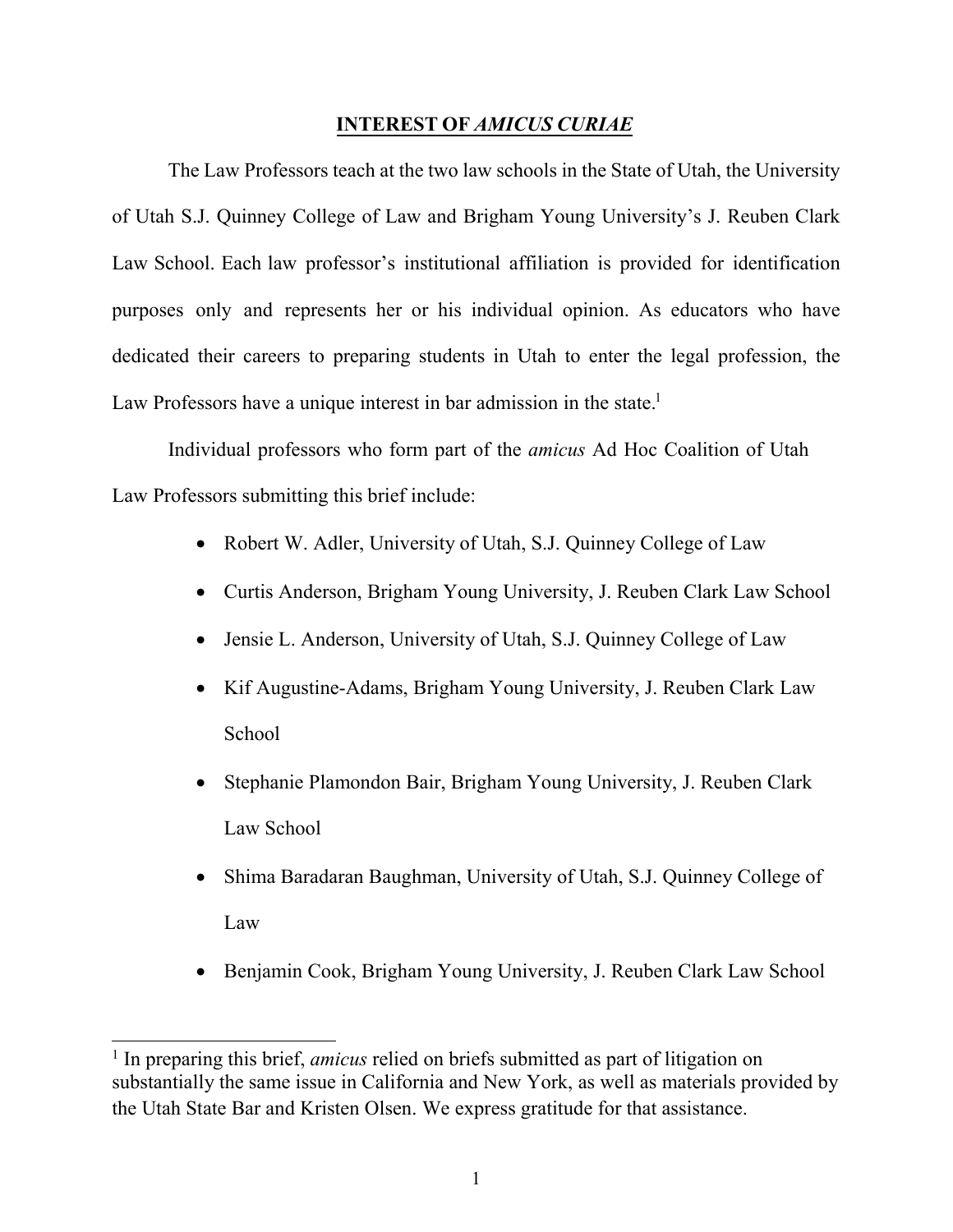- Elysa Dishman, Brigham Young University, J. Reuben Clark Law School
- Randy L. Dryer, University of Utah, S.J. Quinney College of Law
- J. Clifton Fleming, Jr., Brigham Young University, J. Reuben Clark Law School
- Robert L. Flores, University of Utah, S.J. Quinney College of Law
- Leslie Francis, University of Utah, S.J. Quinney College of Law
- Frederick Mark Gedicks, Brigham Young University, J. Reuben Clark Law School
- Erika George, University of Utah, S.J. Quinney College of Law
- Carl Hernandez III, Brigham Young University, J. Reuben Clark Law School
- Christine Hurt, Brigham Young University, J. Reuben Clark Law School
- Cathy Hwang, University of Utah, S.J. Quinney College of Law
- Matthew Jennejohn, Brigham Young University, J. Reuben Clark Law School
- Robert B. Keiter, University of Utah, S.J. Quinney College of Law
- Young Ran (Christine) Kim, University of Utah, S.J. Quinney College of Law
- Robin Kundis Craig, University of Utah, S.J. Quinney College of Law
- Kristin Gerdy Kyle, Brigham Young University, J. Reuben Clark Law School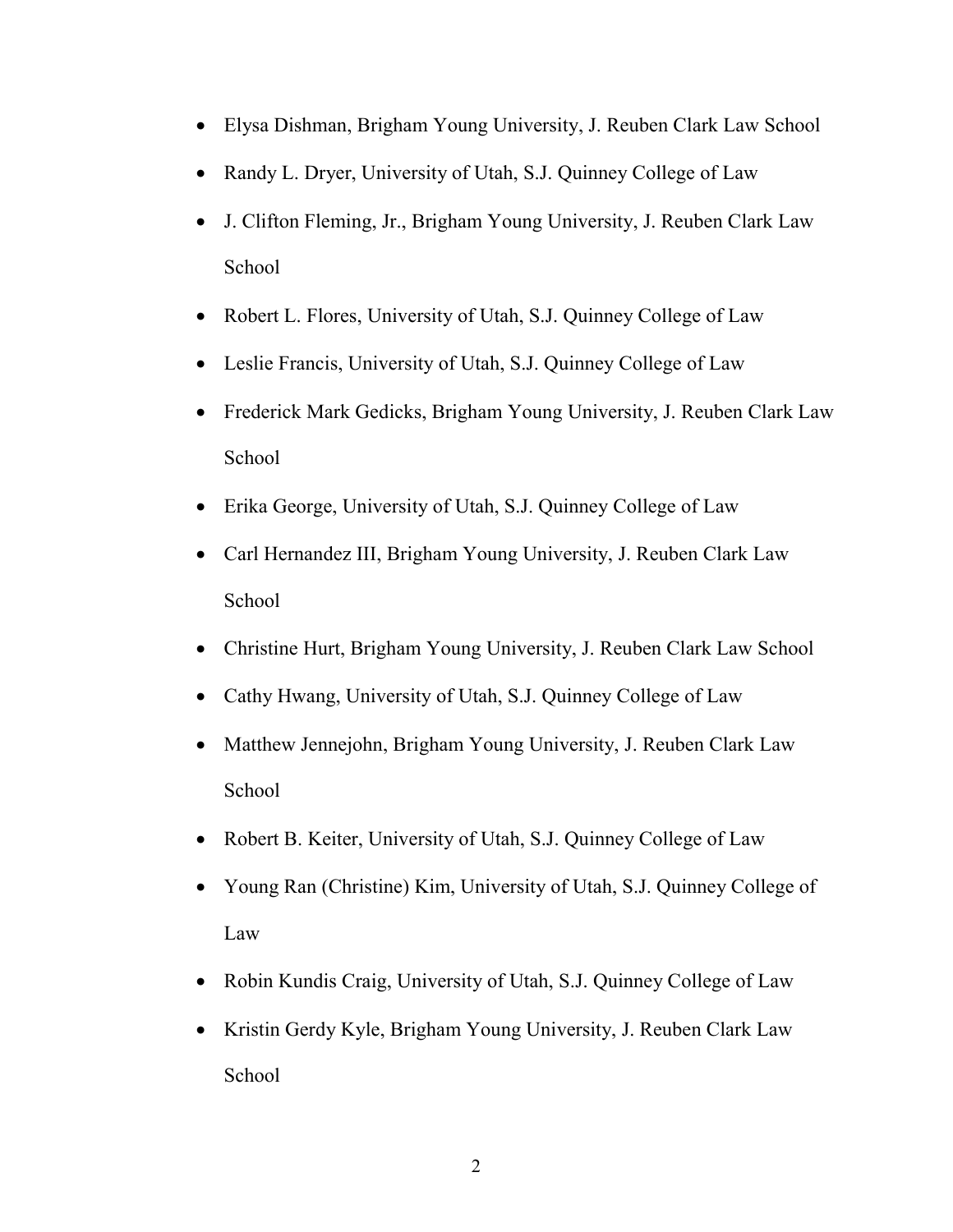- D. Carolina Núñez, Brigham Young University, J. Reuben Clark Law School
- John Ruple, University of Utah, S.J. Quinney College of Law
- Alexander Skibine, University of Utah, S.J. Quinney College of Law
- Gladriel Shobe, Brigham Young University, J. Reuben Clark Law School
- D. Gordon Smith, Brigham Young University, J. Reuben Clark Law School
- Linda F. Smith, University of Utah, S.J. Quinney College of Law
- Paul Stancil, Brigham Young University, J. Reuben Clark Law School
- Michalyn Steele, Brigham Young University, J. Reuben Clark Law School
- Lisa Grow Sun, Brigham Young University, J. Reuben Clark Law School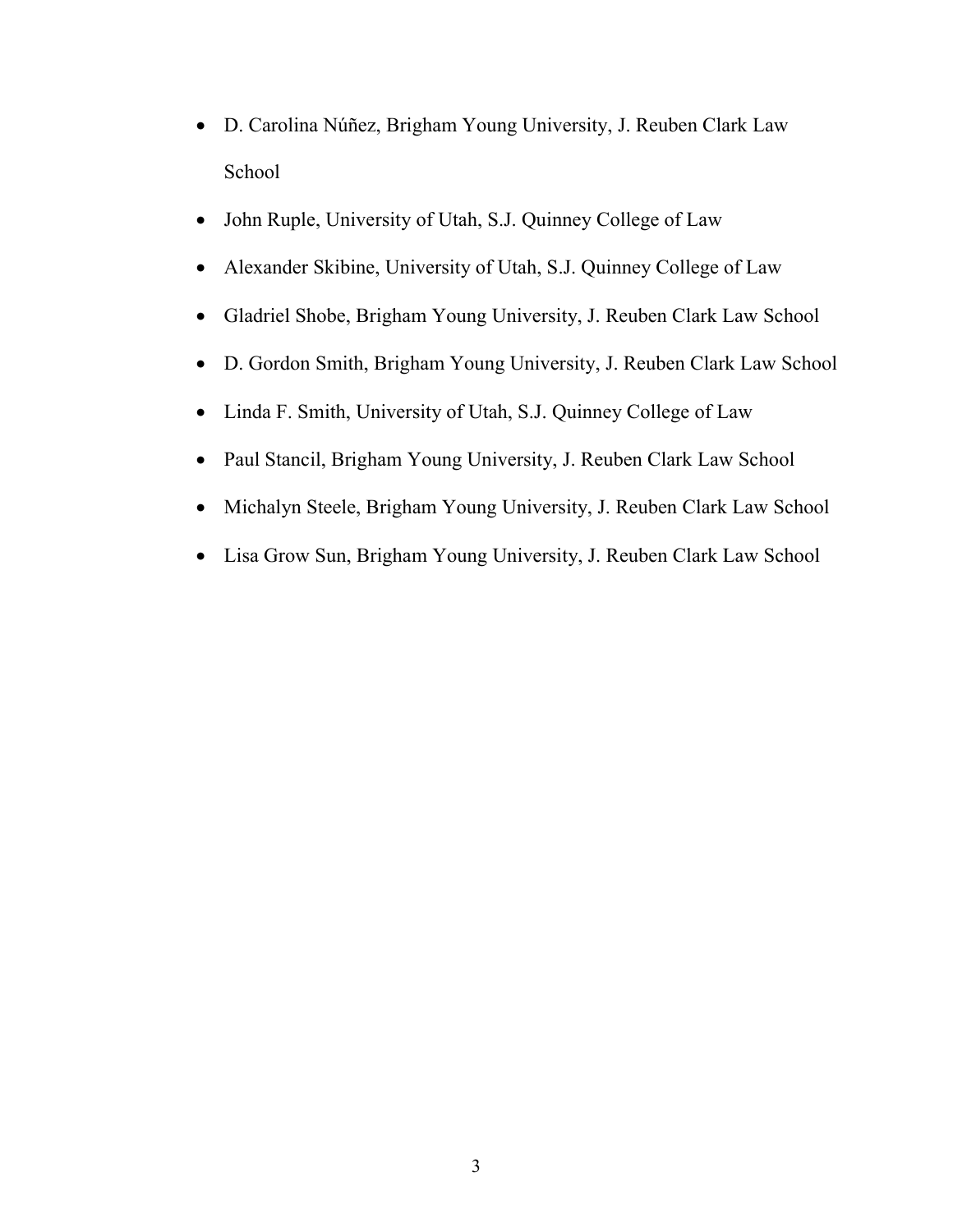#### **INTRODUCTION & SUMMARY OF ARGUMENT**

<span id="page-10-0"></span>In 1996, Congress enacted the Personal Responsibility and Work Opportunity Reconciliation Act, Pub. L. No. 104-193, 110 Stat. 2105, now codified in relevant part at 8 U.S.C. §§ 1601 *et seq*. Sections 1621(a) and (d) of Title 8 make certain aliens ineligible "for any State or local public benefit," in the absence "of a State law [that] affirmatively provides for such eligibility." These provisions do not prohibit the admission of otherwise eligible undocumented immigrants to the practice of law in Utah, and this Court should enter an order allowing all undocumented immigrants to apply for admission to the practice of law in Utah.

First, a license to practice law in Utah is not a "State or local public benefit" as defined in 8 U.S.C. § 1621(c)(1) because it is not "provided by an agency of a State or local government or by appropriated funds of a State or local government." 8 U.S.C. §  $1621(c)(1)(A)$ . The Utah Supreme Court, which issues licenses to practice law in Utah, is not "an agency of a State or local government" but an independent branch of state government granted plenary power under the Utah Constitution to administer and regulate admission to the Utah Bar. Utah Const. art. VIII, § 4. Neither is the Utah State Bar, the entity to which the Utah Supreme Court has delegated the administrative tasks of bar admission, "an agency of a State or local government." Rather, the Utah State Bar is incorporated as a private non-profit entity and receives no public funds. *See* Exhibit A, *Certificate of Existence: Utah State Bar, Utah Department of Commerce* and Exhibit B, *Declaration of John C. Baldwin, Executive Director of the Utah Bar*. Moreover, in Utah, admission to the Bar is not provided through "appropriated funds of a State or local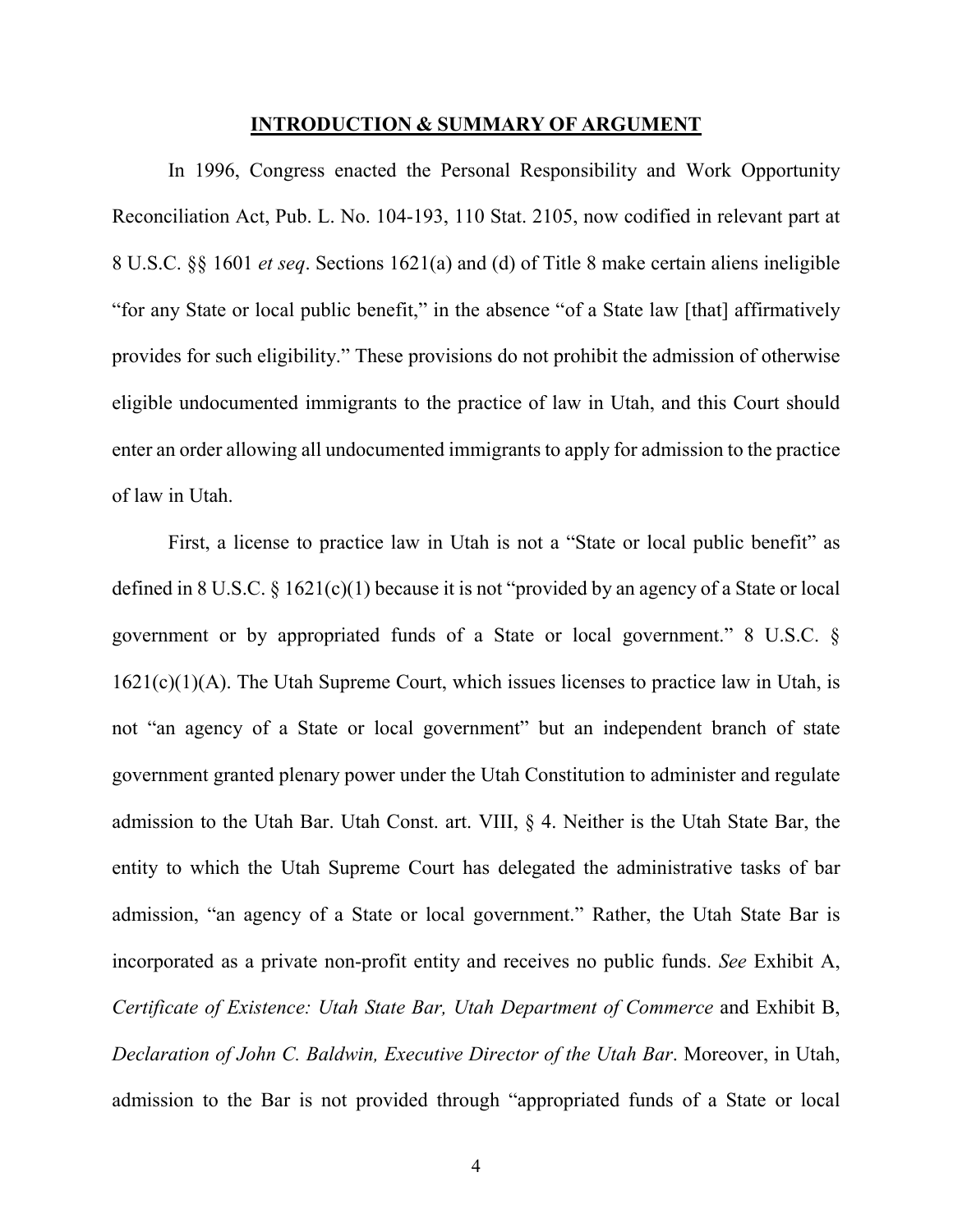government" but through fees charged directly to applicants and members of the Bar. Only private funds finance law licensing in Utah. Because the Utah Supreme Court is not "an agency of a State or local government" and law licensing in Utah is financed by private funds rather than by "appropriated funds of a State or local government," section 1621 does not apply to bar admission in Utah.

Second, even if this Court decides that a license to practice law in Utah is a "State or local public benefit" under section 1621(c), this Court may nonetheless authorize the Utah State Bar to admit otherwise eligible undocumented immigrants to practice law in Utah. Section 1621(d) of Title 8 allows a state to provide a "State or local public benefit" for which an alien would otherwise be ineligible under section 1621(a) through an "enactment of a State law . . . which affirmatively provides for such eligibility." 8 U.S.C. § 1621(d). Because the Utah Constitution provides the Utah Supreme Court the exclusive power to regulate law licensing in Utah, Utah Const. art. VIII, this Court is the only entity able to opt-out of section 1621(c)'s prohibitions with respect to law licensing in Utah. Therefore, section 1621(d) should not be read to require a legislative-enactment opt-out. Principles of constitutional avoidance, federalism, and the Tenth Amendment exact respect for Utah's structure of its sovereign powers. Congress cannot commandeer state sovereignty to its own ends. Through its state constitution, Utah has chosen to give authority over bar admission to its courts, without requiring additional action by its legislature. Accordingly, the power to override the prohibitions in section 1621(c) with respect to law licensing in Utah may be exercised by this Court, a power the state legislature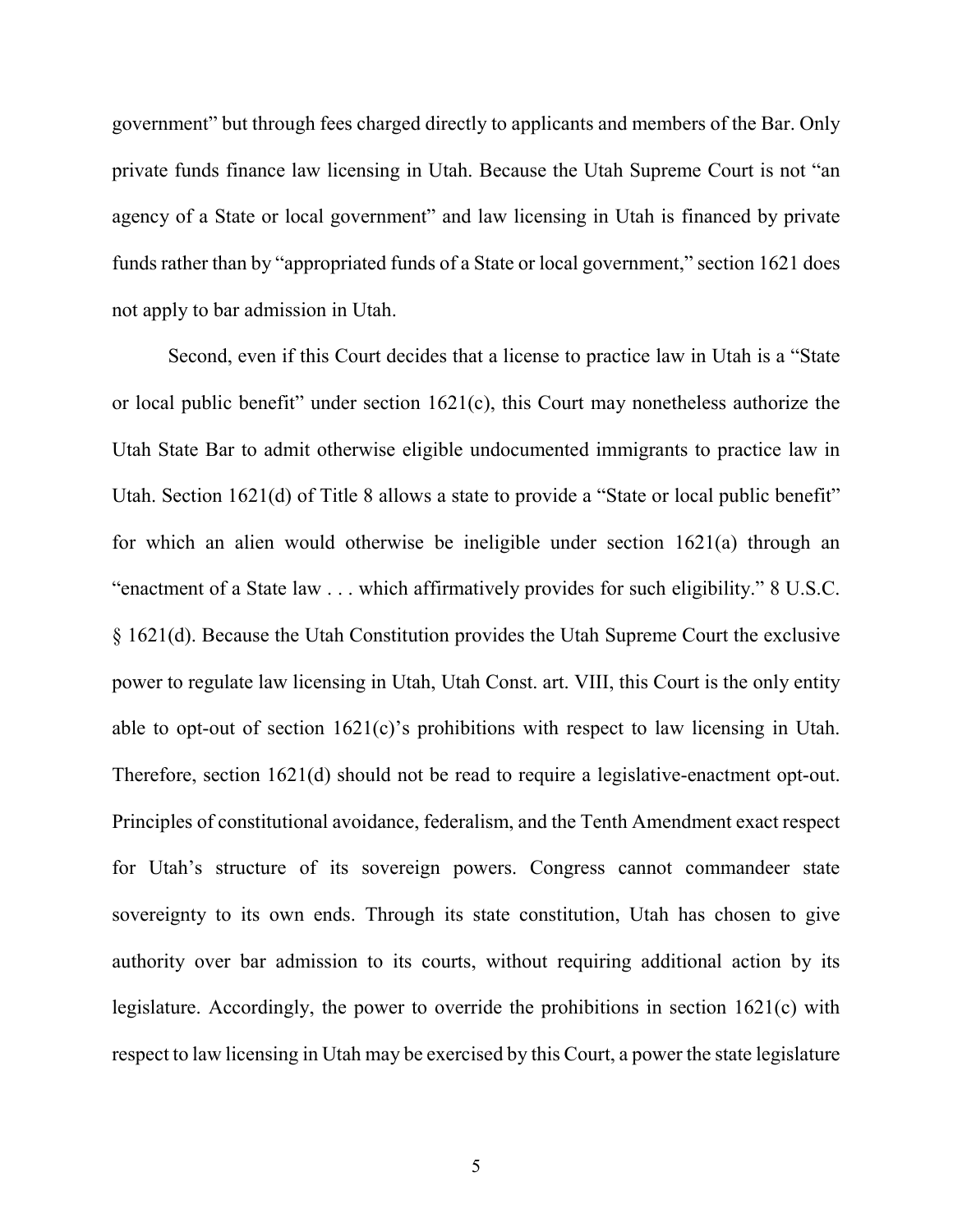cannot usurp. Congress has no power to decree otherwise, and section 1621(d) should not be read to do so.

Finally, the Court should enter an order that allows all undocumented immigrants, rather than the narrow class of undocumented immigrants specified in the Petitioners' proposed order, to apply for admission to the practice of law in Utah. Such a rule would conserve judicial resources by avoiding this Court's separate consideration of every possible variation on immigration status that might make an individual ineligible for receipt of a "State or local public benefit" under section 1621. In addition, a broad order and rule would be consistent with the underlying purposes of section 1621.

#### **ARGUMENT**

<span id="page-12-0"></span>In 1996, Congress enacted the Personal Responsibility and Work Opportunity Reconciliation Act, Pub. L. No. 104-193, 110 Stat. 2105, now codified in relevant part at 8 U.S.C. §§ 1601 *et seq*. ("PRWORA"). Section 1621(a) of Title 8 provides that "[n]otwithstanding any other provision of law," certain categories of aliens, including the class of aliens often referred to as "undocumented immigrants,"[2](#page-12-1) are "not eligible for any State or local public benefit." 8 U.S.C. § 1621(a). Under 8 U.S.C. § 1621(d), however, "a State may provide that an alien who is not lawfully present in the United States is eligible for any State or local public benefit for which such alien would otherwise be ineligible

<span id="page-12-1"></span> <sup>2</sup> 8 U.S.C. § 1621 excludes any alien who is not "a qualified alien," "a nonimmigrant," or "an alien who is paroled into the United States . . . for less than one year" and references other parts of the U.S. Code for definitions of those terms. Here, we use the term "undocumented immigrant" to refer generally to any noncitizen who does not meet the definitions of "qualified alien," "nonimmigrant," or "alien who is paroled into the United States."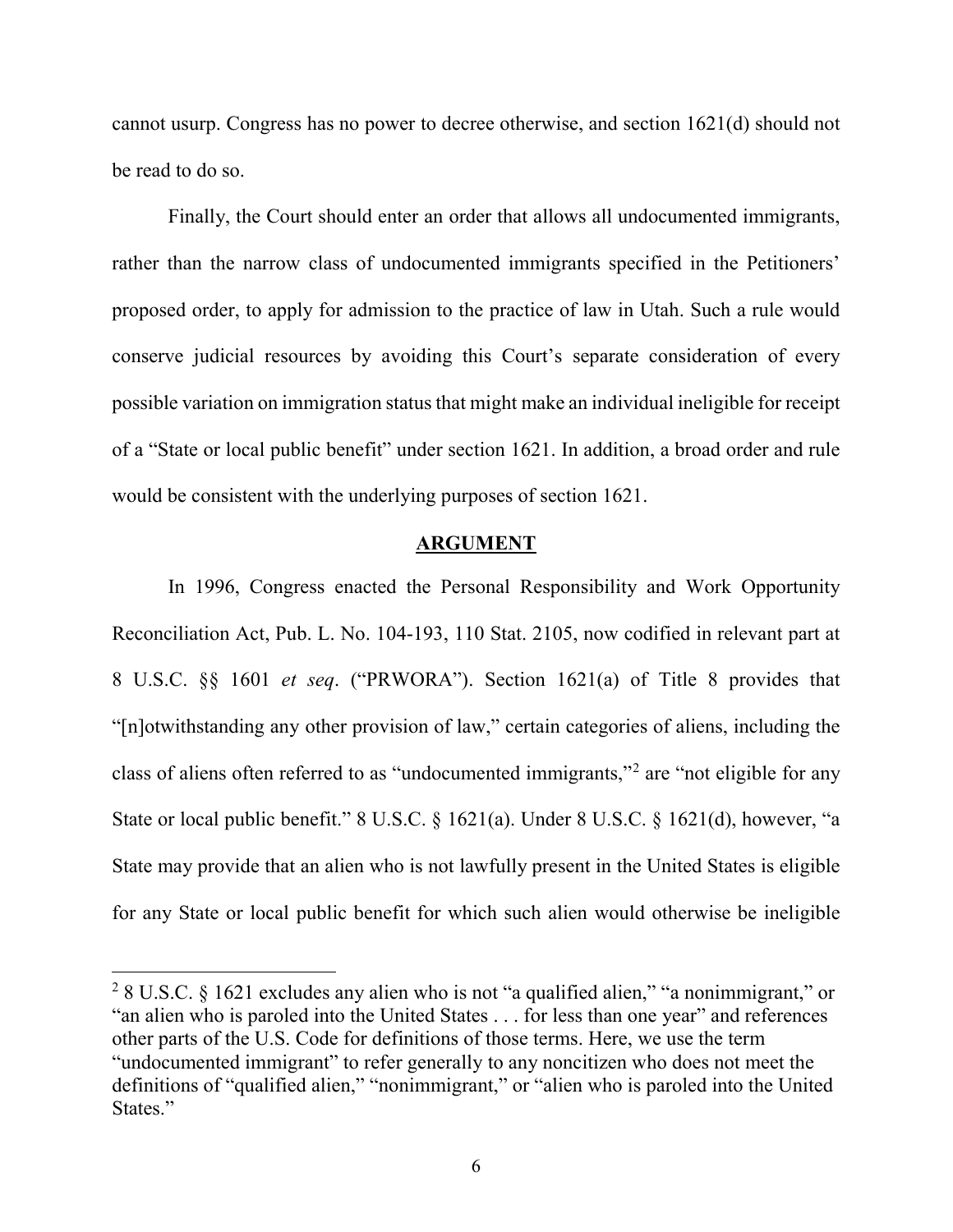under subsection (a) only through the enactment of a State law after August 22, 1996, which affirmatively provides for such eligibility." 8 U.S.C. § 1621(d).

These provisions do not prohibit the admission of undocumented immigrants to the practice of law in Utah. First, a license to practice law is not a "State or local public benefit" as defined in section 1621(c). Second, even if a license to practice law is a "State or local public benefit," this Court may nonetheless authorize admission of undocumented immigrants under the provisions of section 1621(d).

#### <span id="page-13-0"></span>**I. 8 U.S.C. § 1621(C) DOES NOT PROHIBIT THE ADMISSION OF UNDOCUMENTED IMMIGRANTS TO PRACTICE LAW IN UTAH BECAUSE A LICENSE TO PRACTICE LAW IN UTAH IS NOT A "STATE OR LOCAL PUBLIC BENEFIT."**

Though 8 U.S.C. § 1621 makes certain aliens ineligible for a "State or local public benefit," the statute's own definition of that term squarely excludes a license to practice law in Utah. Section 1621(c) defines "State or local public benefit" in relevant part as "any grant, contract, loan, professional license, or commercial license provided by an agency of a State or local government or by appropriated funds of a State or local government." 8 U.S.C.  $\S 1621(c)(1)(A)$ . A license to practice law in Utah is not "provided by an agency of a State." Neither is a license to practice law in Utah provided "by appropriated funds of a State or local government." As a result, a Utah law license is not a "State or local public benefit" for which undocumented immigrants are ineligible under federal law.

#### <span id="page-13-1"></span>**A. A Utah Law License Is Not Provided by an Agency of a State or Local Government.**

Section 1621(c) defines a "State or local public benefit" to include professional licenses that are "provided by an agency of a State or local government." 8 U.S.C. §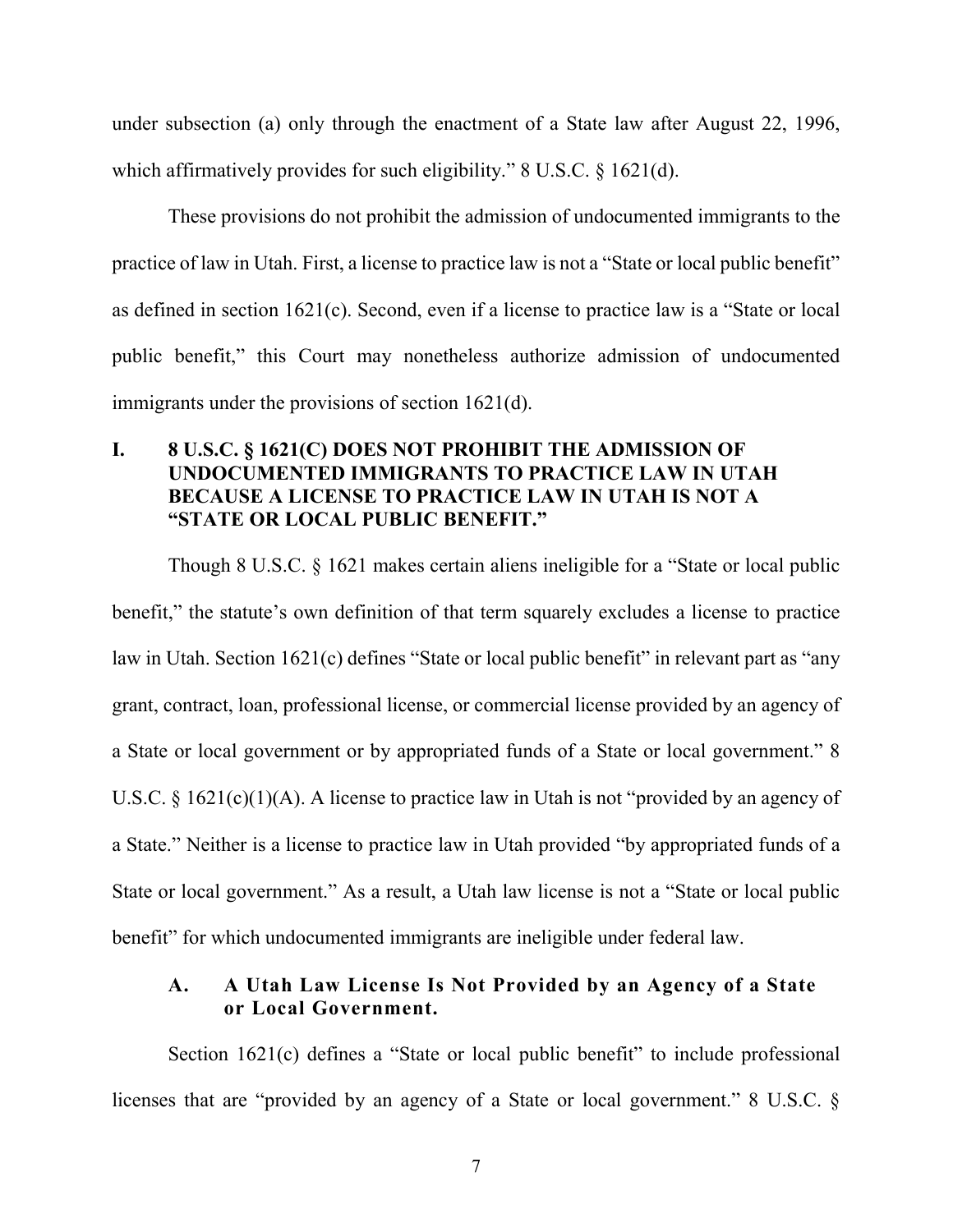1621(c)(1)(A). The Utah Constitution expressly and exclusively vests the regulatory power over the legal profession in Utah—including the authority to admit persons to practice law—in this Court. Utah Const. art. VIII, § 4. *See also, Injured Workers Ass'n of Utah,*  2016 UT 21, ¶ 14, 374 P.3d 14, 18. This Court, in turn, has delegated the functions of administering the bar examination and certifying applicants for licensure to the Utah State Bar, through its Board of Bar Commissioners. *See* Utah Supreme Court Rules Governing the Utah State Bar, Rule 14-104(a) ("The Board, by delegation from the Supreme Court, shall have the power to determine the qualifications and requirements for admission to the practice of law and to conduct examinations of applicants; and it shall from time to time certify to the Court those applicants found to be qualified."). Neither the Utah Supreme Court nor the Utah State Bar is "an agency of a State or local government."

#### **1. The Utah Supreme Court Is a Co-Equal Branch of State Government, Not an Agency.**

<span id="page-14-0"></span>The Utah Supreme Court is the third and co-equal branch of the Utah state government. As such, it is not an "agency." This is consistent with federal law and state law interpretations of the term "agency."

Section 1621 provides no definition of the term "agency" and that provision's legislative history provides no insight into its definition. Neither does 8 U.S.C. § 1611, the comparable statute prohibiting an "agency of the United States" from providing "federal public benefits" to undocumented immigrants, include a definition of "agency." However, "agency" is defined elsewhere in federal law to expressly *exclude* the courts. For example, the Administrative Procedure Act—the foundational statute for federal government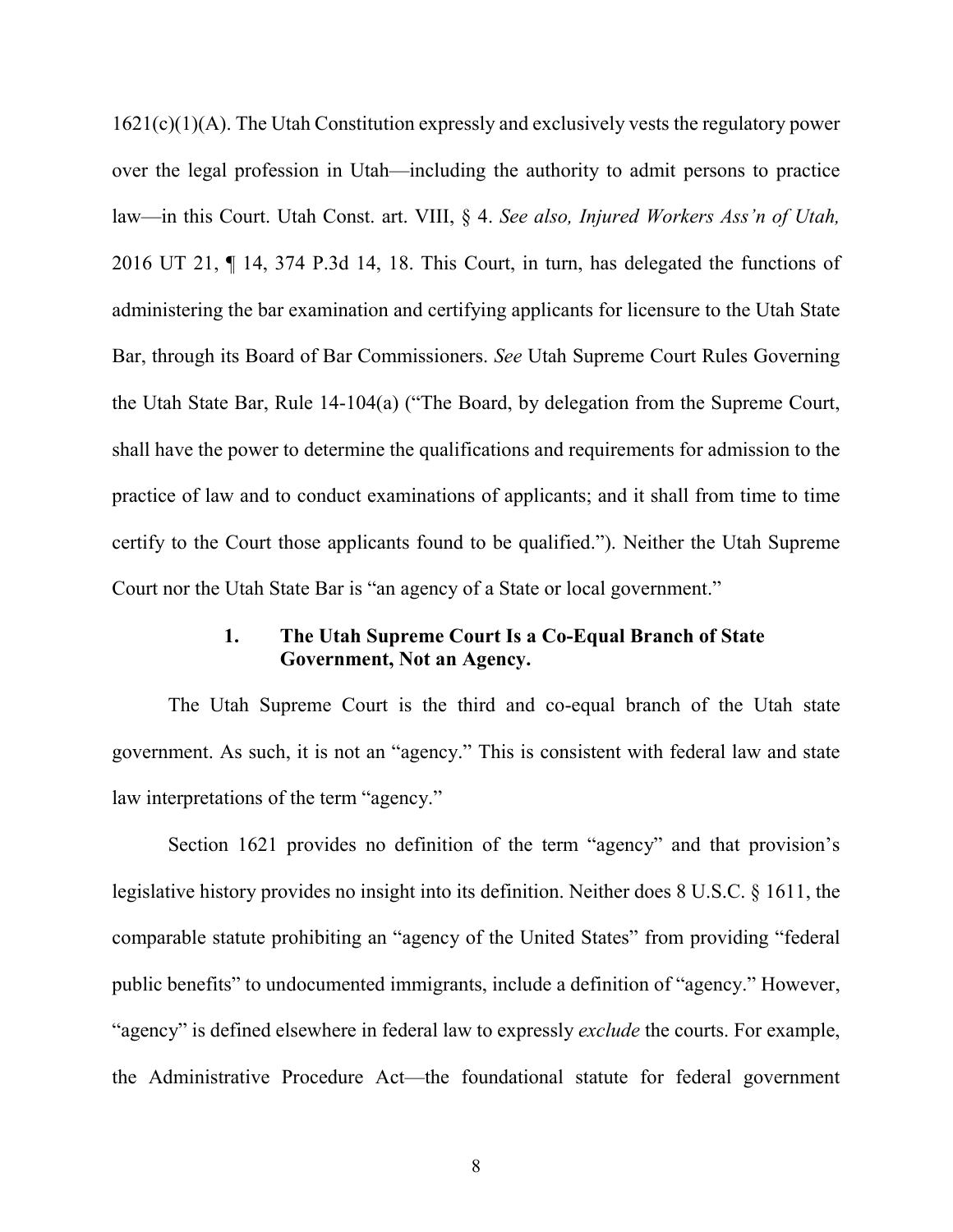regulation—defines the term "agency" as "each authority of the Government of the United States, whether or not it is within or subject to review by another agency, *but does not include . . . the courts of the United States*." 5 U.S.C. § 551 (emphasis added). Likewise, the Federal False Statements Statute excludes courts from its definition of agency. *See Hubbard v. United States,* 514 U.S. 695, 700 (1995) (quoting 18 U.S.C. § 6 which defines "agency" as "any department, independent establishment, commission, administration, authority, board or bureau of the United States or any corporation in which the United States has a proprietary interest, unless the context shows that such term was intended to be used in a more limited sense"). The U.S. Supreme Court has likewise interpreted the term "agency" to exclude courts: "In ordinary parlance, federal courts are not described as 'departments' or 'agencies' of the Government . . . . [I]t would be strange indeed to refer to a court as an 'agency.'" *Hubbard,* 514 U.S. at 699.

Utah state law also specifically excludes courts from the definition of "agency." Utah's Administrative Procedures Act makes the point: "'Agency' . . . does not mean . . . the courts . . . ." Utah Code § 63G-4-103 (1)(b). *See also*, Utah Code § 63I-1-102(1) (not including courts in the definition of "agency" subject to legislative oversight and periodic review); Utah Code § 63J-1-102(1) (not including courts in the definition of "agency" under the Budgetary Procedures Act).

Absent any context that might suggest otherwise, the term "agency" in section 1621 must be interpreted consistently with how it is used in other statutes. Here, the most closely analogous federal and state laws support the conclusion that the term "agency" does not include the courts.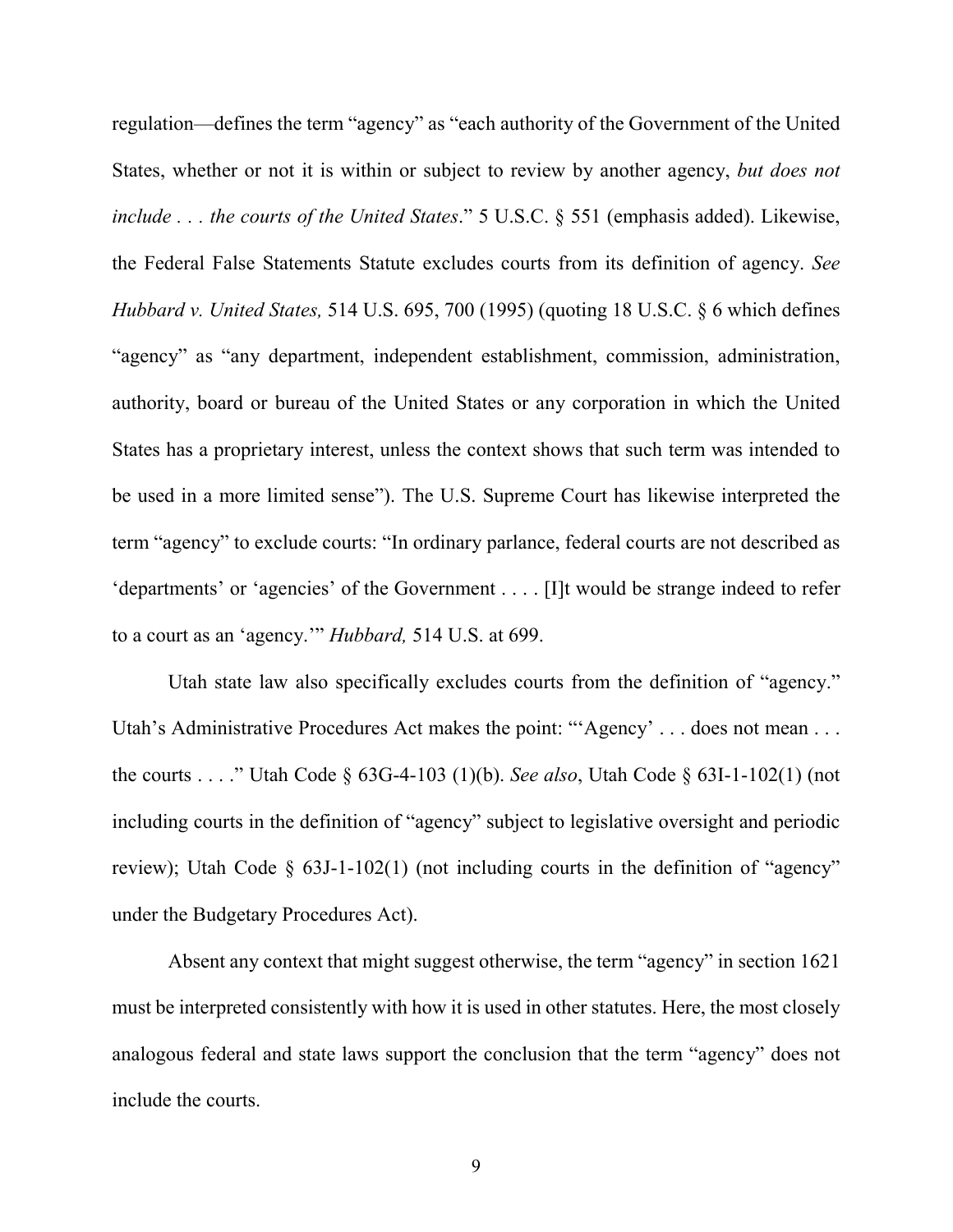#### **2. The Utah State Bar Is Not "An Agency of a State or Local Government."**

<span id="page-16-0"></span>The Utah State Bar, to which the Utah Supreme Court has delegated the functions of administering the bar examination and certifying applicants for licensure to the Utah State Bar, is likewise not "an agency of a State or local government." Rather, the Utah State Bar is incorporated in Utah as a domestic non-profit entity. *See* Exhibit A, *Certificate of Existence: Utah State Bar, Utah Department of Commerce* and Exhibit B, *Declaration of John C. Baldwin, Executive Director of the Utah Bar*. Thus, even on the counter-factual argument that the Utah State Bar is the attorney licensing entity in Utah rather than this Court, section 1621 would not prohibit it from admitting undocumented immigrants to the bar.

#### <span id="page-16-1"></span>**B. A Utah Law License Is Not Provided by "Appropriated Funds of a State or Local Government."**

In addition to defining a "State or local public benefit" to include a professional license "provided by an agency of the State," section 1621 also defines "State or local public benefit" to include a professional license "provided by appropriated funds of a State or local government." In Utah, the issuance of law licenses is not funded by "appropriated funds" under accepted interpretations of that term.

As with the term "agency," PRWORA does not define the phrase "appropriated funds of a State." Other law and sources are, therefore, helpful in determining its meaning. *See Marcus v. Dir., Office of Workers' Compensation Progs., U.S. Dept. of Labor*, 548 F.2d 1044, 1047 n.4 (D.C. Cir. 1976). The term "appropriated" means "to set apart for or assign to a particular purpose or use." *Appropriate*, Merriam Webster Online Dictionary,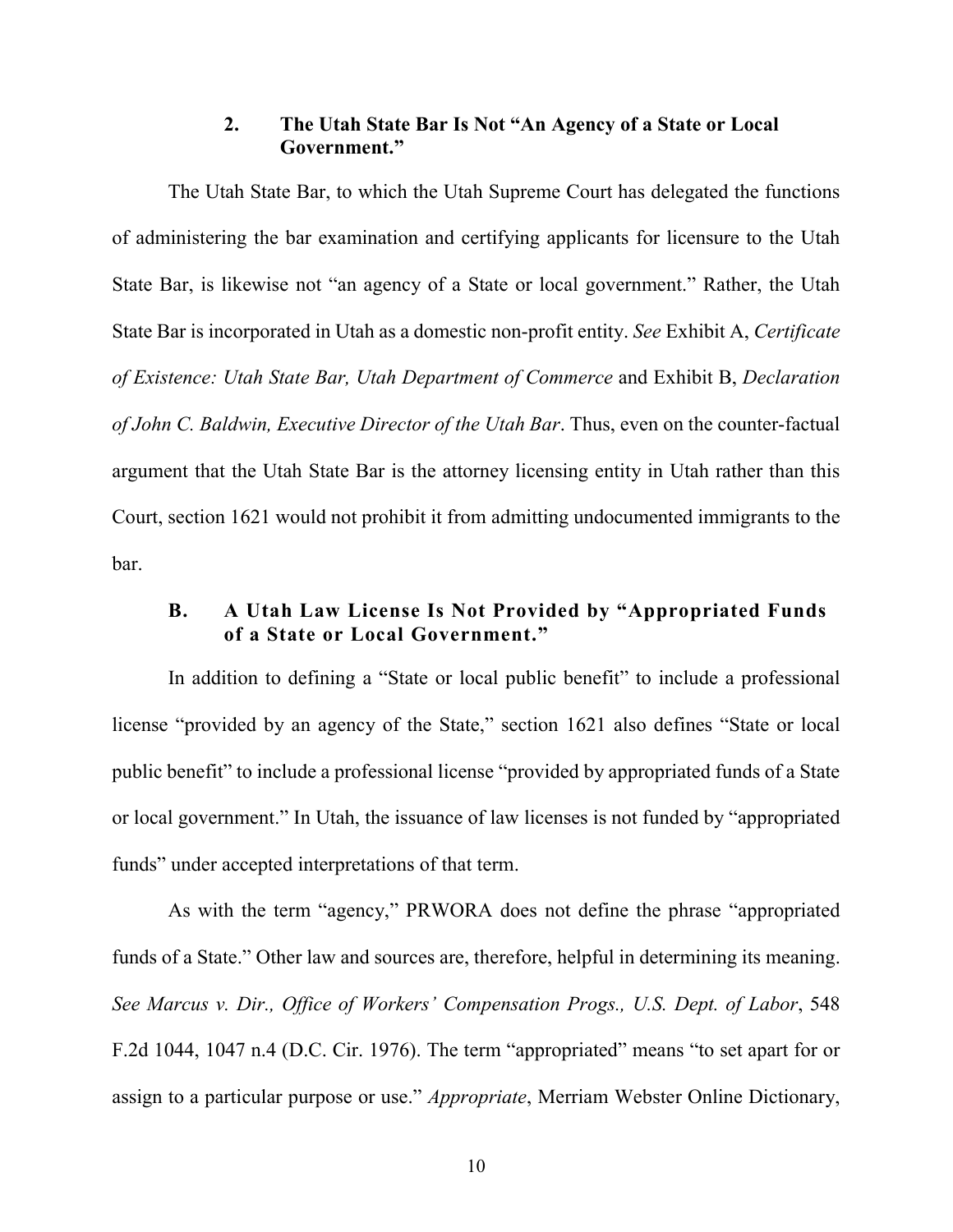https://www.merriam-webster.com/dictionary/appropriate#h2 (last visited Mar. 21, 2019); *see also Black's Law Dictionary* 117–18 (9th ed. 2009) (defining "appropriation" as "[a] legislative body's act of setting aside a sum of money for a public purpose"). This ordinary meaning of the term has been adopted by both federal and Utah state courts. *See Wilcox v. Jackson ex dem. McConnel,* 38 U.S. 498, 509 (1839) ("Appropriation . . . is nothing more or less than setting it apart for some particular use."); *Ute Indian Tribe v. Utah*, 773 F.2d 1087, 1090 (10th Cir. 1985). *Accord State v. Perank*, 858 P.2d 927, 948 (Utah 1992); *Bateman v. Board of Examiners*, 7 Utah 2d 221, 223 n.2, 235, 322 P.2d 381 (Utah 1958).

The question here is whether the Utah legislature has "set apart" funds for the Utah Supreme Court for a "particular use" prohibited by section 1621. The answer is no. Neither the Utah State Bar nor the Utah Supreme Court use funds "set apart" by the Utah legislature for the licensing of attorneys. Rather, as described more fully below, the licensing of attorneys in Utah is funded by private licensing fees and Utah State Bar membership dues. While the Utah Supreme Court is an entity funded by Utah legislative appropriations, the Court's role in attorney licensing—entry of the final order for admission to the practice of law—cannot itself fairly be described as being funded by "appropriated" money. No governmental entity sets aside funds for that specific purpose.

#### **1. Attorney Licensing in Utah Is Funded Solely Through Private Money.**

<span id="page-17-0"></span>As discussed above, the Utah Supreme Court has delegated the functions of attorney licensing in Utah to the Utah State Bar through its Board of Bar Commissioners. Utah Supreme Court Rules Governing the Utah State Bar, Rule 14-104(a). These licensing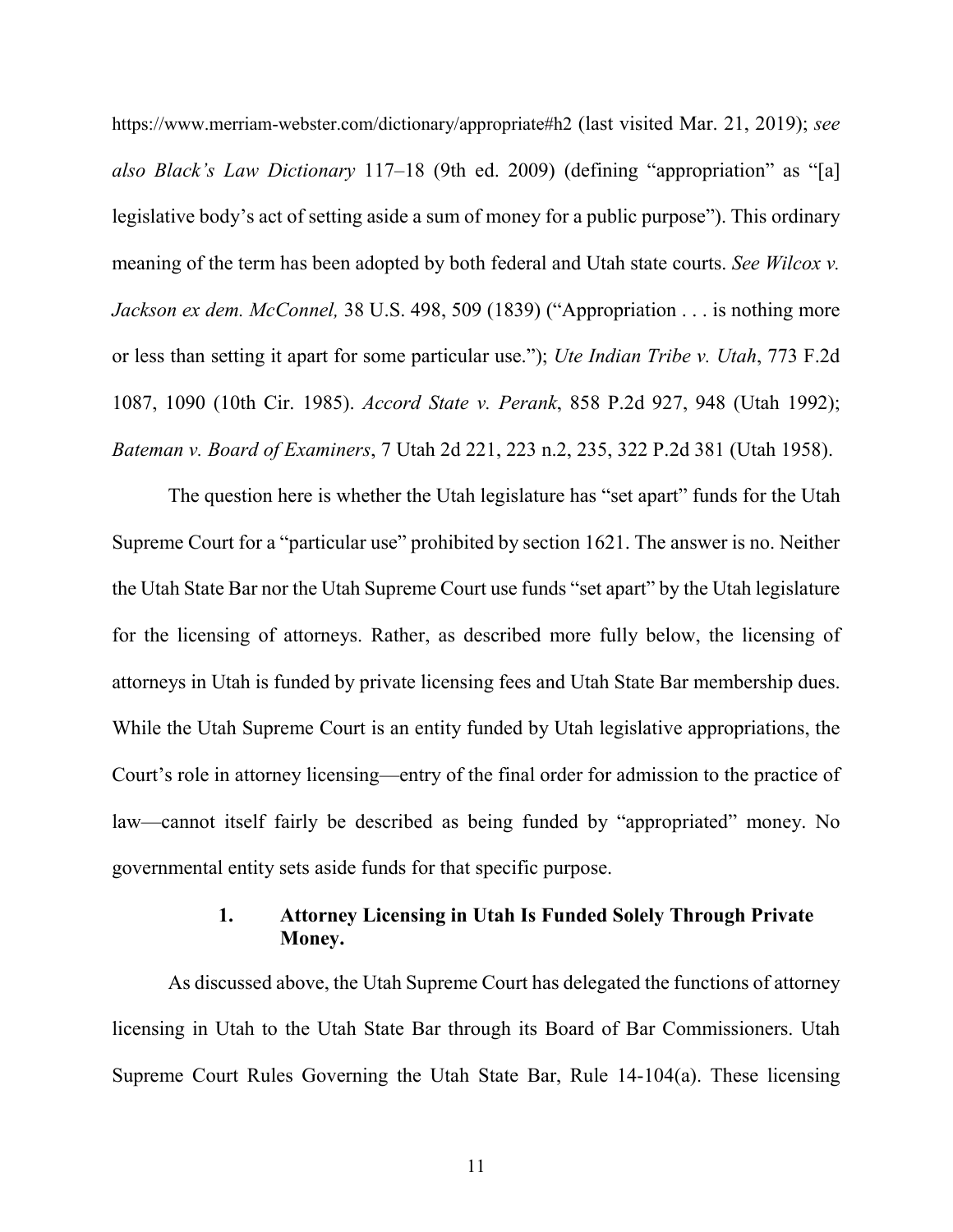functions are *not* funded by any appropriated funds of a state or local government. Rather, they are funded solely by licensing fees paid by the applicants themselves and bar membership dues paid by Utah attorneys. *See* Exhibit B, *Declaration of John C. Baldwin*, ¶ 5. Utah Supreme Court Rules specifically provide for applicants to pay fees to facilitate the tasks associated with admission to the bar and for members to "pay to the Bar a license fee . . . to effectuate the purposes of this chapter." Utah Supreme Court Rules Governing the Utah State Bar, Rules 14-104(c), 14-107. Even when the Utah Supreme Court clerk issues the final certificate of admission to a successful bar applicant, Utah rules require the applicant to pay a fee for the certificate. Utah Supreme Court Rules Governing the Utah State Bar, Rule 14-104(d). Private licensing fees and member dues are the sole source of funding for attorney licensing in Utah. *See* Exhibit B, *Declaration of John C. Baldwin*, ¶ 5.

This Court should not be persuaded by the New York Supreme Court's finding in *Matter of Vargas* that law licensing is accomplished through "appropriated funds," because the financial structure of law licensing in Utah is substantially different than that in New York. *See Matter of Application of Cesar Adrian Vargas*, 10 N.Y.S.3d 579, 590 (2015) (outlining specific ways the use of New York State's annual judiciary budget supports law licensing activities including, especially, the time-intensive evaluation of character and fitness by judges). The relevant tasks of bar admission in Utah—expenses of administering the bar examination, character and fitness evaluation, costs associated with the swearingin ceremony, salaries of Utah State Bar admissions counsel and staff, etc. —are privately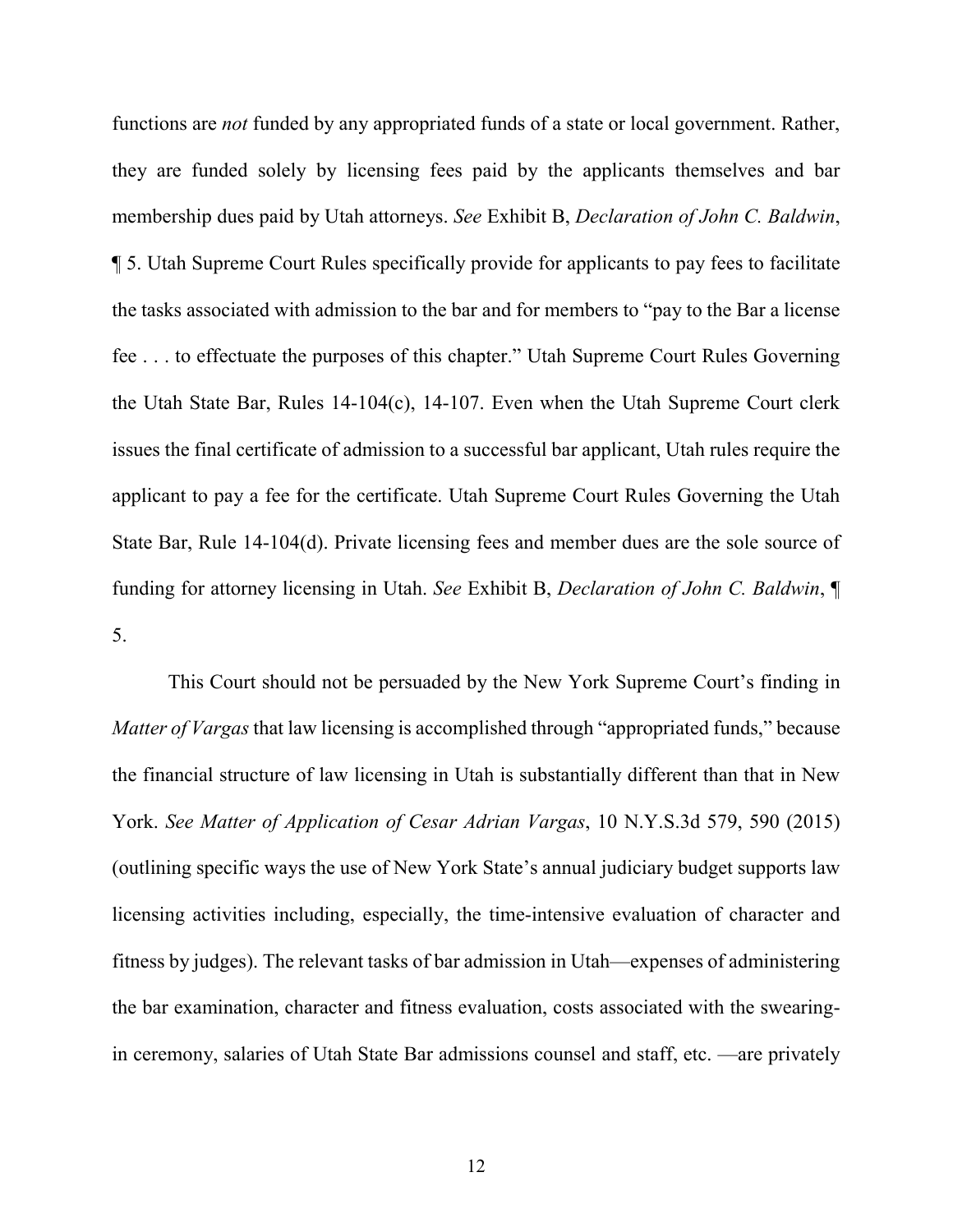<span id="page-19-0"></span>funded. Exhibit B, *Declaration of John C. Baldwin*, ¶¶ 6-12. The Utah legislature does not appropriate funds to pay for law licensing.

#### **2. The Utah Supreme Court's Order of Admission Does Not Change the Private Financial Structure of Law Licensing in Utah.**

After the Utah State Bar's Board of Bar Commissioners has certified applicants for licensure, the Utah Supreme Court makes the final order of approval for admission to the bar. Utah Supreme Court Rules Governing the Utah State Bar, Rule 14-104(c). While the Utah Supreme Court is an entity funded by Utah legislative appropriations, the Court's role in attorney licensing—entry of the final order for admission to the practice of law—cannot itself fairly be described as being funded by "appropriated" money. No governmental entity sets aside funds for that specific purpose. This Court's final act of approval does not transform the private financial structure of law licensing in Utah into one of appropriated funds.

Courts in California, Nevada, and Ohio have held that government actions much more involved than a final bar admission order—enforcement of child support payments, payment of prevailing wage rates under a public contract, and administration of a worker's compensation fund—do not transform private funds into public funds or benefits. *See Cty. of Alameda v. Agustin*, 2007 Cal. App. Unpub. Lexis 7665, \*12 (Cal. Ct. App. Sept. 24, 2007) (deciding that "child support collection services" provided by the state to enforce payment of private child support orders are not a public benefit under section 1621);<sup>[3](#page-19-1)</sup>

<span id="page-19-1"></span> $3$  Utah Rules of Appellate Procedure, Rule  $30(f)$  allows citation of unpublished opinions "so long as all parties and the court are supplied with accurate copies at the time all such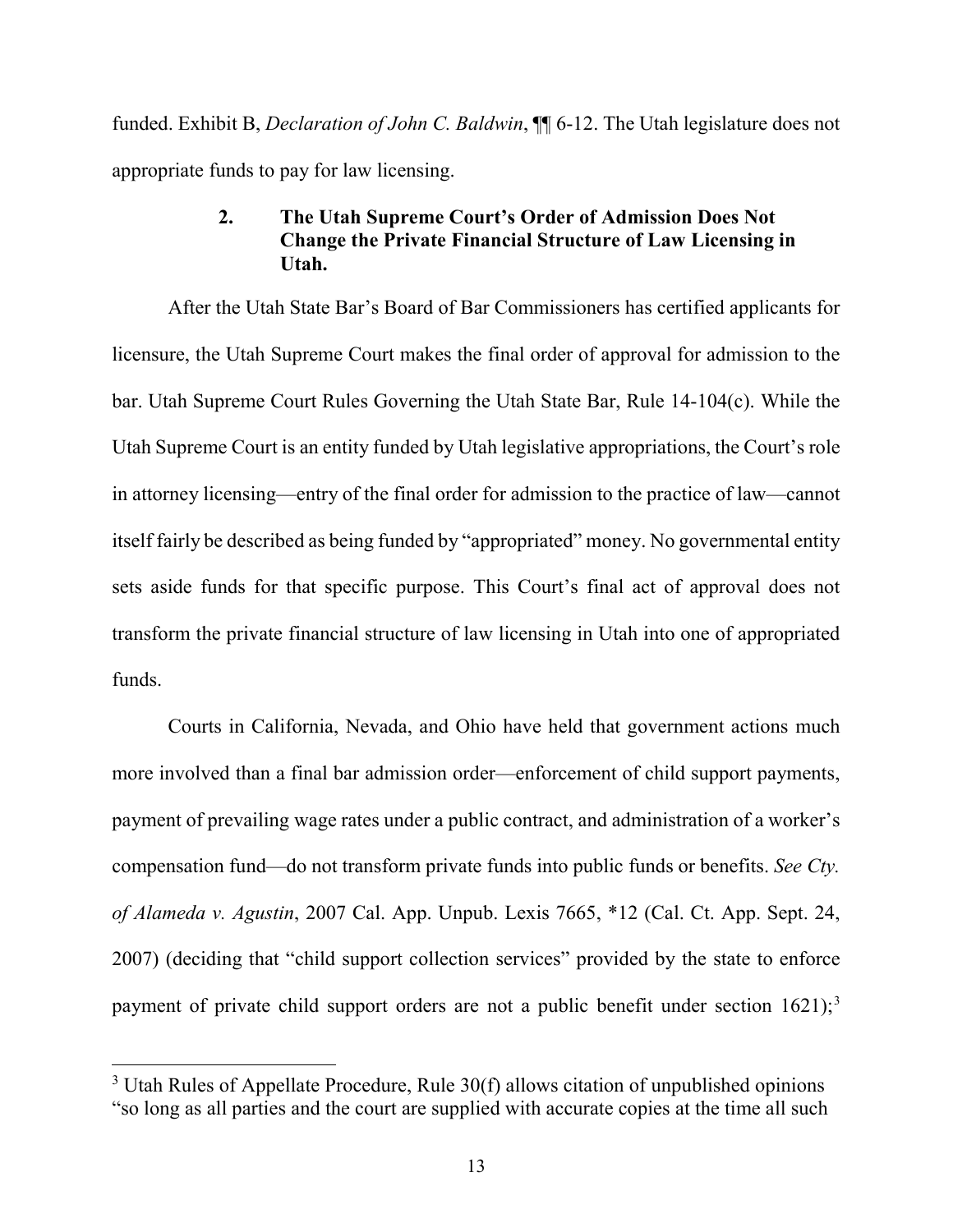*Campos v. Anderson*, 67 Cal. Rptr. 2d 350, 353 (Cal. Ct. App. 1997) (finding that state and local governments' active assistance in collecting child support payments does not change the fact that the source of the payments are private); *City Plan Dev. Inc. v. Office of Labor Comm'r* 117 P.3d 182, 190 (Nev. 2005) (finding that the payment of prevailing wage rates by a contractor to workers under a public contract is not a "local public benefit" for purposes of section 1621); *Rajeh v. Steel City Corp*., 813 N.E.2d 697, 707 (Ohio Ct. App. 2004) (reasoning that workers' compensation is distinguishable from many of the benefits listed in section 1621 because it was intended to serve as a tort remedy and is funded by employers rather than the government, even though the state government administers the funds).

Likewise, when allowing noncitizens access to certain benefits, courts in New York and New Jersey have emphasized that PRWORA prohibits *public* benefits, i.e., those provided through public moneys, not privately funded endeavors. *See, e.g.*, *Trs. of the Pavers & Rd. Builders Dist. Council Welfare, Pension, Annuity & Apprenticeship Skill Improv. & Safety Funds v. M.C. Landscape Group, Inc*., 2015 U.S. Dist. LEXIS 177271, \*25 (E.D.N.Y. 2015) (recognizing the exclusion of ERISA from federal public benefits under 8 U.S.C. § 1611 because ERISA is privately funded and administered); *Herrera v. Metro. Life Ins. Co*., 2011 U.S. Dist. LEXIS 145409, \*26–\*30 (S.D.N.Y. 2011) (excluding the "proceeds of federal group life insurance obtained by federal employees" from federal public benefits under 8 U.S.C. § 1611 such that a beneficiary's undocumented status did

 $\overline{a}$ 

decisions are first cited." An accurate copy is attached as Exhibit C, *County of Alameda v. Agustin*, 2007 Cal.App. Unpub. Lexis 7665.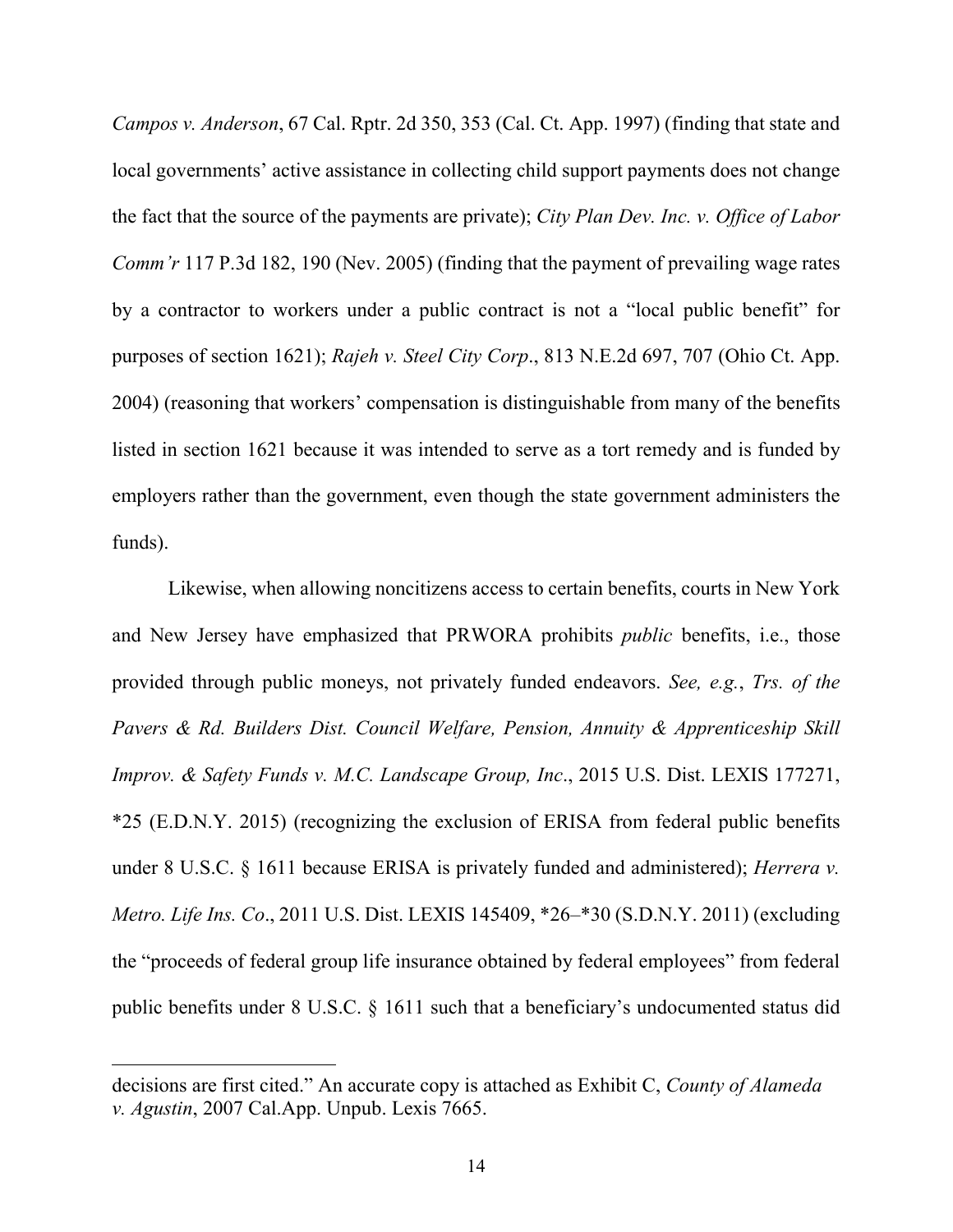not make him illegible to receive the proceeds after his spouse's death); *Caballero v. Martinez*, 897 A.2d 1026, 1031 n.1 (N.J. 2006) (finding that 8 U.S.C. §§ 1621(a) & (c) did not apply to exclude an undocumented person from recovery under New Jersey's Unsatisfied Claim and Judgement Fund because the fund was administered by a "private, non-profit entity," funded "by fees levied on liability insurance companies doing business" in the state, and, unlike other listed public benefits, eligibility was compensatory rather than needs-based).

If this Court nonetheless believes to the contrary—that the final order of this Court approving certified applicants to the bar transforms the entire privately funded licensing endeavor into one of "appropriated funds"—*amicus* suggest a simple solution: this Court implement, under its Rules Governing the Utah State Bar, a reasonable fee charged to all applicants specifically identified as funding the Supreme Court's final order process. The fee could be similar to the one charged to successful applicants for the certificate the Supreme Court clerk issues under Utah Supreme Court Rules Governing the Utah State Bar, Rule 14-104(d). A final order process fee would be in line with the private fee financial structure of law licensing in Utah and would remove the slightest doubt that a Utah bar license is *not* "provided by appropriated funds of a State or local government."

In sum, a Utah law license is not "provided by an agency or a State or local government or by appropriated funds of a State or local government" and is therefore not a "State or local public benefit." Section 1621, therefore, does not apply to preclude this Court from issuing a law license in Utah to undocumented immigrants.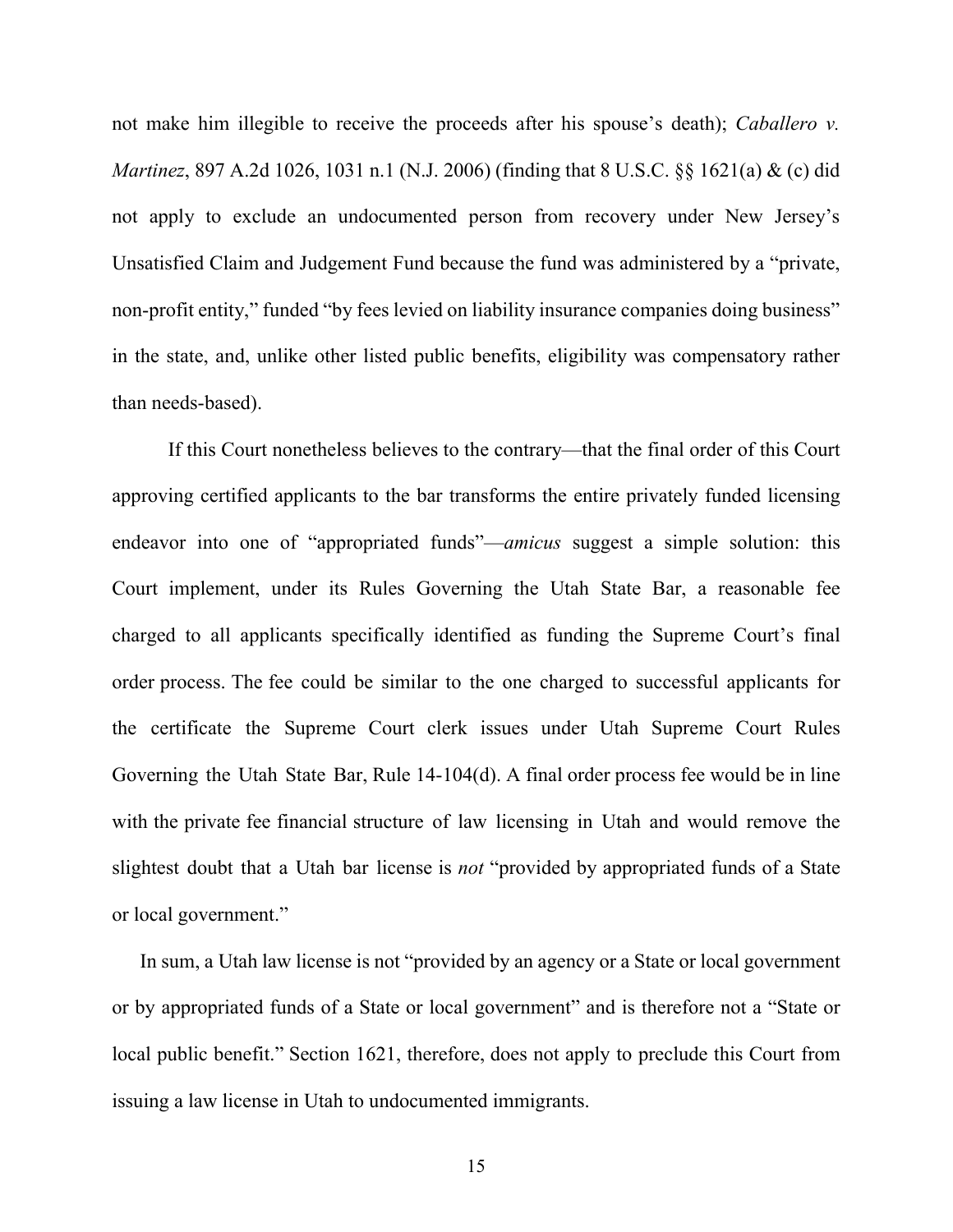#### <span id="page-22-0"></span>**II. THE UTAH SUPREME COURT HAS AUTHORITY TO OPT OUT OF SECTION 1621(C) PROHIBITIONS FOR LAW LICENSING IN UTAH UNDER SECTION 1621(D).**

Even if this Court decides that a license to practice law in Utah is a "State or local public benefit" under section 1621(c), the Utah Supreme Court may nonetheless authorize admission of undocumented immigrants under the provisions of 8 U.S.C. § 1621(d). Under section 1621(d), a state may grant a "State or local public benefit" to aliens who would otherwise be ineligible "only through the enactment of a State law" after 1996. On first blush, this language may appear to empower only state legislatures, rather than other branches of the state government, to override the ineligibility provision. A closer look at the Utah Constitution and federal constitutional principles, however, weighs against such an interpretation.

The Utah Constitution vests the power to regulate admission to the practice of law in Utah exclusively in the Utah Supreme Court. This Court, then, is the only entity that may exercise the authority granted in section 1621(d), and this Court may do so to extend eligibility for admission to practice law in Utah to undocumented immigrants. Utah's choice to give authority over bar admission to this Court, without requiring additional action by its legislature, is one that is entitled to respect under the Tenth Amendment's state sovereignty protections. Interpreting section 1621(d) to require an act of the Utah legislature would render the state of Utah unable to avail itself of this federally-provided, opt-out provision without the Utah legislature impermissibly encroaching on this Court's constitutionally-conferred power.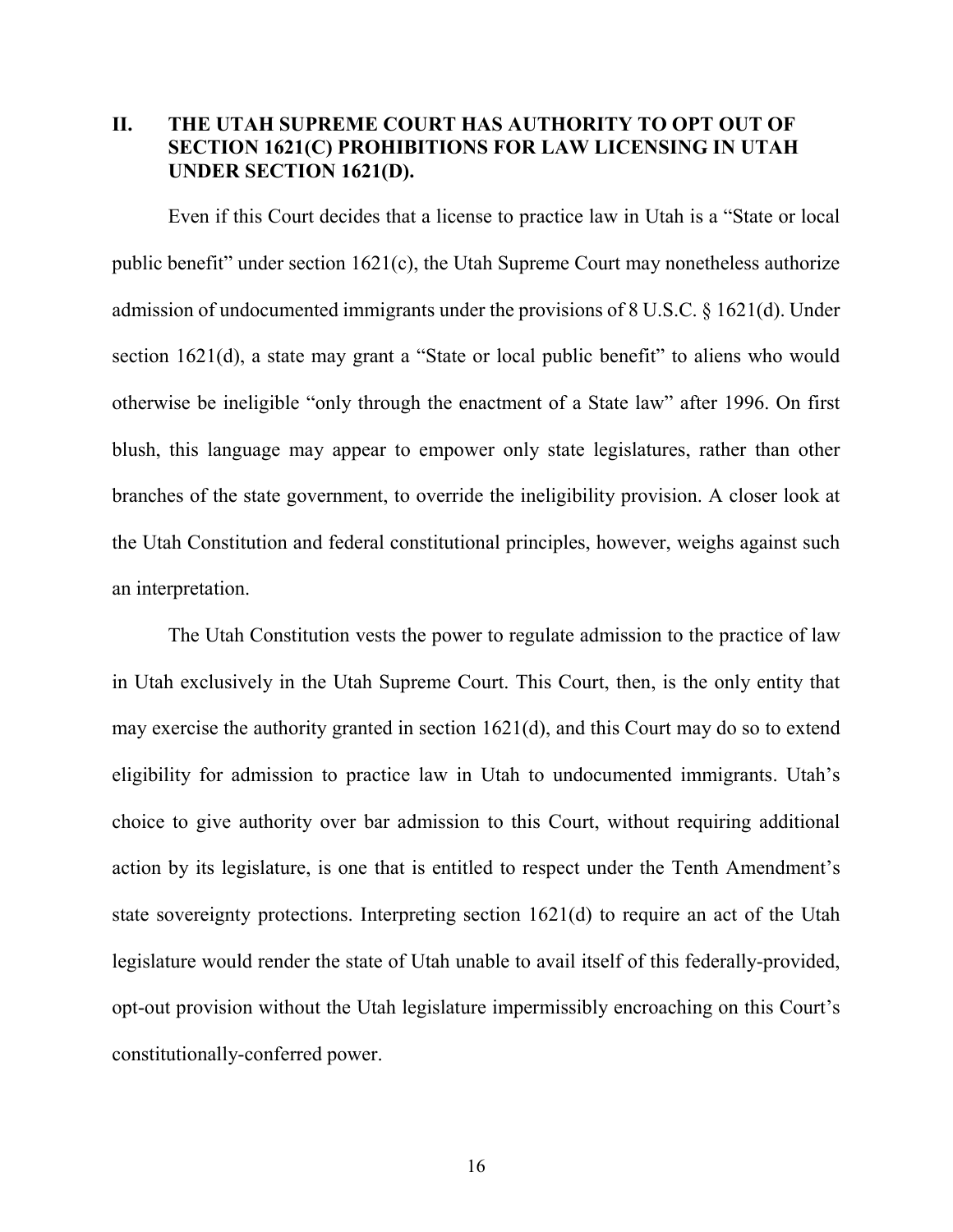#### <span id="page-23-0"></span>**A. The State of Utah Has Exercised Its Sovereignty to Entrust Governance of Lawyers and Law Licensing Exclusively to the Utah Supreme Court.**

As a factual matter, Utah allocates its sovereign power to govern the practice of law differently than do the three other states that have opted out of section 1621's prohibition with respect to law licensing: California, Florida, and New York. In California and Florida, the judiciary and the legislature share the power to govern the practice of law. *In re Garcia*, 315 P.3d 117, 124 (Cal. 2014); *Fla. Bd. of Bar Exam'rs*, 134 So. 3d 432, 439 (Fla. 2014). Thus, no *ultra vires* action occurred when each respective state legislature enacted a law to opt out of section 1621's prohibitions on law licensing for certain noncitizens. In New York State, the judiciary governs the practice of law but as a matter of ordinary legislation. *See Matter of Vargas*, 10 N.Y.S.3d at 582. The New York Supreme Court itself exercised that governance power to opt out of section 1621's prohibition on admission of certain noncitizens to the bar. *Id*. The New York Supreme Court rejected a literal reading of section 1621(d) to require a legislative-enactment opt out, holding instead that "the processes by which a state chooses to exercise, by one of its coequal branches of government, the authority granted by the federal legislation is not a legitimate concern of the federal government." *Id*. at 594.

Like New York State, Utah entrusts governance of lawyers and law licensing exclusively to the judiciary, but does so constitutionally rather than through ordinary legislation. Utah Const. art. VIII, § 4. The question of federal congressional interference with state sovereignty is thus even more significant in Utah than it was in New York. Prior to 1985, Utah's Constitution allocated regulation of lawyers and law practice jointly to the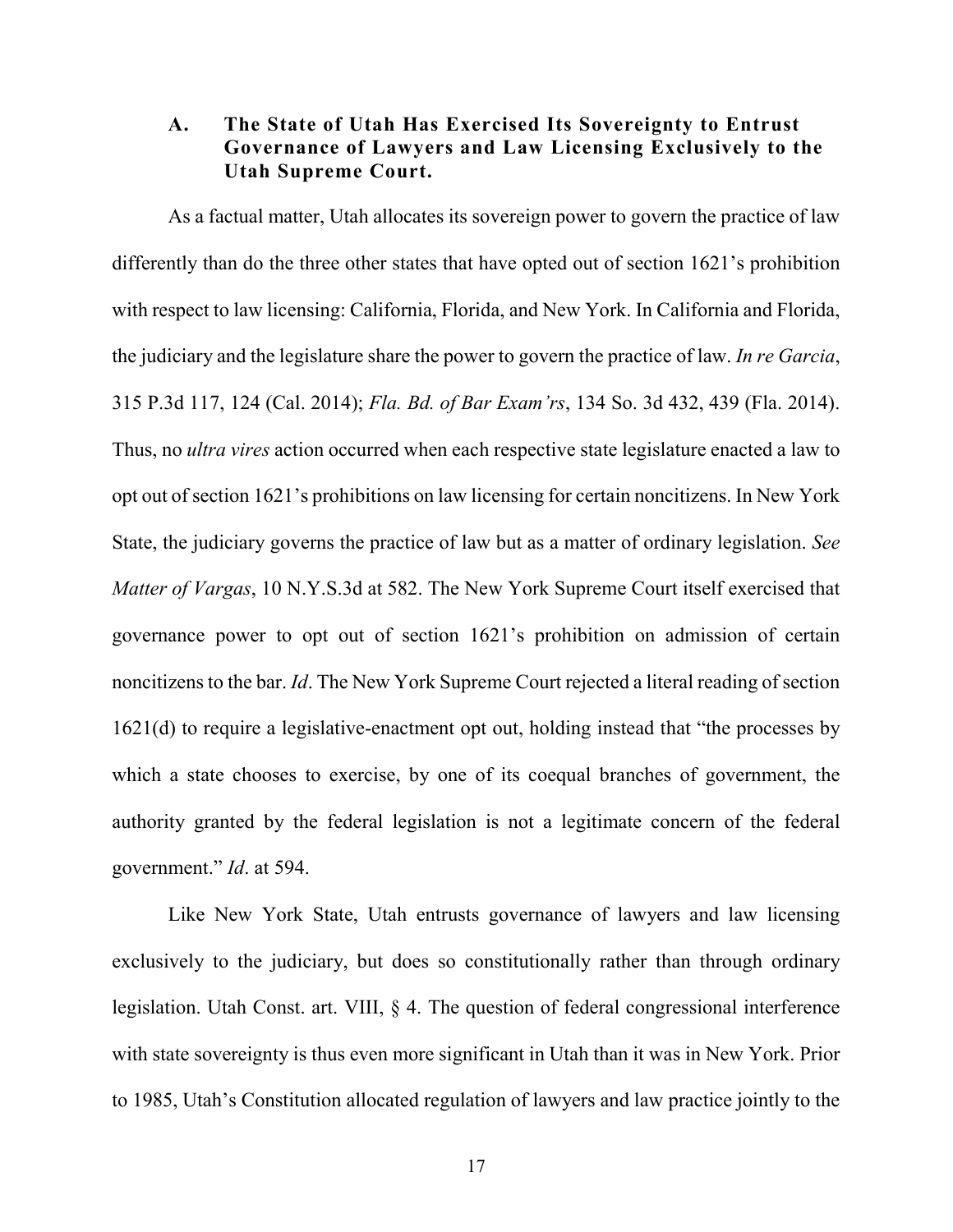state legislature and the Utah Supreme Court, much like California and Florida currently do. *See Injured Workers*, 2016 UT 21, ¶ 19. In 1984, Utah made a considered judgment that, as a matter of constitutional structure, the Utah Supreme Court alone should exercise the sovereign authority to govern the practice of law. *Id*. at ¶¶ 21, 25. Utah Supreme Court case law consistently reaffirms that exclusivity. *See id. at* ¶ 19; *In re Discipline of Harding,*  2004 UT 100, *¶* 18, 104 P.3d 1220 ("[A]ttorney discipline proceedings, being the exclusive province of this court, are conducted under the rules and directions we give."); *In re Schwenke*, 2004 UT 17, 1 35, 89 P.3d 117 ("[W]e take this opportunity to emphasize that the Utah Constitution is clear in its pronouncement that this court controls the practice of law. Under *article VIII, section 4 of the Utah Constitution*, we have the exclusive constitutional mandate to do so.") (emphasis added); *Pendleton v. Utah State Bar*, 2000 UT 96,  $\P$  9, 16 P.3d 1230 ("The Utah Constitution grants exclusive power to this court to 'govern the practice of law . . . .'"); *Utah State Bar v. Summerhayes & Hayden, Pub. Adjusters*, 905 P.2d 867, 869-70 (Utah 1995) ("This Court has the exclusive authority to regulate the practice of law in Utah."); *Schwenke v. Smith*, 942 P.2d 335, 336-37 (Utah 1997) ("The Utah Constitution vests sole authority for regulating the practice of law in this court."); *Barnard v. Sutliff*, 846 P.2d 1229, 1237 (Utah 1992) ("[O]nly this court has the rule-making power over the practice of law and the procedures of the Bar.").

While "there may be exceptions to the separation-of-powers doctrine" and thus to this Court's exclusive power to govern the practice of law and bar admissions, "any exception must be found within the Utah Constitution." *Injured Workers,* 2016 UT 21, ¶ 13 (citing *State v. Drej*, 2010 UT 35, ¶ 25, 233 P.3d 476). No such exception exists. The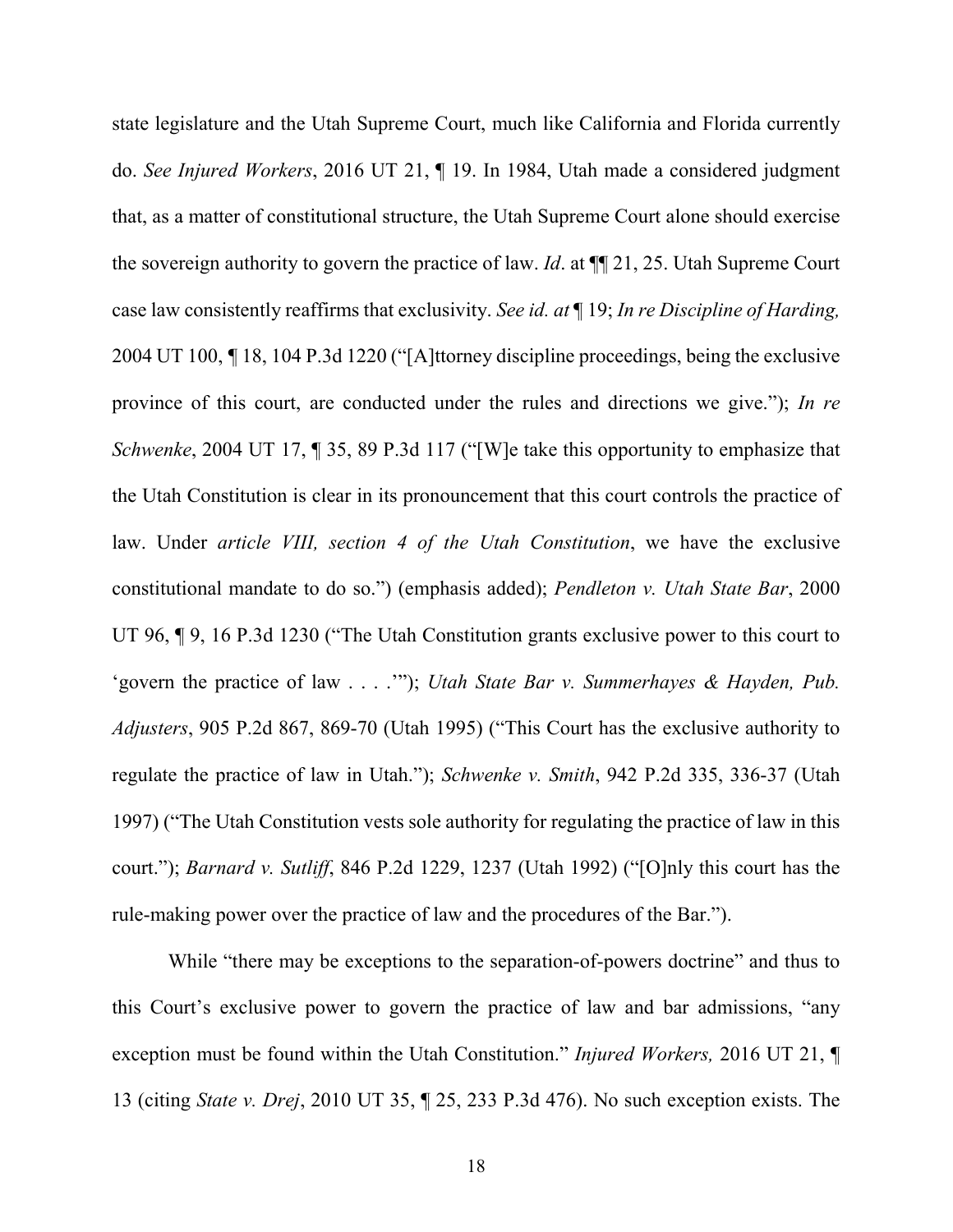Utah legislature could not act directly to opt-out of section 1621's prohibitions nor could this Court delegate such authority to it. *Id*. at ¶ 43. If the Utah legislature were to "enact a State law" that section 1621(d) purports to require, that enactment would violate the Utah Constitution and overstep the legislature's authority.

#### <span id="page-25-0"></span>**B. The Tenth Amendment and Principles of Federalism Protect Utah's Constitutional Structure and Allow This Court to Opt-Out of Section 1621 Prohibitions if Those Prohibitions Apply to Law Licensing in Utah.**

Interpreting section 1621(d) to require an act of the Utah legislature would render Utah unable to exercise the federally-provided right to opt out of section 1621(a) without the Utah legislature engaging in an unconstitutional act or Utah amending its Constitution. This outcome not only is absurd but also raises serious questions of federalism and divided sovereignty that this Court can avoid by interpreting section 1621(d)'s opt-out provision to be satisfied by a ruling and order from this Court.

First, an interpretation that excludes Utah from section 1621(d)'s opt-out provision impermissibly discriminates against Utah. The U.S. Congress cannot discriminate against one state by excluding it from a right or benefit it purports to provide to all states based on an individual state's constitutional structure and exercise of sovereignty. Neither can the U.S. Congress require a state to restructure its government in order to avail itself of a right or benefit provided to other states whose governmental structures differ. This, too, amounts to an impermissible distinction among states. Utah, by virtue of its admission into the Union, must be on equal footing with the other states of the Union and therefore must be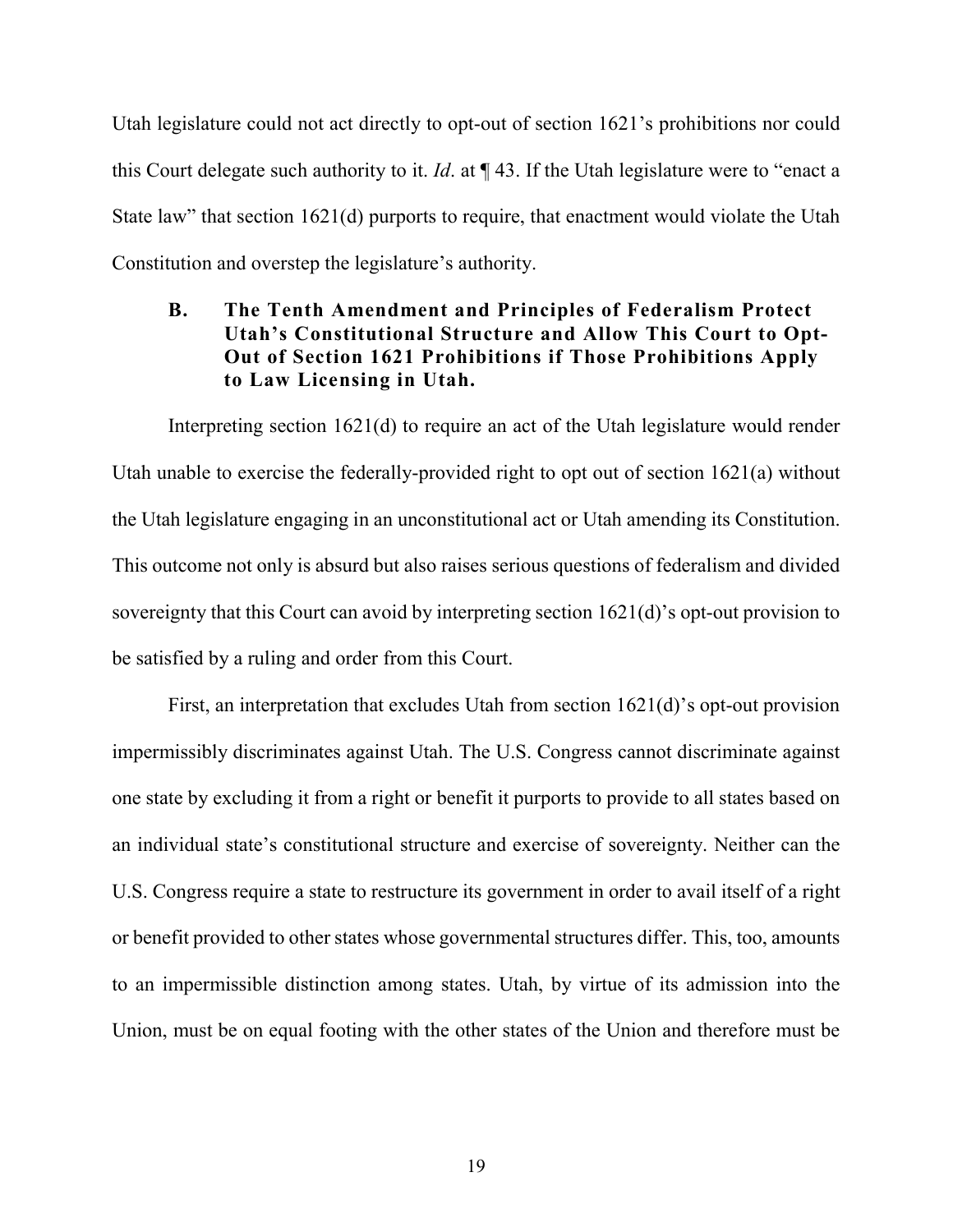able to exercise the opt-out provision in section 1621 without an amendment to its state constitution.

Second, requiring Utah to restructure its government to allow Utah to exercise section 1621's opt-out provision is an impermissible commandeering of state power. The federal government has broad authority over immigration, but that power does not include the power to dictate a state's constitutional structure. This is especially true here, where the federal government has not made a policy decision about whether undocumented immigrants should be eligible for a "State or local benefit." To the contrary, the U.S. Congress has expressly left that decision to each state. Interpreting section 1621 as requiring Utah to make a constitutional amendment in order to exercise a decision left expressly to each state runs afoul of the U.S. Constitution's Tenth Amendment.

#### **1. Congress Must Give Utah Equal Access to Section 1621(d)'s Opt-Out Provision.**

<span id="page-26-0"></span>If Utah's constitutional structure prevents the state from exercising section 1621(d)'s opt-out provision, section 1621 violates well-established principles of federalism and divided sovereignty. All states are admitted to, and continue as a part of, the Union on an equal footing. *Coyle v. Smith*, 221 U.S. 559, 570 (1911) ("[T]here is to be found no sanction for the contention that any State may be deprived of any of the power constitutionally possessed by other States, as States, by reason of the terms in which the acts admitting them to the Union have been framed."); *see also Alden v. Maine*, 527 U.S. 706, 713–14 (1999). The equal footing requirement means that Utah may structure its sovereign powers as it chooses and Congress cannot exclude Utah, because of its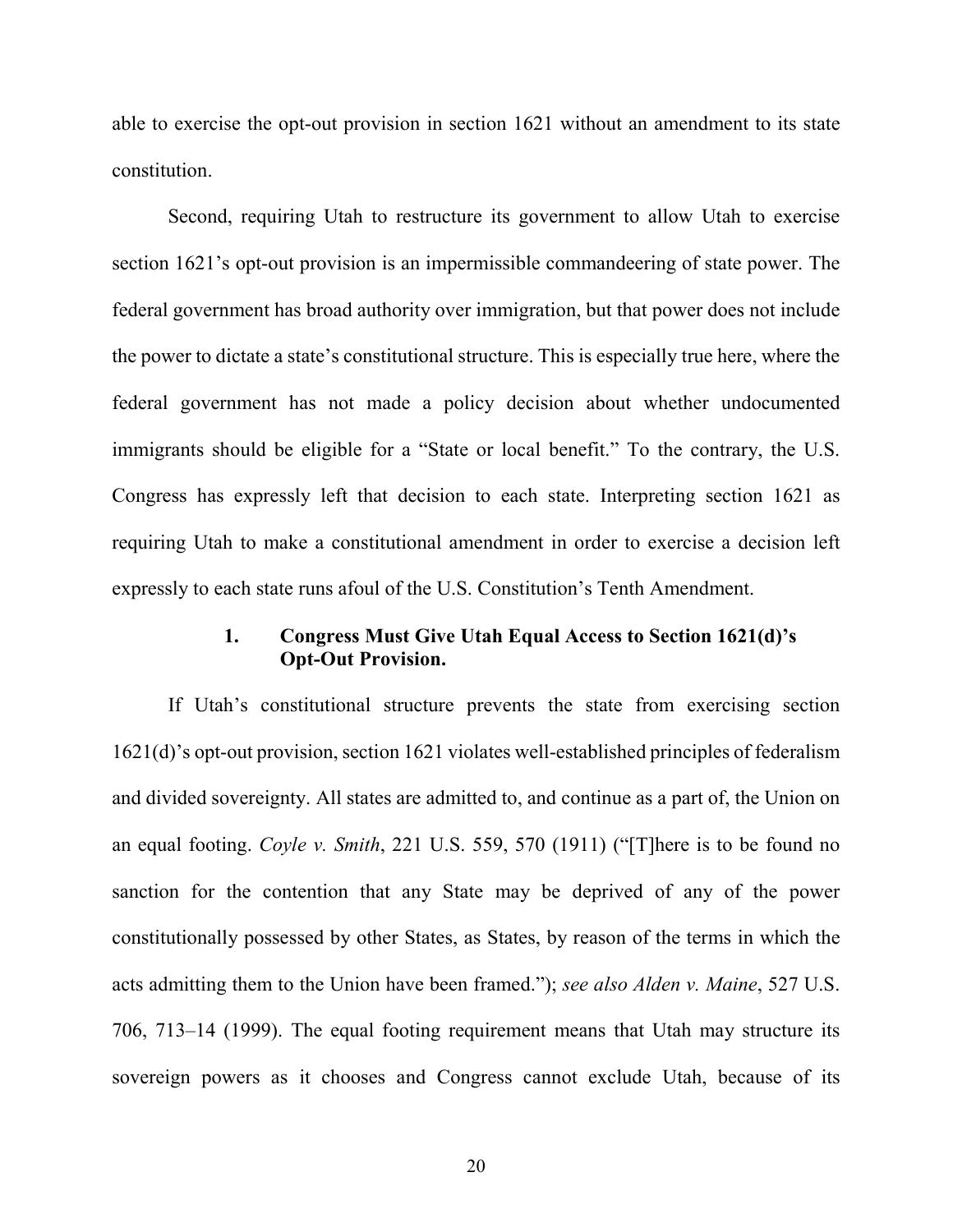constitutional structure, from options available to states that structure their sovereign powers differently. *See Alden,* 527 U.S. at 713–14. The Tenth Amendment "expressly declares the constitutional policy that Congress may not exercise power in a fashion that impairs the states' integrity or their ability to function effectively in a federal system." *Fry v. United States*, 421 U.S. 542, 547 n.7 (1975). In doing so, the amendment recognizes the well-settled principle that "the States entered the federal system with their sovereignty intact." *Blatchford v. Native Vill. of Noatak*, 501 U.S. 775, 779 (1991). California and Florida exercised a legislative opt-out of section 1621's prohibitions with respect to bar admissions. Utah's legislature, however, cannot enact a law regulating admission to the practice of law because Utah's constitution vests that power exclusively in this Court. The absurd result of interpreting section 1621 to require a state legislature's act, then, is that Utah would be unable to exercise a federally-provided option that is available to states with other kinds of government structures.

While an amendment to Utah's constitution would cure Utah's ineligibility to exercise the opt-out provision, requiring a constitutional amendment in order for Utah to exercise its federally-provided option would likewise be impermissible for the same reasons. The U.S. Congress cannot require of Utah something it does not require of other states, especially when it comes to basic matters of state sovereignty, in order for a state to exercise section 1621's opt-out provision. Indeed, the U.S. Congress cannot dictate state constitutional structures after a state has been admitted to the Union. *See, e.g.*, *Coyle*, 221 U.S. at 569 ("No fundamental principles could be added by way of amendment, as this would have been making part of the state constitution.") (citation omitted).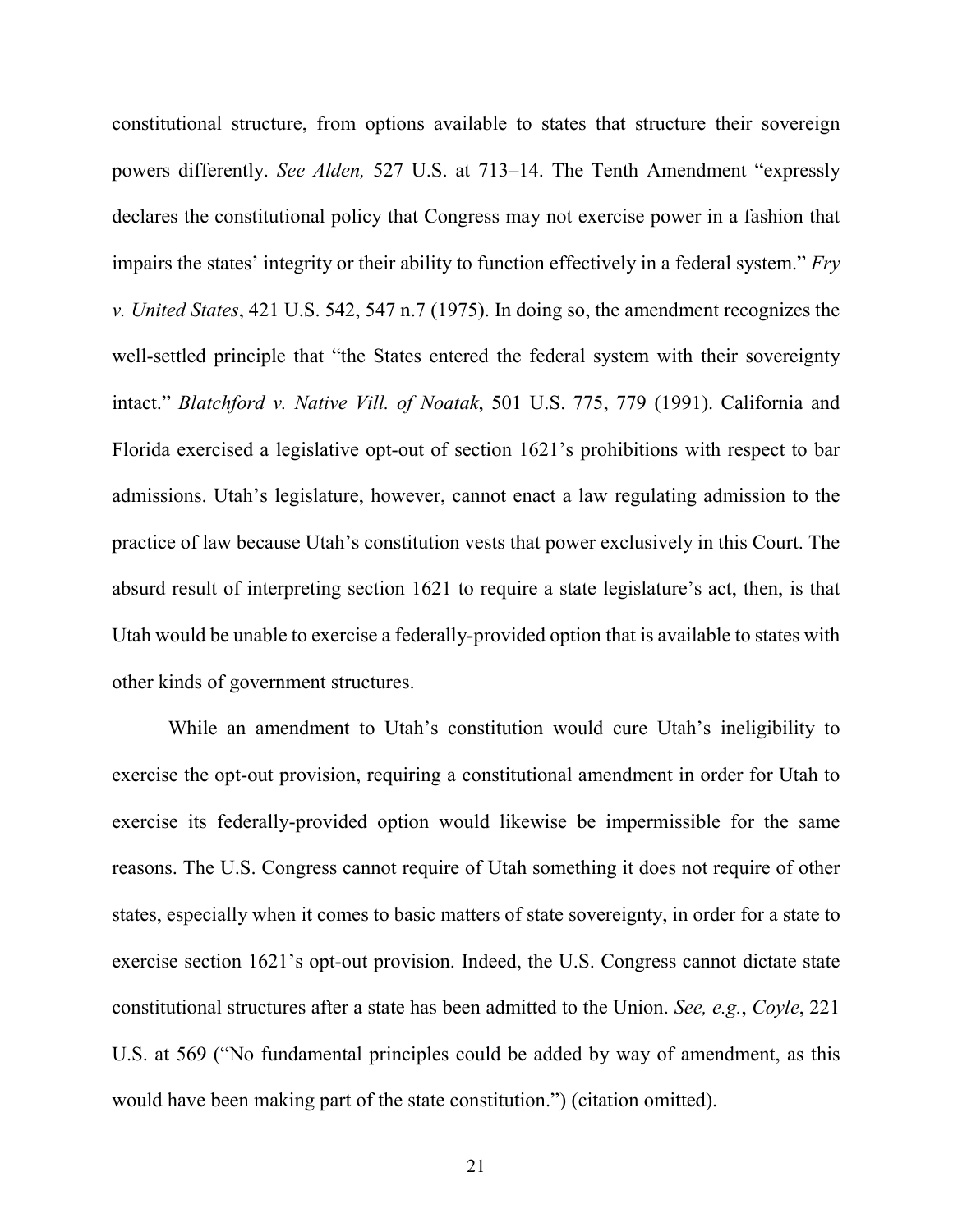This disparate access to section 1621(d)'s opt-out provision would be an impermissible violation of Utah's protected equal footing among the states. This Court may avoid this result by interpreting section 1621(d) to allow a judicial opt-out where a state's constitution requires a judicial opt-out. A judicial opt-out would not question "the primacy of federal law" but only serve to implement "the law in a manner consistent with the constitutional sovereignty of the States." *Alden,* 527 U.S. at 732.

#### **2. Congress Cannot Commandeer State Powers to Its Own Ends.**

<span id="page-28-0"></span>In addition to violating Utah's guaranteed equal footing with other states, requiring a constitutional amendment to (or a violation of) Utah's constitution, in order to exercise section 1621(d)'s opt-out provision, is an impermissible commandeering of state powers.

The federal government admittedly has broad power over immigration that binds the states. *See Mathews v. Diaz*, 426 U.S. 67, 81–82 (1976). Here, however, the federal government has not exercised that power to implement a particular immigration-related policy. To the contrary, the U.S. Congress has expressly given states the power to decide whether they will provide any particular "State or local benefit" to undocumented immigrants. The U.S. Congress can more accurately be described as providing a particular process for making that decision. Section 1621(d), then, represents not a federal judgment on whether benefits should be extended to noncitizens, but rather a federal judgment on which branch of state government should decide whether to extend those benefits. This, however, is not a legitimate concern of the federal government because Congress's power does not extend to an individual state's constitutional structure.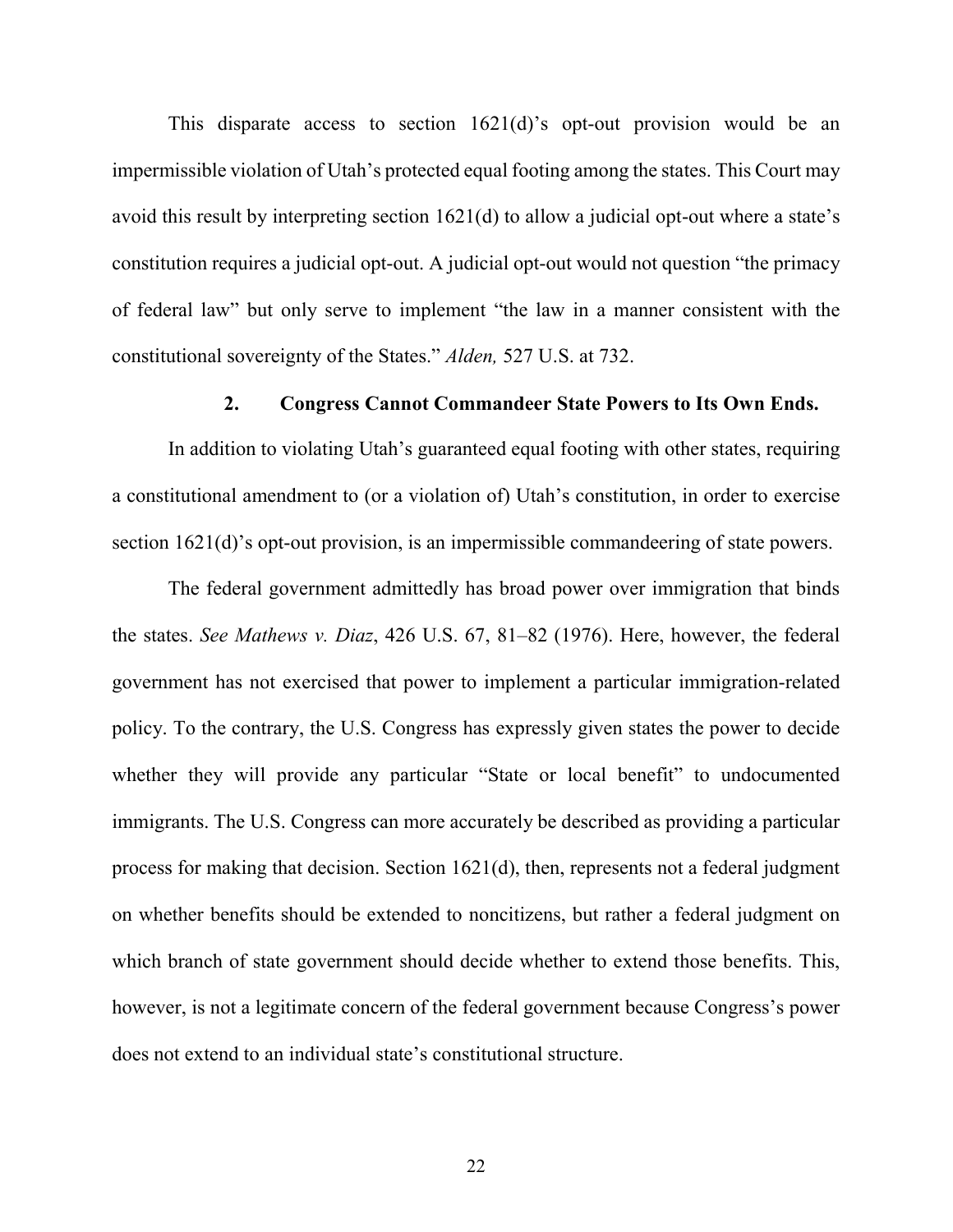A legislative-enactment requirement, if section 1621(d) were read to impose one, would be unconstitutional because principles of state sovereignty recognized by the Tenth Amendment protect the integrity and independence of state governments against undue interference from the federal government. "[T]he Constitution has never been understood to confer upon Congress the ability to require the States to govern according to Congress' instructions." *New York v. United States,* 505 U.S. 144, 162 (1992); *see also Coyle,* 221 U.S. at 565. But that is precisely what a legislative-enactment requirement would do.

The sovereignty recognized by the Tenth Amendment bars both direct and indirect forms of interference by the federal government. Congress may not direct a state to enact a specific law or implement a specific policy. *New York v. United States*, 505 U.S. 144 (1992), affirmed that "Congress may not simply 'commandeer the legislative processes of the States by directly compelling them to enact and enforce a federal regulatory program.'" *Id*. at 161 (quoting *Hodel v. Va. Surface Mining & Reclamation Assn*., 452 U.S. 264, 288 (1981)). *See also Printz v. United States*, 521 U.S. 898 (1997) (holding that Congress cannot "commandeer" state executive branch officials); *Murphy v. Nat'l Collegiate Athletic Assoc.*, 584 U.S. \_\_ (2018) (holding that Congress cannot "commandeer" the state legislative process).

Nor may Congress offer the states incentives to adopt federal policies that are so powerful that they amount to coercion, because such incentives would compromise the integrity and independence of state decision-making processes. *See Nat'l Fed'n of Indep. Bus. v. Sebelius*, 567 U.S. 519, 578–79 (2012) (Roberts, C.J.) (The Court "scrutinize[s] the Spending Clause legislation to ensure that Congress is not using financial inducements to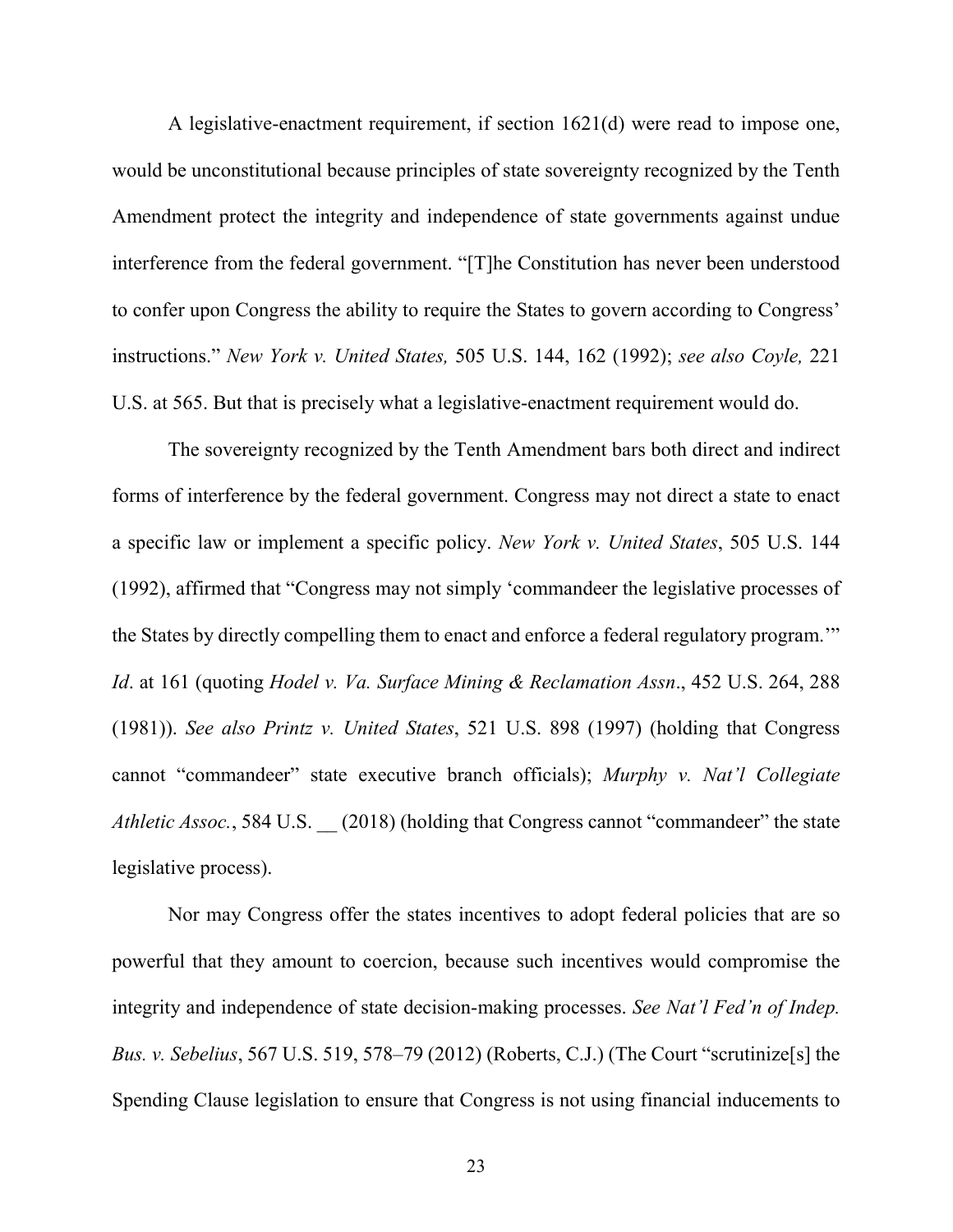exert a 'power akin to undue influence.'" (quoting *Steward Machine Co. v. Davis*, 301 U.S. 548, 590 (1937)). While Congress can offer states the choice of regulating according to federal standards or having state law pre-empted by federal regulation, it cannot unduly coerce the states into making that choice in a way that effectively undermines the independence of state decision-making processes. *See New York*, 505 U.S. at 174–78 (finding Congress violated state sovereignty by coercing the states into adopting Congress's preferred regulatory scheme or taking title to nuclear waste).

Similarly, the federal government cannot interfere with the processes of state government by specifying which state officials or which branch of state government may exercise the power of the state sovereign. Since "a State can only perform its functions through its officers, a restraint upon them is a restraint upon its sovereignty. . . ." *Alden,*  527 U.S. at 747 (quoting *General Oil Co. v. Crain*, 209 U.S. 211, 226 (1908)). Thus, in *Gregory v. Ashcroft*, 501 U.S. 452 (1991), the court interpreted a federal statute in a way that was contrary to its "plain language" to avoid interfering with structures of state government decision-making. *Id*. at 465–66. The Court declined to apply the federal Age Discrimination in Employment Act to Missouri's state constitutional requirement that its supreme-court judges retire at the age of seventy, even though the "plain language" of the federal statute made it applicable to all persons appointed "at the policymaking level." *Id*. at 465–66. The Court found it "essential to the independence of the States . . . that their power to prescribe the qualifications of their own officers" should be "exclusive, and free from external interference, except so far as plainly provided by the Constitution of the United States." *Id*. at 460 (quoting *Taylor v. Beckham*, 178 U.S. 548, 570–71 (1900)).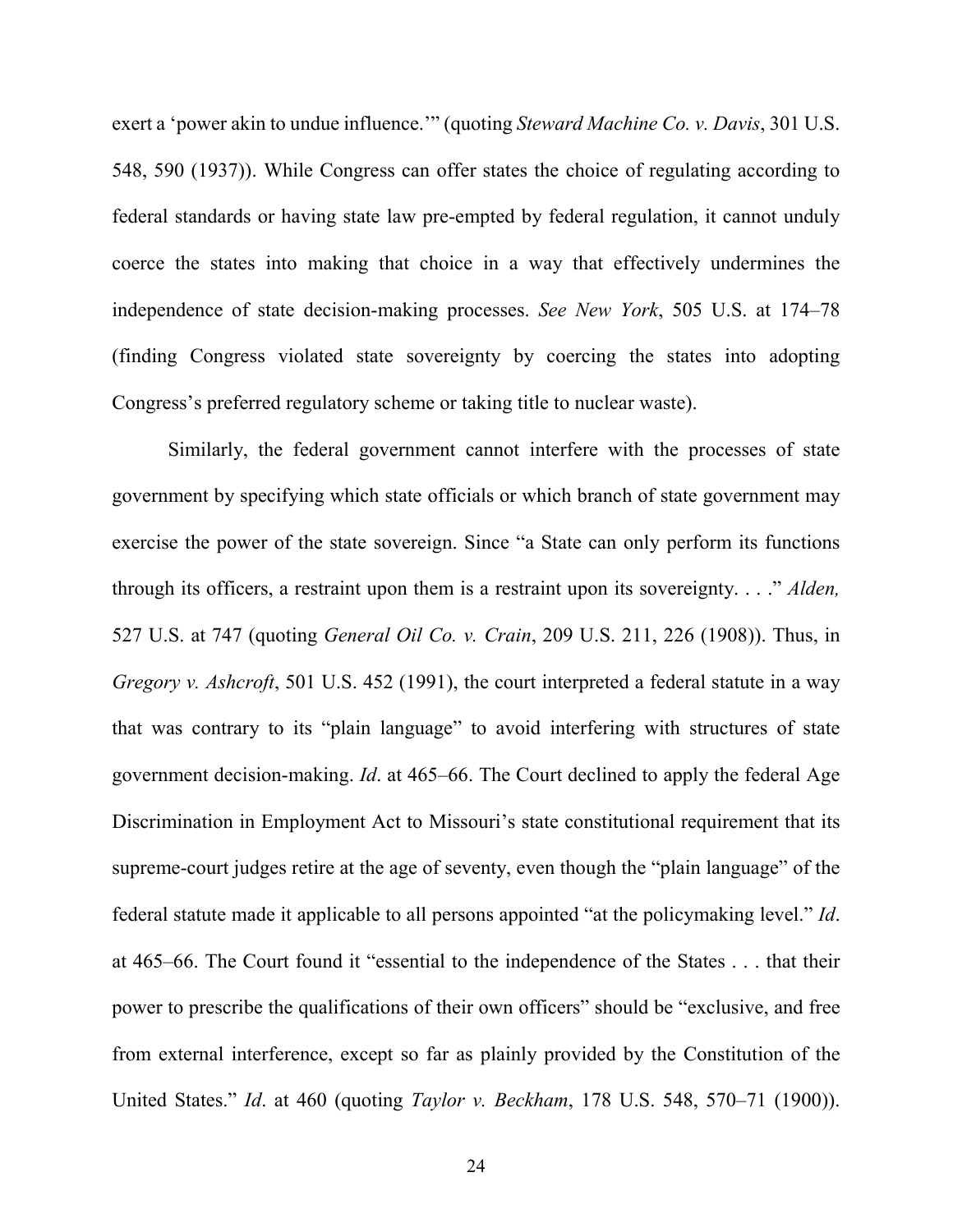While *Gregory* dealt with the state's interest in determining *who* holds office, the state has a similarly essential interest in determining *which* of its officials or subdivisions is empowered to make a given decision, particularly where the state makes that choice in its constitution.

The federal government's broad power over immigration does not make it appropriate for federal law to displace the states' traditional authority over their own governmental processes. The Supreme Court made this clear in the context of equalprotection doctrine, where strict scrutiny generally applies to state laws affecting aliens, by making an exception for state rules on who can hold important state governmental office or serve in other positions performing functions that are important to state sovereignty. *See, e.g.*, *Sugarman v. Dougall*, 413 U.S. 634 (1973). These "sovereign-function" cases exempt from strict scrutiny a state's decisions about eligibility for such positions, because the decisions that officials in those positions make are "intimately related to the process of democratic self-government." *Bernal v. Fainter*, 467 U.S. 216, 220 (1984). Similarly, here, the fact that the state governmental decision at issue involves immigrants does not empower the federal government to take away from the states their decisions about which state governmental entity should exercise the power of the sovereign—in Utah's case, the Supreme Court.

### <span id="page-31-0"></span>**III. ANY RULE THE UTAH SUPREME COURT PROMULGATES SHOULD ALLOW ADMISSION OF APPLICANTS TO THE BAR IRRESPECTIVE OF THEIR IMMIGRATION STATUS.**

While *amicus* argue that sections 1621(a) and (c) do not prohibit admission of undocumented immigrants to the Utah bar, if this Court decides otherwise and exercises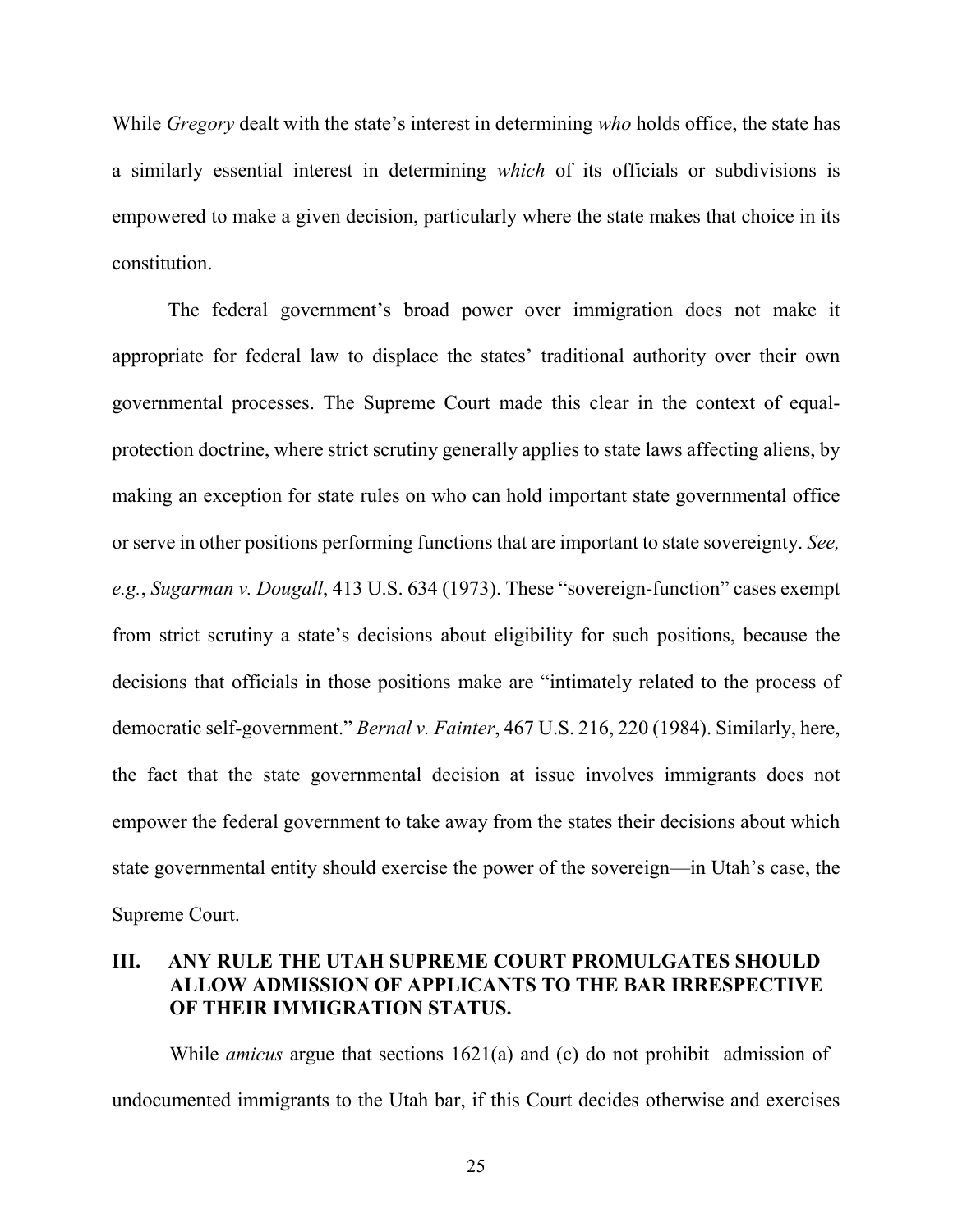its power to opt out under section 1621(d), it should do so through an order broader than the one Petitioners propose. This Court should enter an order authorizing the admission of otherwise eligible undocumented immigrants to the practice of law in Utah. Such an order would conserve judicial resources in a manner consistent with the purposes underlying section 1621.

Petitioners' proposed order largely tracks the language for Deferred Action Childhood Arrival ("DACA") eligibility and would, if entered by this Court, make eligible for bar admission only a very narrow category of noncitizens. State classifications based on alienage are subject to strict scrutiny because "aliens as a class 'are a prime example of a "discrete and insular" minority.'" *Sugarman*, 413 U.S. at 642 (internal citations omitted). Rather than distinguishing among classes of noncitizens eligible for admission to the Utah Bar, this Court's order and rule making should allow individuals to apply for admission to the Utah Bar irrespective of their immigration status. A narrower order is likely to result in this Court's future consideration of various classes of noncitizens that might be considered ineligible for a "State or local public benefit" under section 1621. The complexity and constantly-changing nature of immigration law results in an unpredictable and everchanging spectrum of immigration status that is best addressed by a broader order.

The very text and structure of section 1621 evidences the difficulty of distinguishing between different categories of noncitizens. Section 1621(a) excludes a noncitizen from eligibility for a "State or local public benefit" if he or she is not a "qualified alien," a "nonimmigrant," or "an alien who is paroled into the United States . . . for less than one year." Section 1621(a) refers to other provisions to define these categories of aliens who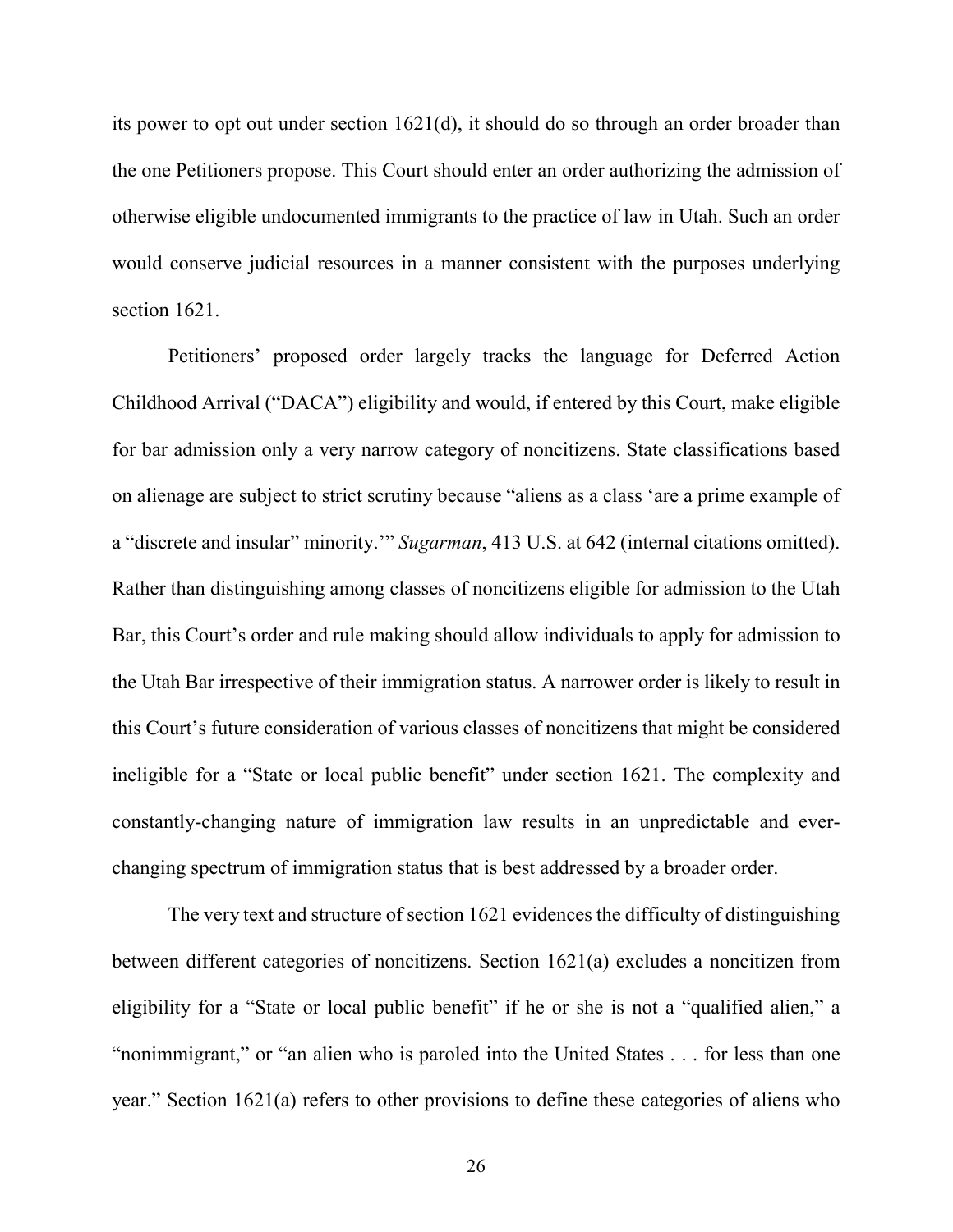are eligible for the benefits. The opt-out provision of section 1621(d), however, refers to "illegal aliens" in the subheading and to an "alien who is not lawfully present in the United States." Neither "illegal aliens" nor "alien who is not lawfully present in the United States" are defined in section 1621, and section 1621 includes no reference to outside provisions that might shed light on the legal meaning of those provisions. A broad order that captures any immigrant made ineligible for benefits under section 1621(a) would avoid the need for this Court to engage in future parsing of the imprecise language of section 1621(d) in light of new and unprecedented immigration legislation and orders.

A broader order that includes all undocumented immigrants to apply for admission to the bar would not limit this Court's or the Utah State Bar's ability to consider immigration status as a factor. On the contrary, immigration status would remain highly relevant to an individual applicant's character and fitness but not act as a categorical prohibition. *In re Griffith*, 413 U.S. 717, 725 (1973) (finding a Fourteenth Amendment Equal Protection violation in a state's limitation of bar admission only to citizens); *Nyquist v. Mauclet*, 432 U.S. 1 (1977) (holding that distinguishing among aliens, rather than aliens versus citizens, also raises Fourteenth Amendment Equal Protection concerns). Under a rule that allows admission of noncitizens to the bar irrespective of immigration status, Utah would retain "wide freedom to gauge on a case-by-case basis the fitness of an applicant to practice law" to protect its "constitutionally permissible and substantial interest" in the character of those admitted to the bar. *In re Griffith*, 413 U.S. at 722, 725 (citations omitted).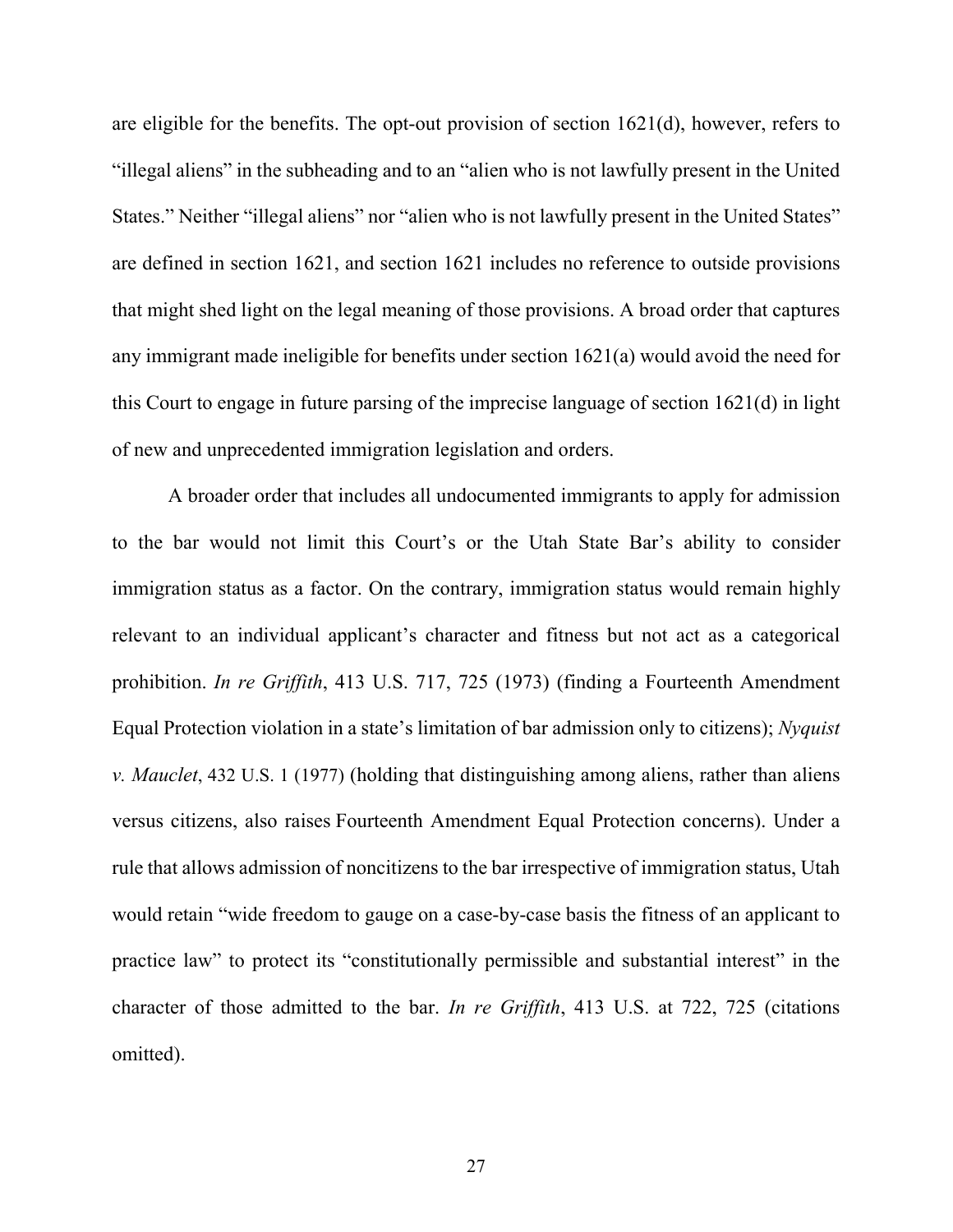As set forth in the statute itself, the legislative purpose of section 1621 was to reduce the incentives for illegal immigration by denying "aliens" not residing legally in the United States benefits financed by "appropriated funds." *See* 8 U.S.C. §§ 1601, 1621, 1641(b). Specifically, Congress stated that undocumented immigrants within the United States should "not depend on public resources to meet their needs, but rather rely on their own capabilities" to achieve "self-sufficiency." 8 U.S.C. § 1601.

By successfully graduating from Utah law schools and now seeking admission to the Utah Bar, the Petitioners have demonstrated their own capabilities and self-sufficiency. Their goals are not in contravention of 8 U.S.C. § 1601 but in support of its underlying purposes of self-sufficiency. They do not seek public resources to meet their needs but rather seek a Utah law license to further that self-sufficiency. There are no "appropriated" funds required to grant the petitioners a Utah law license. As discussed above, the relevant funds come from applicant fees and attorney dues. Additionally, many of the benefits listed in sections 1601 and 1621, such as welfare and retirement payments, are either direct income support payments or services intended to meet the daily needs of disadvantaged individuals. The Petitioners and other similarly situated individuals—who have graduated from law school and are eager to sit for the Utah bar—are not seeking "public resources." Indeed, they are excellent examples of individuals who are relying on their "own capabilities" as opposed to "public resources." Thus, the "Statements of National Policy Concerning Welfare and Immigration" found in section 1601 further support the proposition that a Utah law license is not a "public benefit" provided by "appropriated funds of a State or local government."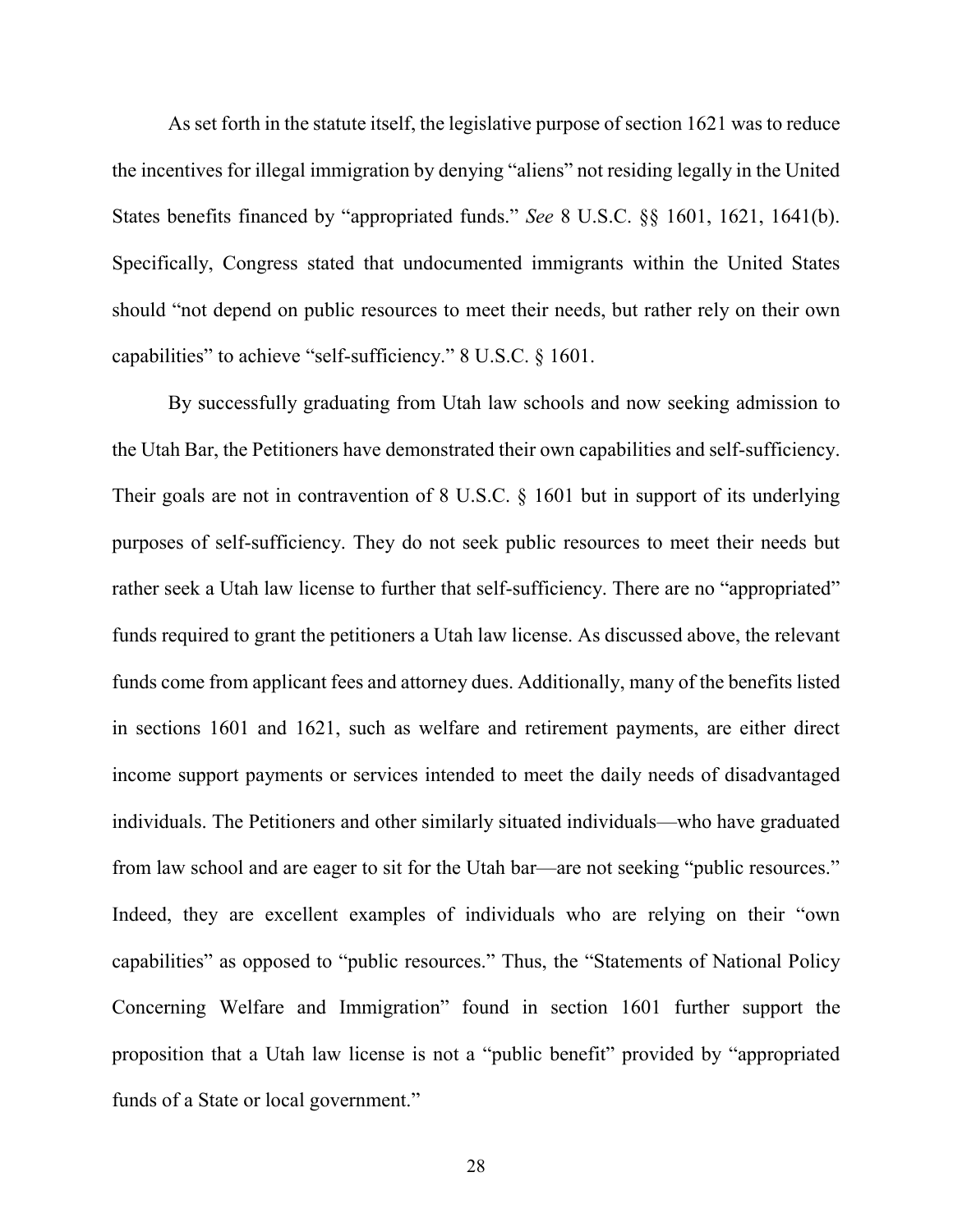#### **CONCLUSION**

<span id="page-35-0"></span>For the foregoing reasons, *amicus* respectfully recommend that the Court allow Petitioners and other individuals to apply for admission to the Utah bar irrespective of their immigration status and—assuming all other admission criteria are met—be admitted thereto. In the alternative, *amicus* recommend that the Court adopt a rule that allows admission to the bar irrespective of immigration status.

DATED this 22nd day of March 2019.

Respectfully submitted,

Carolina Vince

D. Carolina Núñez (#10648) Kif Augustine-Adams (DC Bar #434874 & Utah Court Rule 14-803)

*Attorneys for Amicus Curiae Ad Hoc Coalition of Utah Law Professors*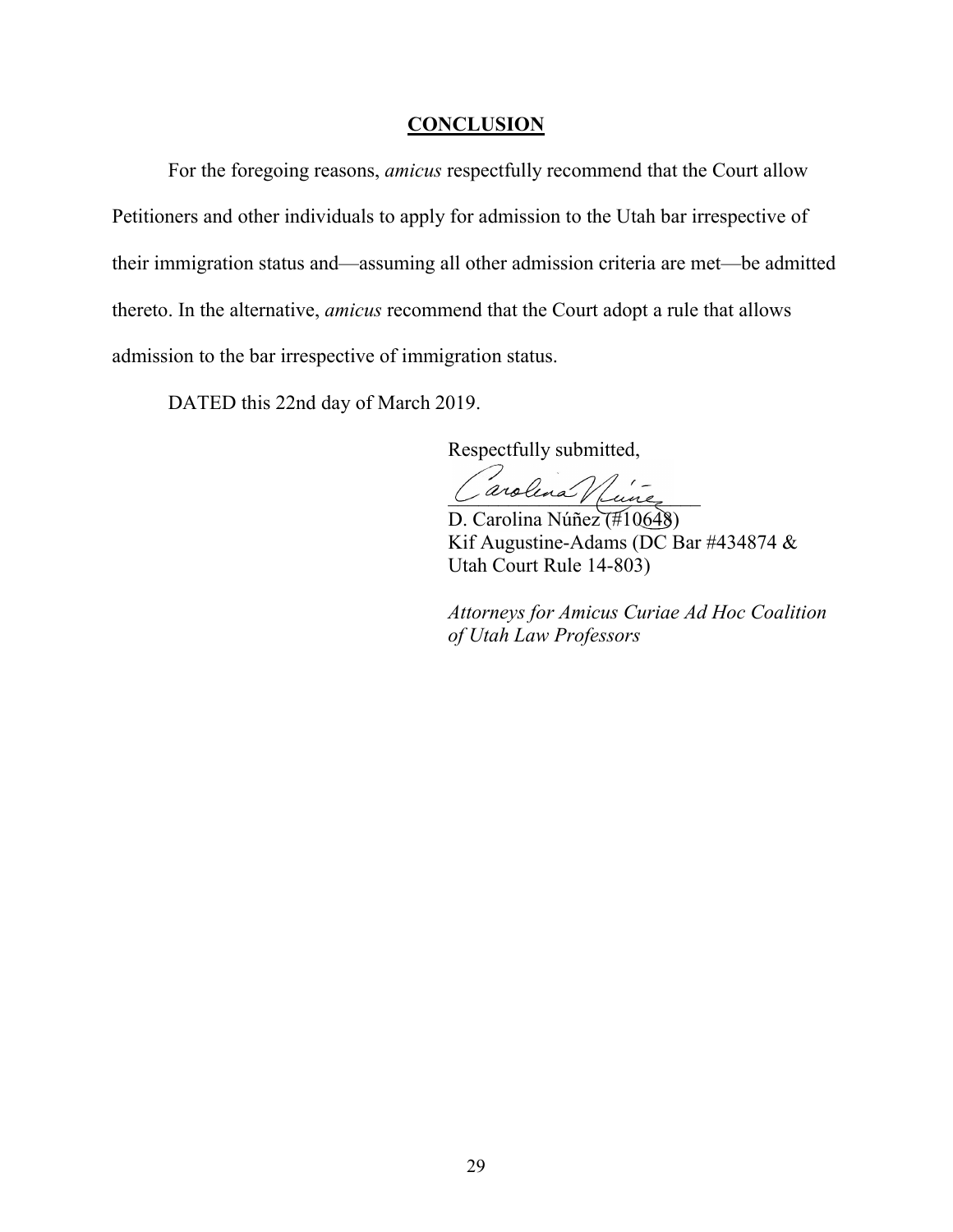# Exhibit A

Certificate of Existence: Utah State Bar, Utah Department of Commerce

×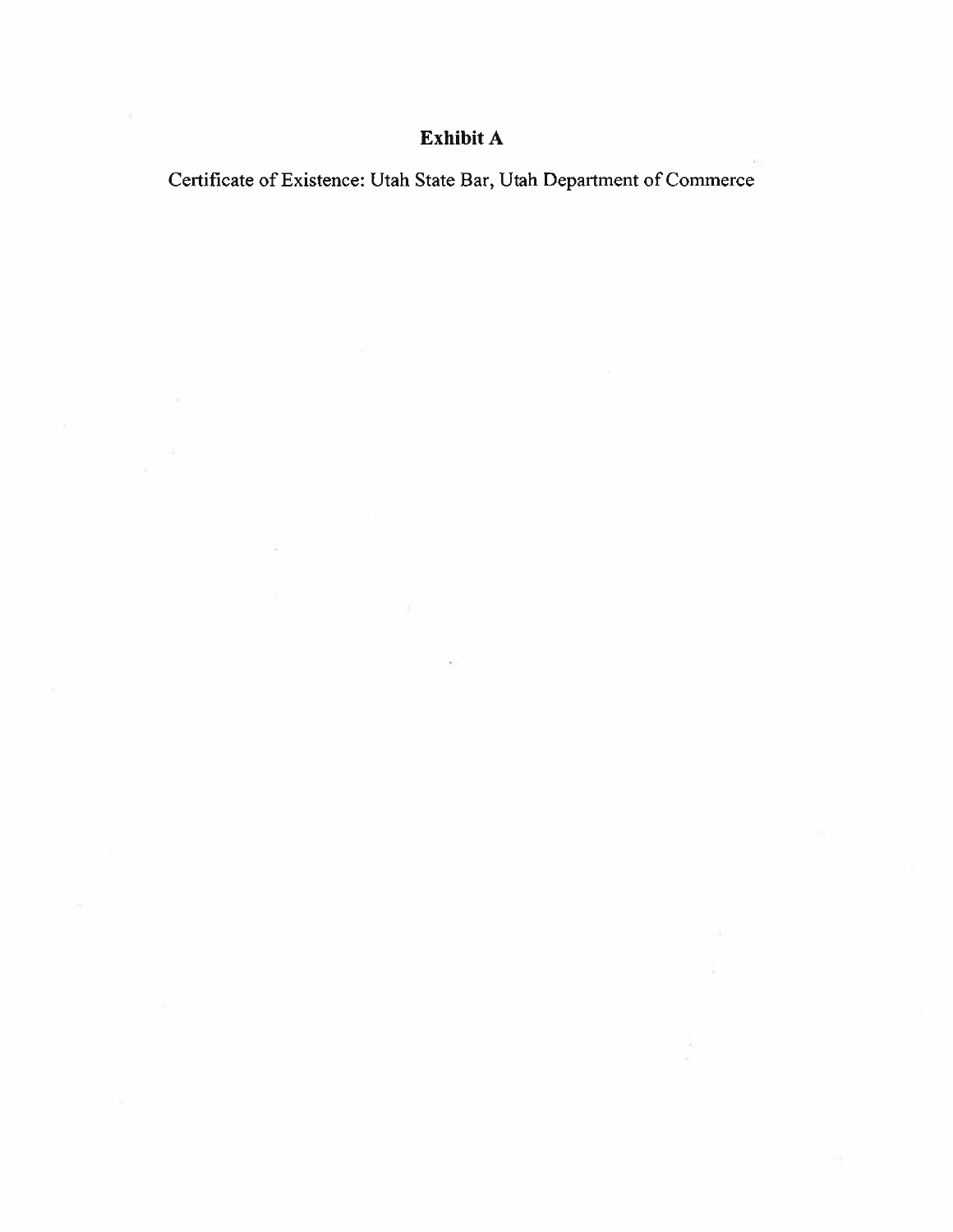

**Utah Department of Commerce** 

Division of Corporations & Commercial Code 160 East 300 South, 2nd Floor, PO Box 146705 Salt Lake City, UT 84114-6705 Service Center: (801) 530-4849 Toll Free: (877) 526-3994 Utah Residents Fax: (801) 530-6438 Web Site: http://www.commerce.utah.gov

> 02/11/2019 1125137-014002112019-306616

# **CERTIFICATE OF EXISTENCE**

**Registration Number: Business Name: Registered Date: Entity Type:** Status:

1125137-0140 **UTAH STATE BAR** June 24, 1991 Corporation - Domestic - Non-Profit Current

The Division of Corporations and Commercial Code of the State of Utah, custodian of the records of business registrations, certifies that the business entity on this certificate is authorized to transact business and was duly registered under the laws of the State of Utah. The Division also certifies that this entity has paid all fees and penalties owed to this state; its most recent annual report has been filed by the Division (unless Delinquent); and, that Articles of Dissolution have not been filed.



**Jason Sterzer** Director Division of Corporations and Commercial Code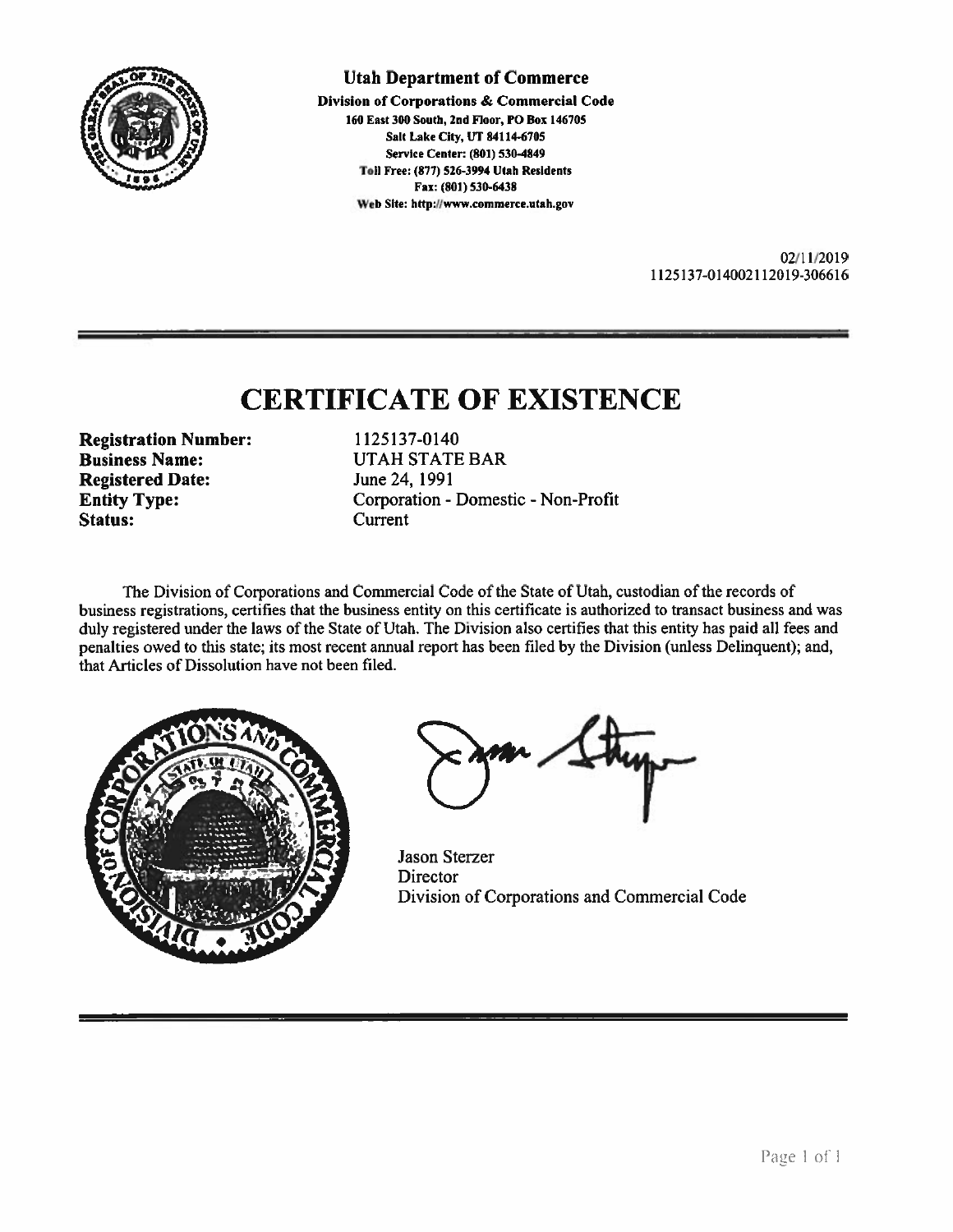## Exhibit B

 $\sim$ 

 $\overline{\Sigma}$ 

Declaration of John C. Baldwin, Executive Director of the Utah Bar

 $\overline{\mathcal{C}}$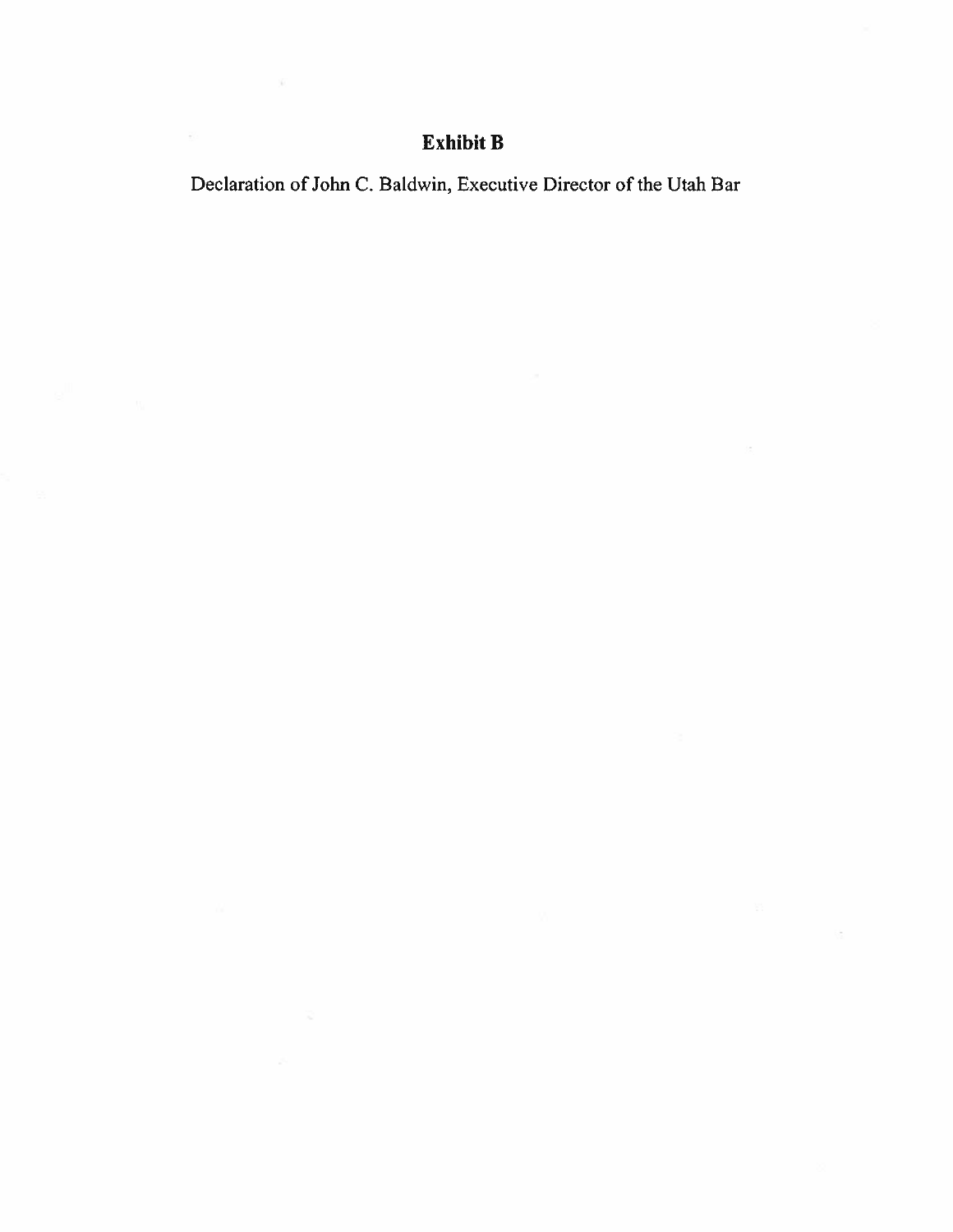#### **DECLARATION OF JOHN C. BALDWIN**

I, John C. Baldwin, declare as follows:

- $1.$ I have personal knowledge of all the information set forth in this declaration.
- $2.$ I am the Executive Director of the Utah State Bar and have held that position since 1990. In that capacity, I have knowledge of all Utah State Bar financial matters.
- $3.$ The Utah State Bar is a private,  $501(c)(6)$  non-profit, professional organization.
- 4. The Utah State Bar operates from a private building it owns located at 645 South 200 East, Salt Lake City, Utah 84111 known as the Law and Justice Center.
- 5. The Utah State Bar does not receive any money or funding from the State of Utah, the Administrative Office of the Courts, or any other government entity. The Utah State Bar's primary source of funding is annual licensing fees paid by lawyers admitted to practice law in Utah. Applicants to the Utah State Bar pay application fees.
- The Utah State Bar performs the administrative functions associated with 6. accepting and processing applications for admission to the Utah State Bar, including the character and fitness evaluation. The Bar also administers the Utah Bar examination.
- $7<sub>1</sub>$ All costs associated with processing applications and testing applicants, including the salaries of the Utah State Bar's admissions personnel, are paid for by the Utah State Bar.
- All costs associated with administering the Utah Bar exam are paid for by the 8. Utah State Bar, Bar exam costs include rental of the Mountain America Exposition Center (previously known as the South Towne Expo Center) as a July testing location, costs associated with testing applicants at the Law and Justice Center in February, staff time, paid proctors, IT support for 200 or more laptop exam takers, and rental of sound system.
- All costs associated with the admission swearing-in ceremony are paid for by 9. the Utah State Bar.
- In the past, the Utah State Bar has rented space at the Salt Palace or  $10<sub>1</sub>$ Abravanel Hall to conduct the swearing in ceremony for new admittees to the Utah State Bar.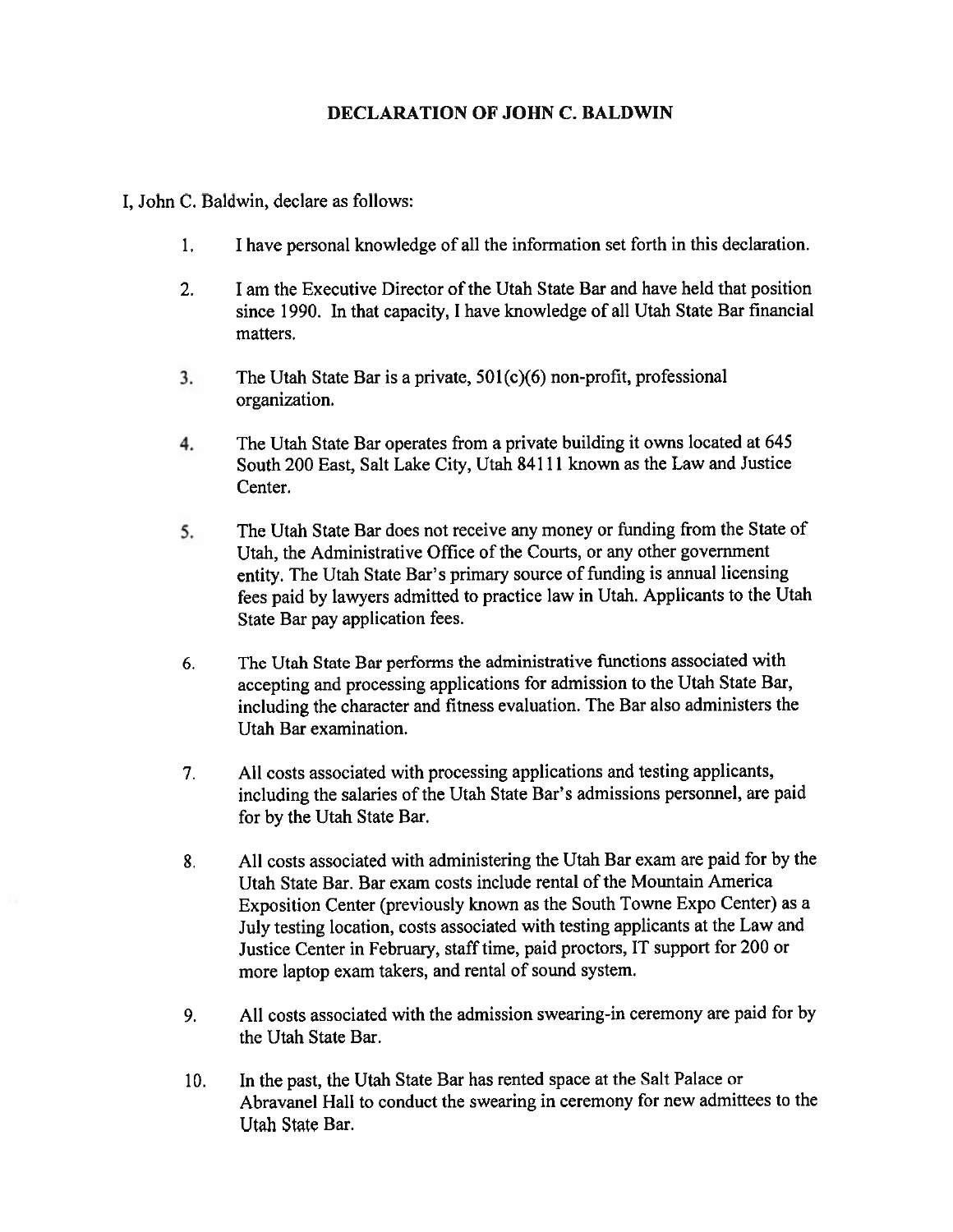- Since 2016, the Utah State Bar has held the swearing in ceremony at the Utah 11. State Capitol rotunda with no charge for use of the space.
- The Utah State Bar pays for all costs associated with the swearing in  $12.$ ceremony. Those costs include Utah State Bar staff time, rental of sound system, curtain and drapery rental, program printing, and catering.

I certify under criminal penalty of the State of Utah that the foregoing is true and correct.

DATED this 27<sup>th</sup> day of February, 2019.

**UTAH STATE BAR:** 

aldwin, Executive Director lohr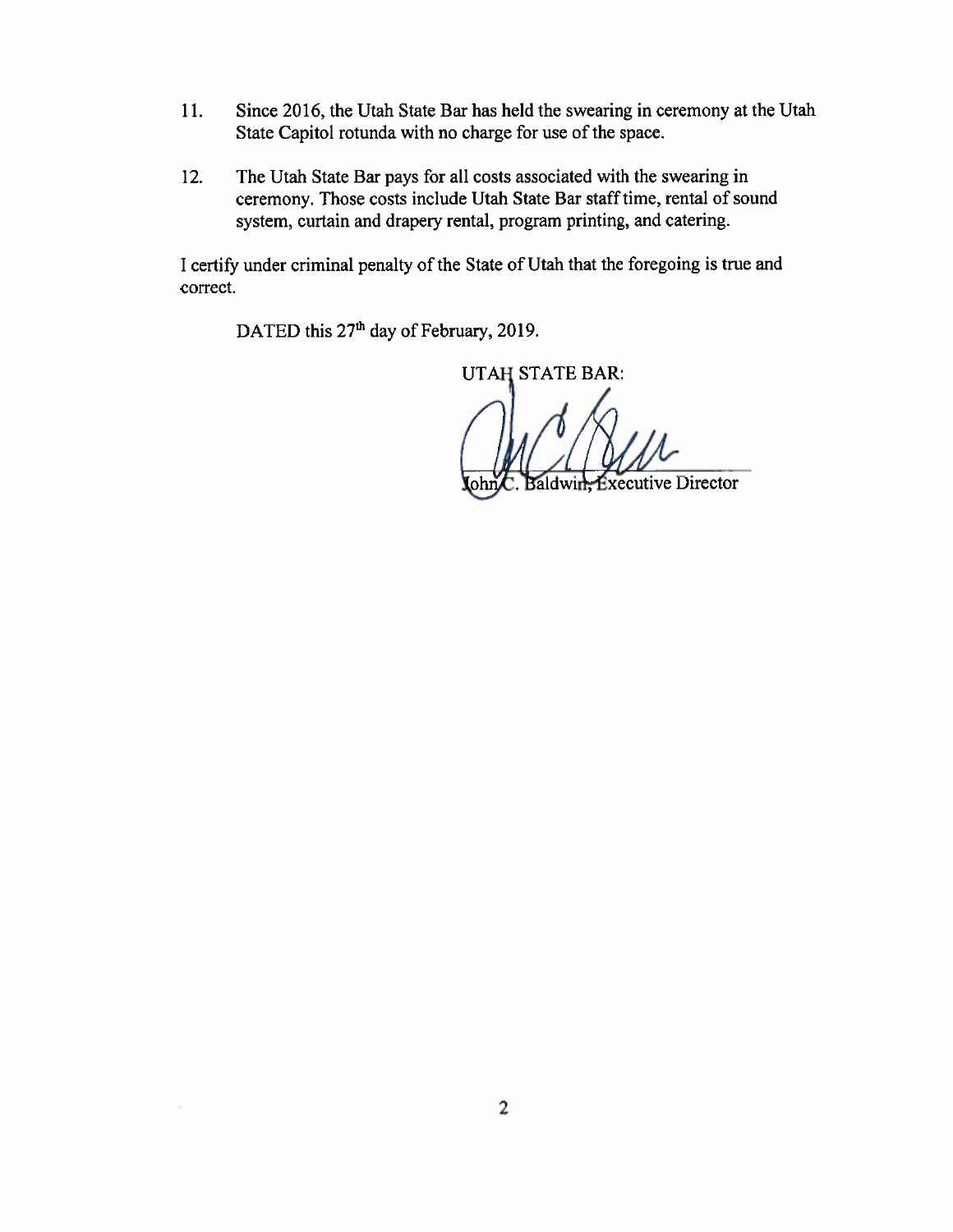# Exhibit C

County of Alameda v. Agustin, 2007 Cal.App. Unpub. Lexis 7665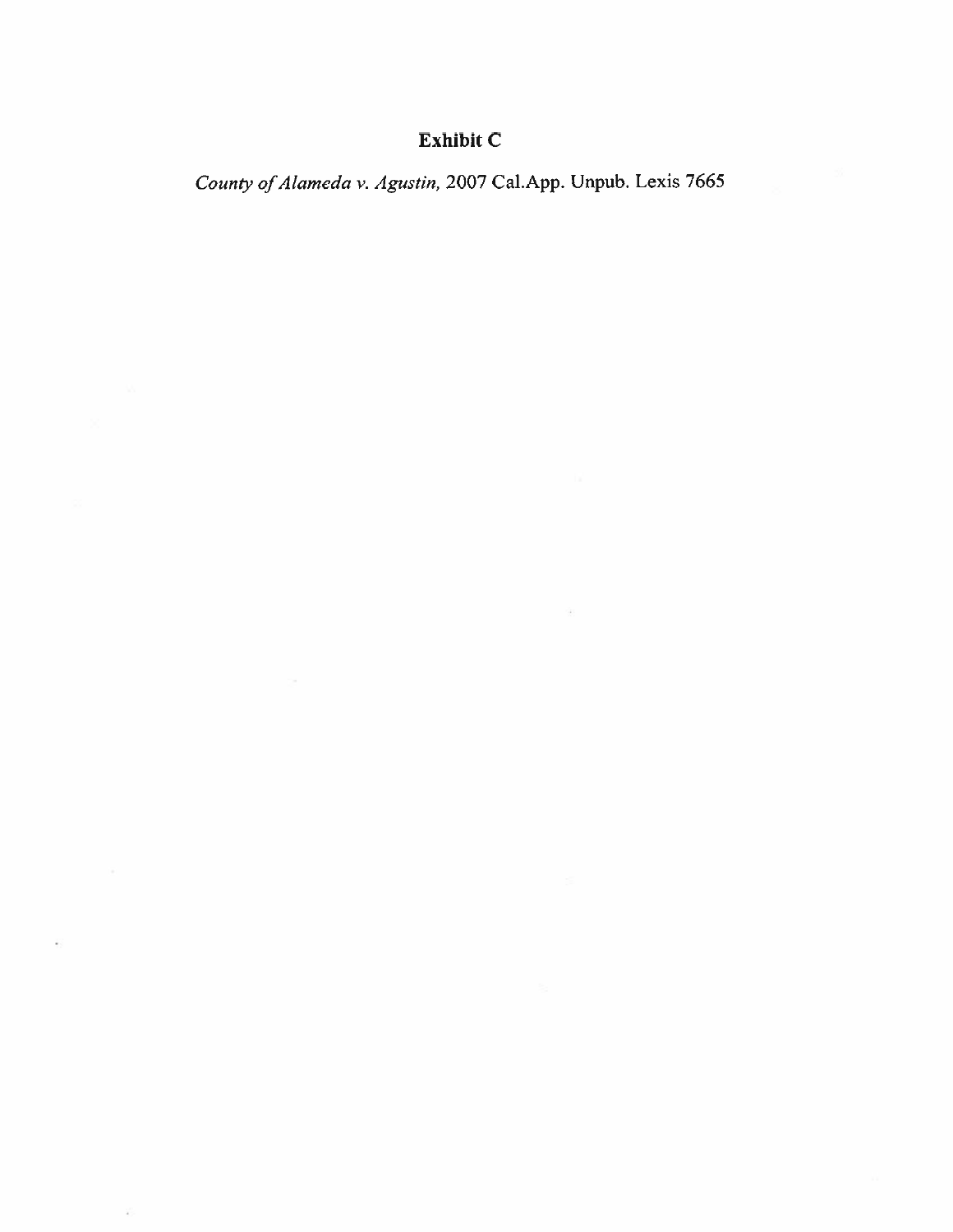Warning As of: January 31, 2019 12:38 AM Z

#### **County of Alameda v. Agustin**

Court of Appeal of California, First Appellate District, Division One

September 24, 2007, Filed

A115092

#### Reporter

2007 Cal. App. Unpub. LEXIS 7665 \*; 2007 WL 2759474

COUNTY OF ALAMEDA, Plaintiff and Respondent, v. BENJAMIN D. AGUSTIN, Defendant and Appellant.

Notice: NOT TO BE PUBLISHED IN OFFICIAL REPORTS, CALIFORNIA RULES OF COURT, RULE 8.1115(a), PROHIBITS COURTS AND PARTIES FROM CITING OR RELYING ON OPINIONS NOT CERTIFIED FOR PUBLICATION OR ORDERED PUBLISHED. EXCEPT AS SPECIFIED BY RULE 8.1115(b). THIS OPINION HAS NOT BEEN CERTIFIED FOR PUBLICATION OR ORDERED PUBLISHED FOR THE PURPOSES OF RULE 8.1115.

Prior History: [\*1] Alameda County Super. Ct. No. HF05217109.

#### **Core Terms**

child support, aliens, collection service, services, local government, benefits, residing, child support payment, public benefit, immigration, workers' compensation, trial court, purposes, local public, federal law, declaration, funds

Judges: Margulies, J.; Marchiano, P.J., Swager, J. concurred.

**Opinion by: Margulies** 

#### **Opinion**

The trial court found that defendant Benjamin D. Agustin is the father of Caitlin Manuel and ordered him to make past and future payments for her support. Defendant contends that the state's provision of child collection support services to Caitlin's mother and the order requiring child support payments violated federal law, which bars the provision of any state or local public benefit to aliens not residing legally in the United States. We affirm.

#### **I. BACKGROUND**

The County of Alameda (County) apparently filed a complaint against defendant to determine his paternity of Caitlin and for an order of child support. Although the record does not contain a copy of the complaint, the docket sheet for the proceeding indicates that such a complaint was filed on June 10, 2005.

In January 2006, defendant sought dismissal of the County's action, arguing that a pending federal lawsuit deprived the trial court of jurisdiction and that the action violated federal law because Caitlin's mother, Joanne Manuel, is an alien who is not residing legally in the United States. In an order dated January 18, 2006, [\*2] a commissioner denied the motion and directed defendant to undergo a paternity test. Based on the results of the paternity test, the commissioner found that defendant was the father of Caitlin and recommended that he pay \$ 396 in past child support and continuing child support of \$44 per month.

Defendant thereafter filed a "Motion for Judgment as a Matter of Law," repeating his arguments that the court lacked jurisdiction over the matter and that an award of child support was improper under federal law. At a hearing on May 15, 2006, the trial court denied the motion and adopted the findings and recommendations of the commissioner. On June 26, 2006, a judgment regarding parental obligations was entered requiring defendant to pay past and future child support in the amounts recommended by the commissioner.

The record contains none of the evidence presented below other than the paternity test report and a declaration submitted by defendant. In the declaration, defendant states that Manuel is not a " 'qualified alien' " for purposes of title 8 United States Code section 1641(b), but his declaration does not contain any explanation for the conclusion or evidence to support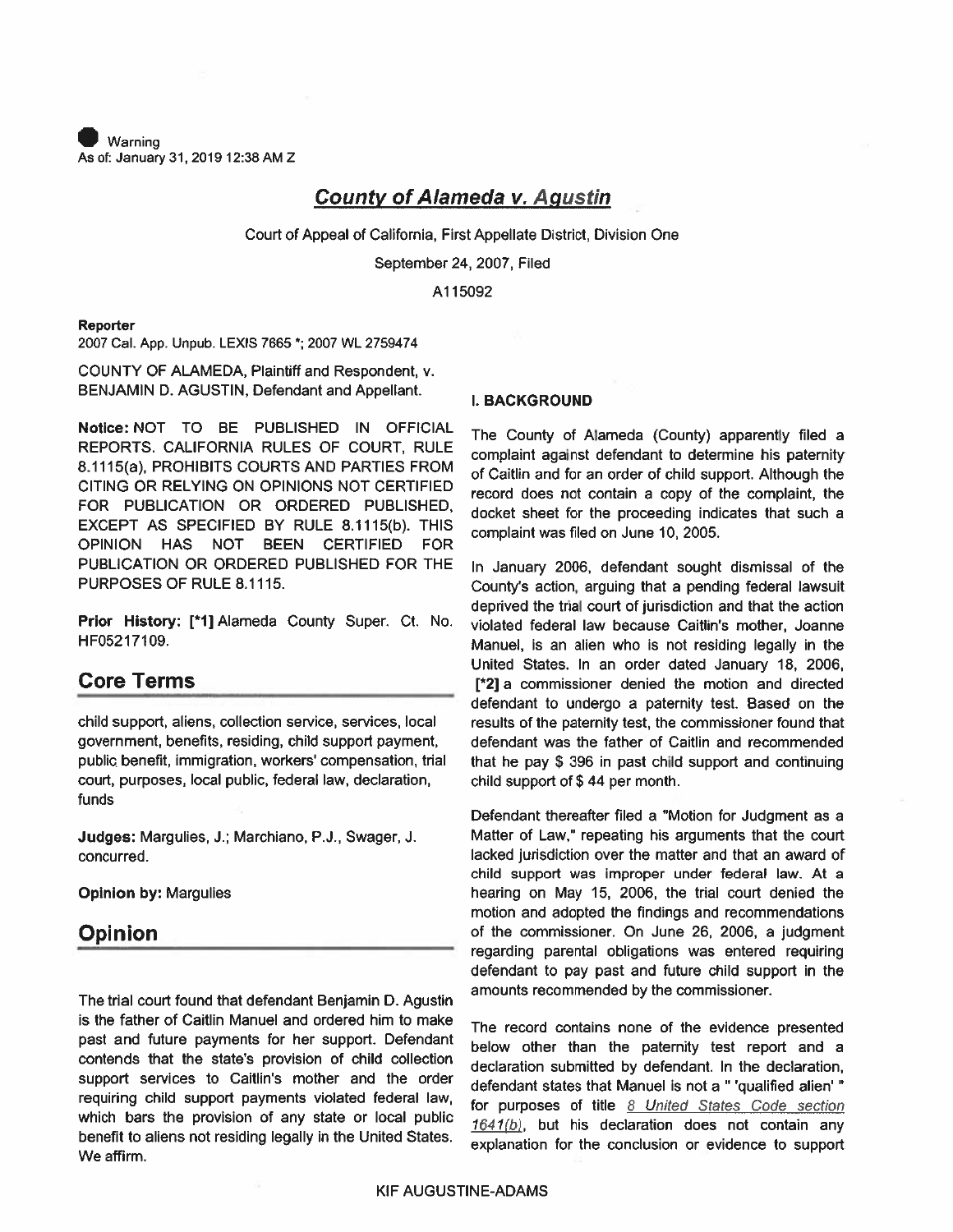the claim.

#### II. [\*3] DISCUSSION

Defendant does not challenge the trial court's conclusion that he is Caitlin's father, nor does he contend that the trial court abused its discretion when setting the amount of child support. His sole contention on appeal is that the court's award violates his constitutional rights because federal law prohibits the grant of a "public benefit" to aliens who are not legal residents.

Even if defendant's contention were correct as a matter of law, we would be required to deny the appeal for lack of evidentiary support. Although the trial court held a hearing at which both defendant and Manuel presented sworn testimony, the transcript of this hearing was not included in the record. The only evidence in the record suggesting that Manuel is not a legal resident is defendant's statement in a declaration that Manuel is not a "qualified alien" for purposes of federal law. <sup>1</sup>

Defendant's declaration provides no foundation for his asserted [\*4] knowledge of Manuel's residency status, nor does it explain the basis for his legal conclusion that she is not a qualified alien. In the absence of such a foundation and explanation, the mere statement of a legal conclusion is insufficient to establish the factual contentions that underlie that conclusion. (See LeFlore v. Grass Harp Productions, Inc. (1997) 57 Cal.App.4th 824, 836-837.) Because there is no evidentiary basis in the appellate record for the factual premise of defendant's legal argument, the argument must fail.

Defendant's contention also fails as a matter of law. Defendant argues that the County's provision of child support collection services to Manuel, as well as the child support payments themselves, constitute a type of "State or local public benefit" whose provision to aliens not residing legally in the United States is barred by title 8 United States Code section 1621 (hereafter section 1621). "Our task in interpreting these statutes is 'to ascertain and effectuate legislative intent.' [Citation.]" (Bernard v. Foley (2006) 39 Cal.4th 794, 804.) In so doing, "we look first to the statutes' words, as these ' "generally provide the most reliable indicator of legislative [\*5] intent." ' [Citation.]" (lbid.) "In interpreting that language, we strive to give effect and significance to every word and phrase." (Copley Press, Inc. v. Superior Court (2006) 39 Cal.4th 1272, 1284.)

The statutory provision on which defendant relies, section 1621, states that "an alien who is not [P] . . . a qualified alien  $\dots$  [P]  $\dots$  [P]  $\dots$  is not eligible for any State or local public benefit (as defined in subsection (c))." <sup>2</sup> Section  $1621(c)$  defines "State or local public benefit" to mean "any grant, contract, loan, professional license, or commercial license provided by an agency of a State or local government or by appropriated funds of a State or local government"  $(S 1621(c)(1)(A))$  and "any retirement, welfare, health, disability, public or assisted housing, postsecondary education, food assistance, unemployment benefit, or any other similar benefit for which payments or assistance are provided to an individual, household, or family eligibility unit by an agency of a State or local government or by appropriated funds of a State or local government." (§  $1621(c)(1)(B)$ .) A list of the types of aliens who constitute "qualified aliens" is provided in section 1641 of title 8 of the United States Code. [\*6] 3

Neither child support payments nor child support collection services constitutes a "grant, contract, loan, professional license, or commercial license provided by an agency of a State or local government," as required by section 1621(c)(1)(A). Nor do they fall within the list of specific benefits in section 1621(c)(1)(B), which includes "retirement, welfare, health, disability, public or assisted housing, postsecondary education, food assistance, [or] unemployment benefit[s]."

The issue is therefore whether child support payments or child support [\*7] collection services constitute a "similar benefit for which payments or assistance are provided to an individual, household, or family eligibility

<sup>&</sup>lt;sup>1</sup> Although defendant contends in his reply brief that Manuel's immigration status was undisputed in the trial court, there is no confirmation of this in the record on appeal, which contains no indication of the parties' respective positions on this issue.

<sup>&</sup>lt;sup>2</sup> Defendant also relies on a similar provision of California law, Welfare and Institutions Code section 10001.5. Because defendant's state law argument has already been rejected in Campos v. Anderson (1997) 57 Cal.App.4th 784, 788, we do not address it further. We note, however, that section 10001.5 was declared preempted by section 1621 in federal litigation. (League of United Latin American Citizens v. Wilson (C.D.Cal. 1997) 997 F. Supp. 1244, 1255.)

<sup>&</sup>lt;sup>3</sup> Because, as noted above, we have no information about Manuel, there is no way to determine whether she fell within one of these categories (or even, for that matter, whether she is an alien).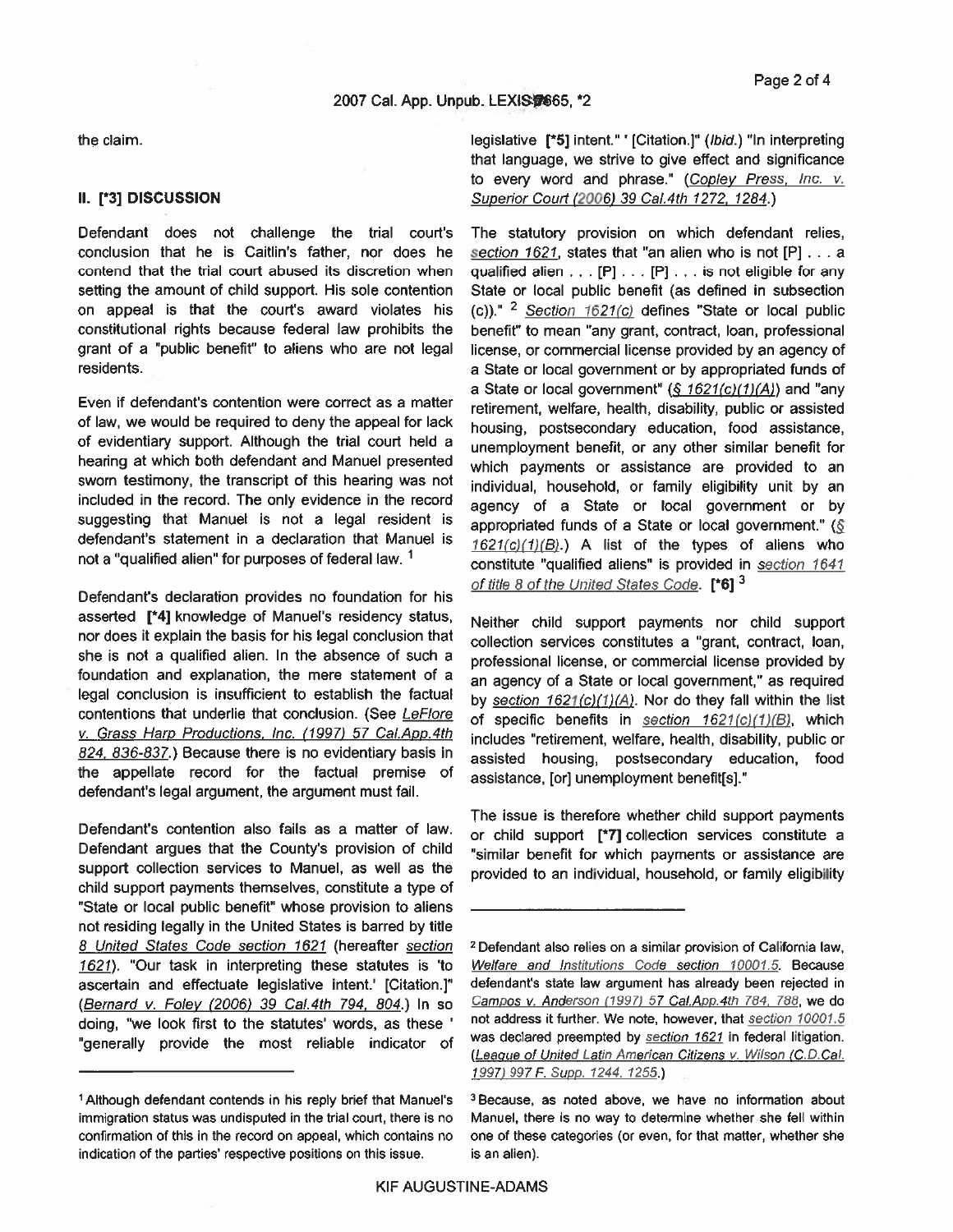unit by an agency of a State or local government or by appropriated funds of a State or local government." (§ 1621(c)(1)(B).) Child support payments clearly do not fall into this category. They are not "provided . . . by an agency of a State or local government or by appropriated funds of a State or local government." Rather, they are payments made by private individuals. The fact that the County might assist in their collection does not change the private source of the payments. (See Campos v. Anderson, supra, 57 Cal.App.4th at p. 788.) Accordingly, child support payments are not "public benefits" for purposes of section 1621(c)(1)(B). (See similarly City Plan Dev. v. State, Labor Comm'r (Nev. 2005) 117 P.3d 182, 190 [the payment of prevailing wage rates by a contractor to workers under a public contract is not a "local public benefit" for purposes of section 1621].)

Child support collection services present a closer question. Unlike child support payments, these services are a benefit "provided . . . by an agency of a State or local government," [\*8] as required by the section  $1621(c)/1/|B|$ . Under the language of the statute, the provision of such services to a person not residing legally in the United States is therefore barred by section 1621 if such services are "similar" to the benefits expressly listed in section 1621(c)(1)(B). We therefore consider whether child support collection services constitute a "similar benefit."

The purpose of section 1621 is to reduce the incentives for illegal immigration by denying publicly financed social welfare benefits to aliens not residing legally in the United States. "The enactment of that federal legislation was fueled by concerns regarding a rising unauthorized immigrant population in the United States." (Doe v. Wilson (1997) 57 Cal.App.4th 296, 301.) "In enacting [section 1621], Congress declared national policy continued to be that aliens in the United States not depend on public resources to meet their needs; that the availability of public benefits not constitute an incentive for immigration to the United States; that compelling government interests required enactment of new rules to assure that aliens be self-reliant consistent with national immigration policy; and that the federal [\*9] government has 'a compelling government interest to remove the incentive for illegal immigration provided by the availability of public benefits.' [Citation.]" (Ibid.)

The benefits specifically listed in section 1621--"retirement, welfare, health, disability, public or assisted housing, postsecondary education, food assistance, [or] unemployment benefit[s]"--are all either direct income support payments or services intended to meet the daily needs of disadvantaged persons. Significantly, such payments and services are continuing, or potentially continuing benefits, intended to provide ongoing public support for the recipients for as long as required. Child support collection services are quite different. Far from fostering dependence on public support, these services are intended to help recipients support themselves by ensuring that all parents bear their fair share of the burden of supporting their children. Indeed, when properly provided, child support collection services return to the local agency considerably more funds than they cost. (See Blessing v. Freestone (1997) 520 U.S. 329, 334-335.) Further, such services are ongoing only if it is necessary continually to compel payments [\*10] from a resolutely deadbeat parent; ideally, the services terminate with the award of child support. Accordingly, because they provide no continuing public assistance to recipients, child support collection services create little or no incentive for illegal immigration. For this reason, child support collection services are not "similar" to the benefits expressly listed in section  $1621(c)(1)(B)$ , and their provision is not prohibited by that statute.

A case employing similar reasoning is Rajeh v. Steel City Corp. (2004) 813 N.E.2d 697, in which the court concluded that benefits from the state workers' compensation fund did not constitute a "State public benefit" for purposes of section 1621. In reaching this conclusion, the court reasoned, "Workers' compensation is not a similar benefit to those listed. The listed benefits are either means for the government to assist people with economic hardships until they are able to financially manage on their own, such as welfare and food assistance, or they are an earned benefit, such as retirement. On the other hand, workers' compensation is a substitutionary remedy for a negligence lawsuit. . . . [P] . . . [P] . . . Additionally, as stated previously, [\*11] the other main purpose of the workers' compensation system is to promote a safe and injuryfree workplace. [Citation.] Since employers are ultimately responsible for paying workers' compensation claims, through insurance premiums or self-insuring payments, they are more likely to keep their workplaces safe for all employees. To refuse to allow illegal aliens injured on the job to recover from the Workers' Compensation Fund, would be to encourage the hiring of illegal aliens and downgrade workplace safety. None of the State public benefits listed in [section] 1621(c)(1)(B) share these unique characteristics." (Rajeh, at p. 707.)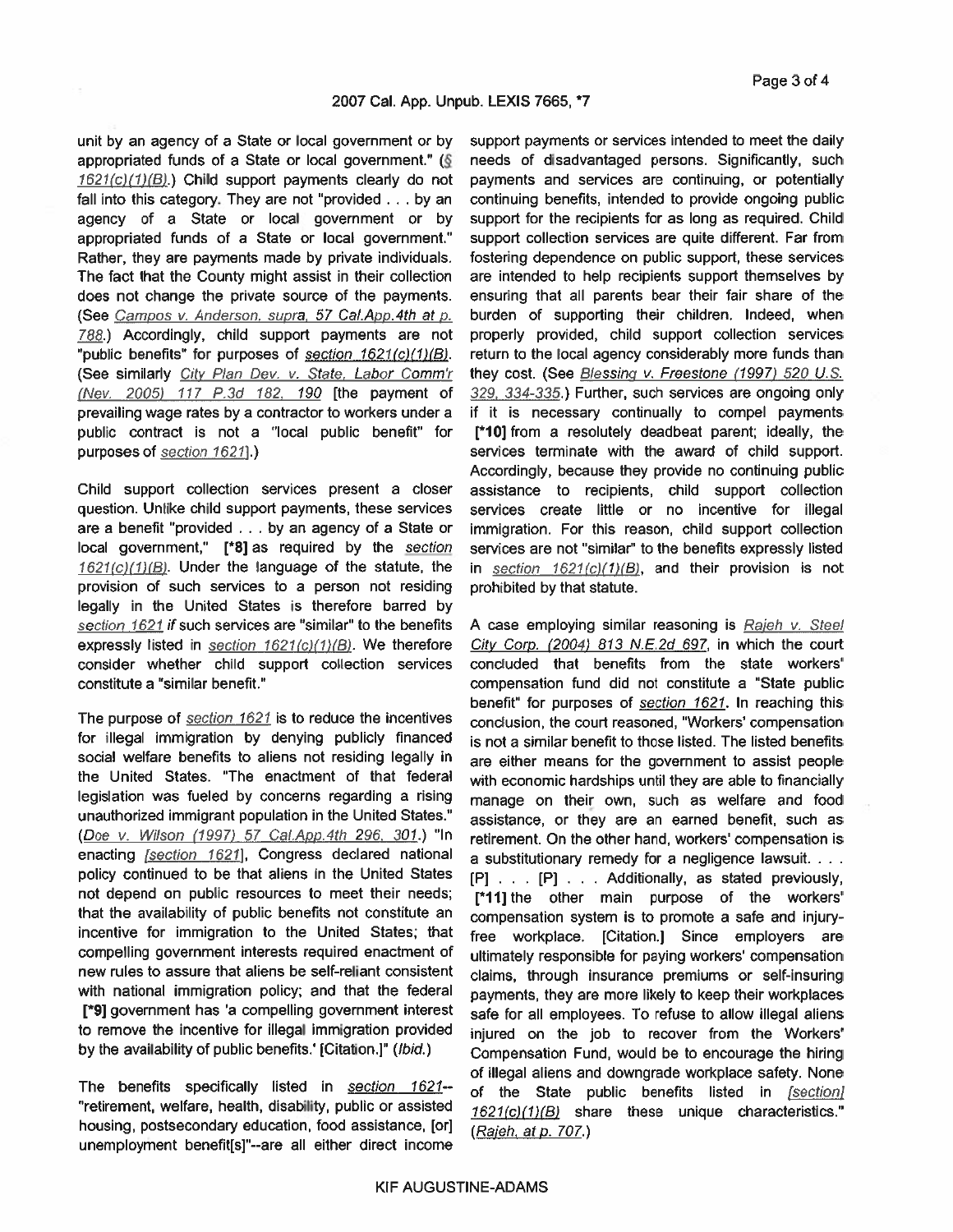Defendant relies in part on Blessing v. Freestone, supra, 520 U.S. 329, in which the Supreme Court considered whether a group of mothers had standing to compel the state to provide effective child support collection services. In the process of considering this issue, the court discussed at length the child support collection services that federal law requires each state to provide before it can participate in the federal Aid to Families with Dependent Children program. (Id. at pp. 333-334.) While Blessing makes clear that such child support collection services [\*12] are indeed social services provided pursuant to a "cooperative federal-state welfare program[]" (id. at 333), Blessing does not even consider, let alone decide, their status as "public benefits" for purposes of section 1621. As discussed above, section 1621 does not bar the provision of all social services to aliens who are not residing legally, but only the provision of services or benefits "similar" to those expressly listed in section  $1621(c)(1)(B)$ . As discussed above, we conclude that child support collection services are not similar benefits, and their provision to aliens who are not residing legally is not precluded by section 1621.

#### **III. DISPOSITION**

The trial court's judgment is affirmed.

Margulies, J.

We concur:

Marchiano, P.J.

Swager, J.

End of Document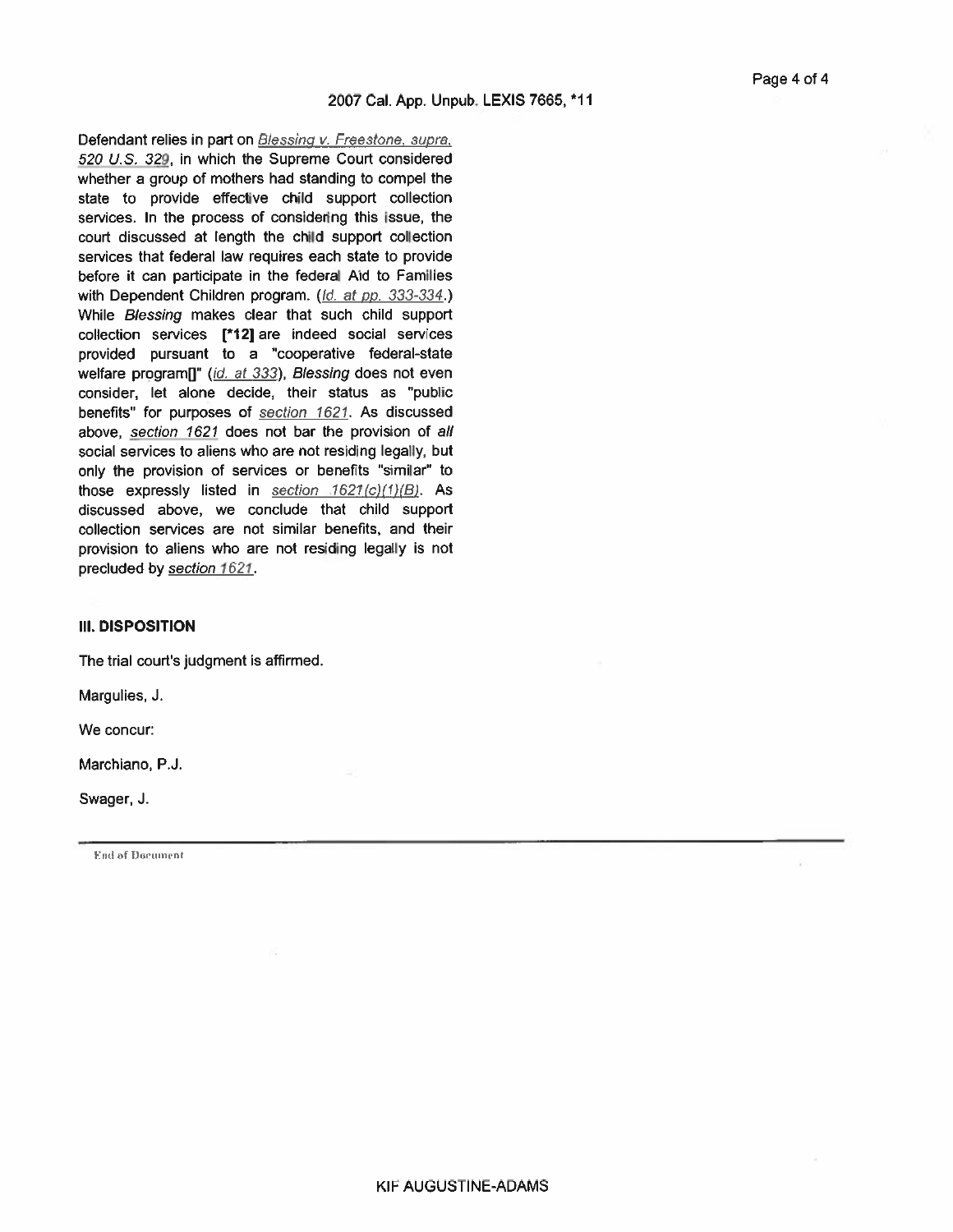### **CERTIFICATE OF COMPLIANCE**

Pursuant to Rule 24(a)(11), I certify that this brief complies with the word count limitations of Rule 24(g) because, excluding parts of the document exempted by Rule 24(g)(2), this document contains 7,743 words. I further certify that this brief complies with the requirement of Rule 21 governing public and private records.

 $U$ arolina / fune

D. Carolina Núñez (#10648) *Attorneys for Amicus Curiae*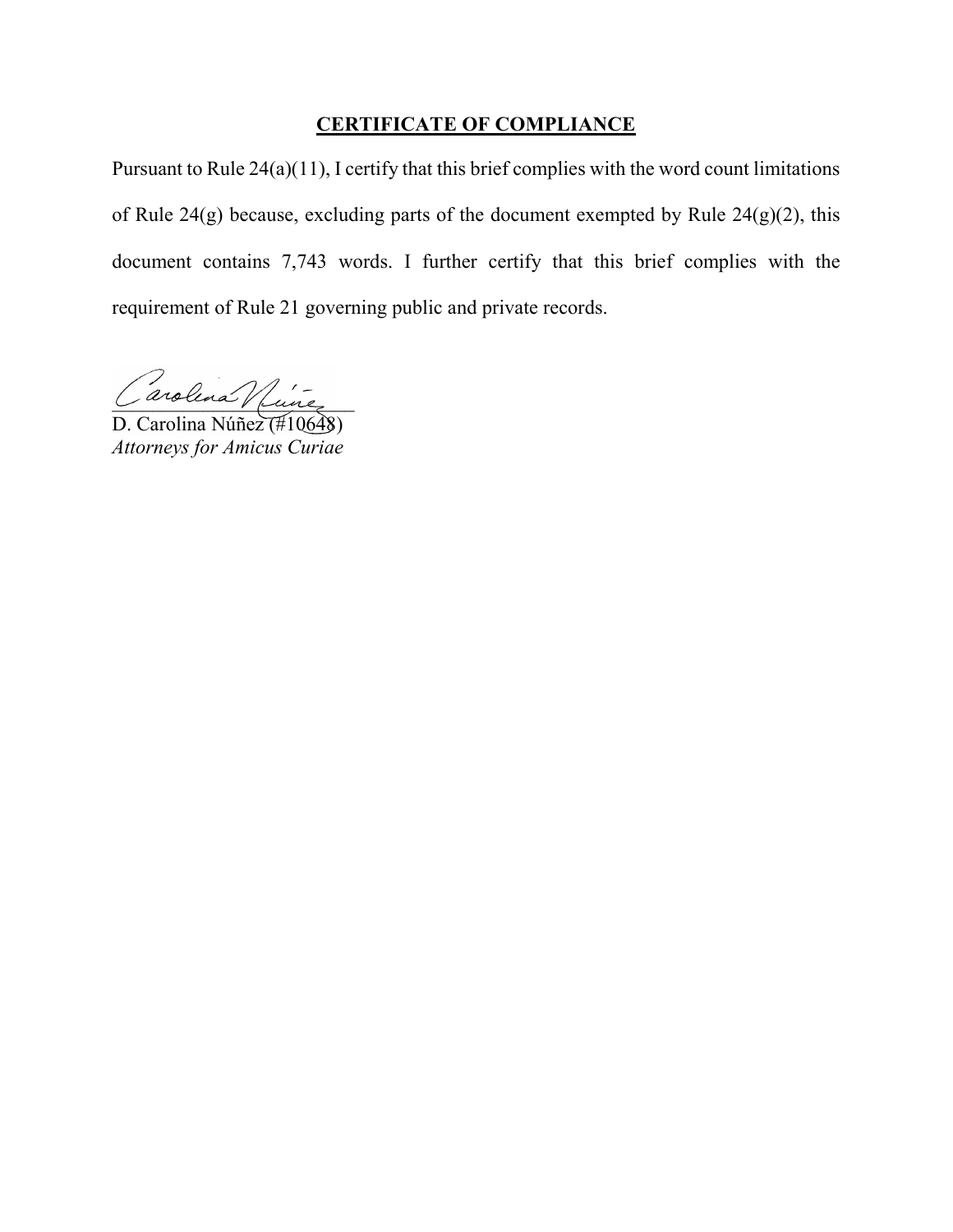### **CERTIFICATE OF SERVICE**

I HEREBY CERTIFY that on the 22nd day of March 2019, I caused two true and correct

### copies of the foregoing **BRIEF OF AMICUS CURIAE BRIEF OF THE AD HOC**

### **COALITION OF UTAH LAW PROFESSORS IN SUPPORT OF PETITIONERS** to

be served via U.S. Mail on the following:

Anthony C. Kaye David P. Mooers-Putzer BALLARD SPAHR L.L.P. One Utah Center, Suite 800 201 South Main Street Salt Lake City, Utah 84111-2221 *Attorneys for Petitioners* 

Paul C. Burke Brett L. Tolman Brittany Merrill Jugrai Dhaliwal RAY QUINNEY & NEBEKER 36 South State Street, Suite 1400 Salt Lake City, Utah 84111 *Attorneys for Utah Minority Bar Association* 

Alan L. Sullivan William Daniel Green SNELL & WILMER, L.L.P. 15 West South Temple, Suite 1200 Salt Lake City, Utah 84101 *Attorneys for Latino-Justice Amici* 

José Luis Pérez Latino Justice PRLDEF 99 Hudson Street New York, New York 10013 *Attorney for Latino-Justice Amici* 

M. Peggy Hunt Christopher Martinez M. Benjamin Machlis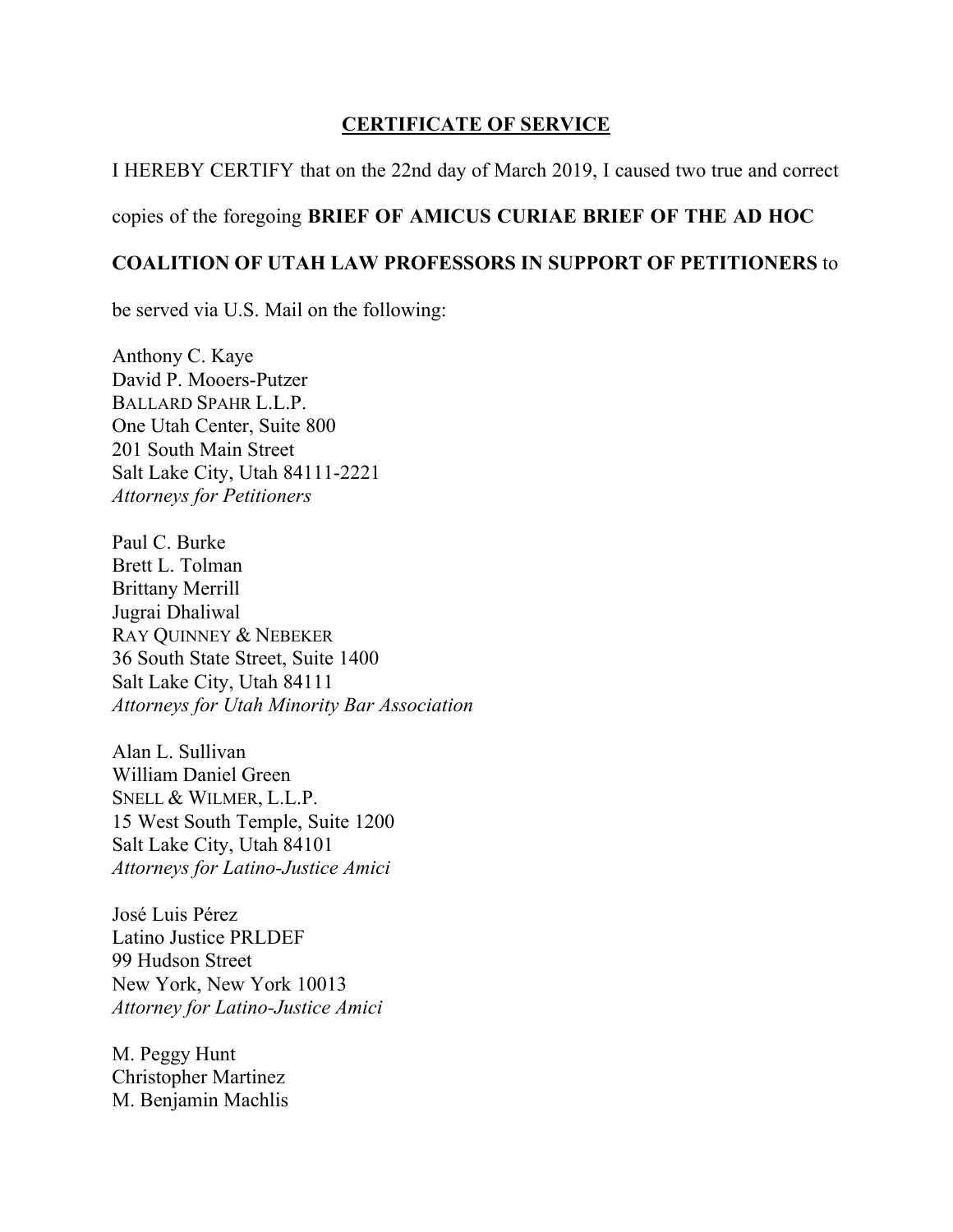DORSEY & WHITNEY, L.L.P. 111 South Main Street, Suite 2100 Salt Lake City, Utah 84111 *Attorneys for American Bar Association* 

Troy L. Booher Beth E. Kennedy ZIMMERMAN BOOHER 341 South Main Street, 4<sup>th</sup> Floor Salt Lake City, Utah 84111 *Attorneys for University of Utah, S.J. Quinney College of Law* 

Daniel Tenny Appellate Staff, Civil Division, Room 7256 U.S. DEPARTMENT OF JUSTICE 950 Pennsylvania Avenue, NW Washington, D.C. 20530 *Attorneys for United States Department of Justice* 

Stanford E. Purser, Deputy Solicitor General Civil Appeals Division OFFICE OF THE UTAH ATTORNEY GENERAL 160 East 300 South, Suite 500 P.O. Box 140858 Salt Lake City, Utah 84114-0858 *Attorneys for Office of Utah Attorney General* 

Robert H. Rees UTAH STATE OFFICE OF LEGISLATIVE RESEARCH & GENERAL COUNSEL 210 House Building Utah State Capitol, #W210 Salt Lake City, Utah 84114 *Attorneys for Utah State Office of Legislative Research & General Counsel* 

John Mejía ACLU FOUNDATION OF UTAH, INC. 355 North 300 West Salt Lake City, Utah 84103 *Attorneys for the American Civil Liberties Union* 

David Reymann LaShel Shaw PARR BROWN GEE & LOVELESS